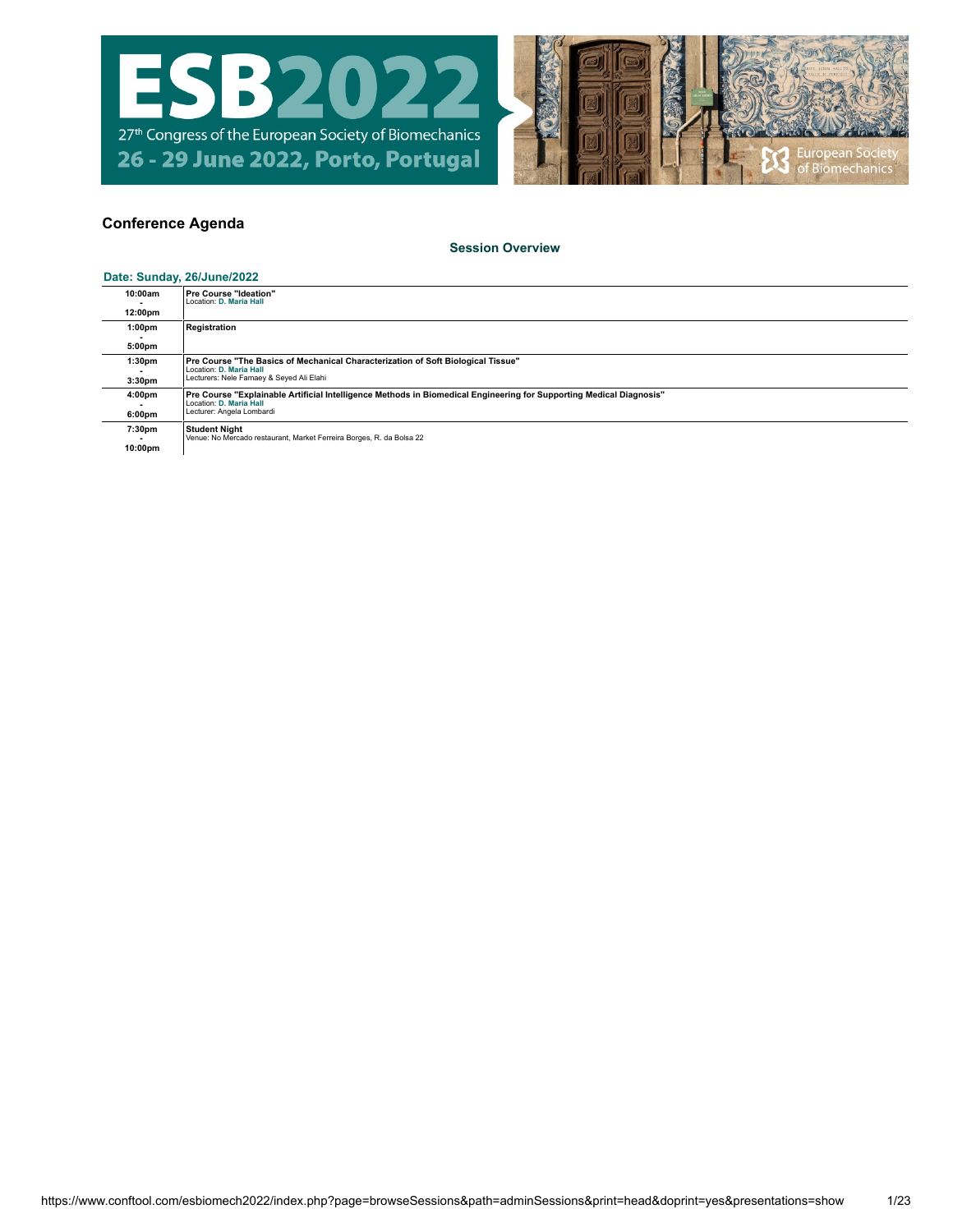### **Date: Monday, [27/June/2022](https://www.conftool.com/esbiomech2022/index.php?page=browseSessions&path=adminSessions&print=head&doprint=yes&form_date=2022-06-27&presentations=show)**

| 8:30am<br>9:45am | TR01.1: Cardiovascular biomechanics I:<br>Developmental biomechanics and<br>mechanobiology<br>Location: Archive Hall<br>Chair: Selda Sherifova                                                                                                                                                                                              | TR02.1: Implants / orthotics / prosthetics /<br>devices I: Craniomaxillofacial<br>Location: Infante Hall<br>Chair: Harry van Lenthe<br>Chair: Dennis Janssen                                                                                                                     | TR03.1: Biomechanics of movement and<br>posture I: Sensor-based evaluation of<br>movement<br>Location: D. Maria Hall<br>Chair: William R. Taylor                                                                                                                                               | TR04.1: Mechanobiology I: Tools<br>Location: D. Luis Hall<br>Chair: Hans Van Oosterwyck<br>Chair: Daphne Weihs                                                                                                                                                                                                    |
|------------------|---------------------------------------------------------------------------------------------------------------------------------------------------------------------------------------------------------------------------------------------------------------------------------------------------------------------------------------------|----------------------------------------------------------------------------------------------------------------------------------------------------------------------------------------------------------------------------------------------------------------------------------|------------------------------------------------------------------------------------------------------------------------------------------------------------------------------------------------------------------------------------------------------------------------------------------------|-------------------------------------------------------------------------------------------------------------------------------------------------------------------------------------------------------------------------------------------------------------------------------------------------------------------|
|                  | Chair: Stéphane Avril<br>8:30am - 8:55am<br>PHYLOGENIC AND ONTOGENIC<br><b>DETERMINANTS OF</b><br><b>MECHANOTRANSDUCTION IN THE</b><br>HUMAN AORTA                                                                                                                                                                                          | 8:30am - 8:42am<br>An instrumented orthosis prototype<br>for cranial correction<br>B. Garate, A. Zabala, A. Elawadly, S. Taylor,<br>O. Jeelani, D. Dunaway, G. James, S.<br>Schievano, A. Borghi                                                                                 | Chair: Erica Beaucage-Gauvreau<br>8:30am - 8:55am<br><b>REAL WORLD MONITORING OF GAIT:</b><br><b>CHALLENGES AND SOLUTIONS FOR</b><br>A COMPREHENSIVE TECHNICAL<br><b>VALIDATION</b>                                                                                                            | 8:30am - 8:55am<br><b>CELLULAR FORCE EXERTION</b><br><b>DURING VASCULAR INVASION:</b><br><b>MEASUREMENT AND</b><br><b>APPLICATION TO DISEASE</b><br>H. Van Oosterwyck                                                                                                                                             |
|                  | J.-B. Michel<br>8:55am - 9:07am<br><b>FLUID MECHANICS OF THE</b><br><b>ZEBRAFISH EMBRYONIC HEART</b><br>TRABECULATION<br>A. G. Cairelli, R. W. Chow, J. Vermot, C. H.<br>Yap                                                                                                                                                                | 8:42am - 8:54am<br><b>TOWARDS THE DESIGN OF A NOVEL</b><br><b>NITINOL DISTRACTOR FOR</b><br><b>CRANIOFACIAL SURGERY</b><br>L. Zabalza, N. Rodriguez-Florez, D. Silva, O.<br>Jeelani, G. James, D. Dunaway, J. Ong, S.<br>Schievano, A. Borghi                                    | C. Mazzà<br>8:55am - 9:07am<br><b>VALIDATION OF AN INERTIAL-BASED</b><br><b>GAIT ANALYSIS SYSTEM USING A SIX</b><br>DEGREES-OF-FREEDOM JOINT<br><b>SIMULATOR</b><br>A. Ortig <u>as Vásquez,</u> A. Maas, W. R. Taylor,                                                                         | 8:55am - 9:07am<br><b>Quantitative phase microscopy-</b><br>based cell viscoelasticity<br>measurement by shear stress<br>J. Gumulec, T. Vicar, J. Chmelik, J.<br>Navratil, J. Balvan, R. Kolar, L.<br>Chmelikova, V. Cmiel, M. Masarik                                                                            |
|                  | 9:07am - 9:19am<br><b>Fluid Mechanics of Fetal Aortic</b><br><b>Valvuloplasty in Fetal Aortic Stenosis</b><br>and Evolving HLHS<br>H. S. Wong, H. Wiputra, A. Tulzer, G. Tulzer,<br>C.H. Yap                                                                                                                                                | 8:54am - 9:06am<br>A NOVEL METHOD TO MEASURE<br><b>DISTRACTION FORCES DURING MID-</b><br><b>FACE ADVANCEMENT</b><br>A. Zabala Monasterio, B. Garate<br>Andikoetxea, S. Taylor, J. Ong, D.<br>Dunaway, O. Jeelani, S. Schievano, A.                                               | T. M. Grupp<br>9:07am - 9:19am<br><b>BIOMECHANICS IN THE WILD:</b><br><b>VALIDATION OF A WEARABLE</b><br><b>KINETIC MEASUREMENT SYSTEM</b><br>H. Wang, A. Basu, G. Durandau, M. Sartori                                                                                                        | 9:07am - 9:19am<br>PHOTO-SWITCHABLE BIO-<br><b>INTERFACES FOR DYNAMIC CELL</b><br><b>CULTURES</b><br>F. Mauro, C. Natale, V. Panzetta, P. A.<br>Netti<br>9:19am - 9:31am                                                                                                                                          |
|                  | 9:19am - 9:31am<br><b>Biomechanical modelling of the aorta</b><br>in adult zebrafish<br>M. Van Impe, M. Stampanoni, P. Sips, J. De<br>Backer, P. Segers                                                                                                                                                                                     | <u>Borghi</u><br>9:06am - 9:18am<br><b>FINITE ELEMENT MODELLING OF A</b><br><b>CRANIAL IMPLANT DURING IMPACT</b><br>R. Alves de Sousa, P. Santos, F. Fernandes                                                                                                                   | 9:19am - 9:31am<br>SINGLE IMU BASED OPEN-SOURCE<br><b>AND LOW-COST GAIT EVENT</b><br><b>DETECTION WEARABLE DEVICE</b><br>N. Breitman, A. Fischer                                                                                                                                               | <b>MECHANOREGULATION OF</b><br><b>CRISPR/CAS9 MEDIATED BONE</b><br><b>CELL REPORTER MICE UNDER</b><br><b>CYCLIC MECHANICAL LOADING</b><br>D. Yilmaz, F. Correia Marques, E.<br>Wehrle, G. A. Kuhn, R. Müller                                                                                                      |
|                  | 9:31am - 9:43am<br><b>HEMODYNAMICS-DRIVEN AORTIC</b><br><b>GROWTH FOR GENETICALLY</b><br><b>MODIFIED MICE MODELS</b><br>M. S. Bazzi, J. E. Wagenseil, V. H. Barocas                                                                                                                                                                         | 9:18am - 9:30am<br><b>Finite Element Modelling of Acoustic</b><br><b>Emissions for Dental Implant</b><br>monitoring<br>G. Boron, R. Reuben, U. Wolfram                                                                                                                           | 9:31am - 9:43am<br>Kinematic changes during walking<br>with whole-body vibration and<br>psychomotor testing<br>A. P. Moorhead, A. Mazzoleni, A. Goggi, S.<br>Marelli, G. Lorenzini, M. Tarabini                                                                                                |                                                                                                                                                                                                                                                                                                                   |
|                  |                                                                                                                                                                                                                                                                                                                                             | 9:30am - 9:42am<br>ON THE BIOMECHANICS OF<br><b>RECONSTRUCTED MANDIBLES WITH</b><br><b>CAD/CAM FIXATION DEVICES</b><br>G. Biesso, V. Orassi, C. Janka, C.<br>Rendenbach, S. Checa                                                                                                |                                                                                                                                                                                                                                                                                                |                                                                                                                                                                                                                                                                                                                   |
|                  | TR05.1: Soft tissue biomechanics I<br>_ocation: Porto Hall<br>Chair: Maria José Gómez-Benito<br>Chair: José Felix Rodriguez Matas<br>8:30am - 8:42am<br><b>FRACTURE TOUGHNESS</b><br>DETERMINATION OF MUSCLE TISSUE<br><b>BASED ON AQLV MODEL DERIVED</b><br><b>VISCOUS DISSIPATED ENERGY</b><br>O. J. Aryeetey, M. Frank, A. Lorenz, D. H. | TR06.1: Biomaterials I<br>Location: Arrabida Hall<br>8:30am - 8:42am<br><b>BIOREACTOR EVALUTION OF AN</b><br><b>ANTIBACTERIAL AND OSTEOGENIC</b><br><b>SILICON NITRIDE REINFORCED</b><br><b>CRYOGEL SYSTEM</b><br>S. S. Lee, L. Laganenka, X. Du, W.-D. Hardt,<br>S. J. Ferguson | TR07.1: Computer aided diagnosis,<br>planning and surgery I<br>Location: Miragaia Hall<br>Chair: Jérôme Noailly<br>Chair: Miguel Angel Ariza Gracia<br>8:30am - 8:55am<br><b>PRESENT AND FUTURE OF</b><br><b>COMPUTER-AIDED DIAGNOSIS,</b><br><b>PLANNING AND SURGERY</b><br>M. A. Perez Anson | <b>TR08.1: Dental biomechanics</b><br>Location: S. Joao Hall<br>Chair: Christoph Bourauel<br>Chair: Benedikt Sagl<br>8:30am - 8:42am<br>Differences in TMJ loading<br>between Mediotrusive and<br><b>Laterotrusive Tooth Grinding</b><br>B. Sagl, M. Schmid-Schwap, E.<br>Piehslinger, X. Rausch-Fan, I. Stavness |
|                  | Pahr<br>8:42am - 8:54am<br>Mechano-structural maturation of the<br>bone callus tissue under distraction<br>P. Blázquez-Carmona, J. A. Sanz-Herrera, J.<br>Mora-Macías, J. J. Toscano, J. Morgaz, J.<br>Domínguez, E. Reina-Romo                                                                                                             | 8:42am - 8:54am<br><b>Corroded magnesium-based scaffolds</b><br>fatigue strain accumulation and<br>mechanical behaviour under cyclic<br>loading<br>R. Bonithon, S. Davis, M. Morgan, G. Blunn,<br>A. Karali                                                                      | 8:55am - 9:07am<br>AN INVESTIGATION OF SPARSE 3D<br>POINT CLOUD REGISTRATION COST<br><b>FUNCTIONS FOR ESTIMATING 3D</b><br><b>POSE OF HUMAN BONE</b><br>D. A. Christie, R. Fluit, G. V. Durandau, M.<br>Sartori, N. J. J. Verdonschot                                                          | 8:42am - 8:54am<br><b>IMPACT OF SIMULATED</b><br><b>TOOTHBRUSHING AND</b><br><b>THERMOCYCLING ON SURFACE</b><br><b>ROUGHNESS OF CAD/CAM RESIN</b><br><b>MATRIX CERAMICS</b><br>L. Porojan, R. D. Vasiliu, F. R. Toma, S.<br>D. Porojan                                                                            |
|                  | 8:54am - 9:06am<br><b>ADVANTAGES OF ESTIMATING</b><br><b>BIOMECHANICAL PROPERTIES OF</b><br>THE CORNEA USING TORSIONAL<br><b>WAVE ELASTOGRAPHY</b><br>I. H Faris, J. Torres, A. Callejas, G. Rus                                                                                                                                            | 8:54am - 9:06am<br><b>MULTISCALE PERFORMANCES OF</b><br><b>ELECTROSPUN BIOSTABLE DEVICES</b><br><b>FOR TENDON AND LIGAMENT</b><br><b>REPLACEMENT</b><br>A. Sensini, C. Gotti, C. Gualandi, M. V.<br>Ricioppo, G. Marchiori, N. Sancisi, M. Fini,                                 | 9:07am - 9:19am<br><b>PREDICTION OF GUIDEWIRE</b><br><b>INDUCED AORTIC DEFORMATIONS</b><br><b>DURING EVAR: FEA AND IN VITRO</b><br><b>STUDY</b><br>M. Emendi, K.-H. Støverud, G. Tangen, H.<br>Ulsaker, S. K. Dahl, V. E. Prot, T. Langø                                                       | 8:54am - 9:06am<br><b>Numerical and Experimental</b><br><b>Assessment of Multirooted Root</b><br><b>Analog Implants</b><br>M. Aldesoki, L. Keilig, I. Dörsam, C.<br><b>Bourauel</b>                                                                                                                               |
|                  | 9:06am - 9:18am<br><b>Mechanical measurements for clinical</b><br>assessment of compartment<br>syndrome<br>C. Tacchella, E. Clutton, Y. Chen, M.<br>Crichton                                                                                                                                                                                | M. L. Focarete, L. Cristofolini, A. Zucchelli<br>9:06am - 9:18am<br><b>DYNAMIC MECHANICAL ANALYSIS</b><br>OF COLLAGEN FIBRILS AND<br><b>ELECTROSPUN PLLA NANOFIBERS</b><br>M. Nalbach. A. Sensini. N. Motoi. M. Rufin.<br>O. Andriotis, A. Zucchelli, G. Schitter, L.            | 9:19am - 9:31am<br><b>IN-SILICO BIOMECHANICAL</b><br><b>DESCRIPTORS TO STRATIFY REAL</b><br><b>WORLD CASES OF PROXIMAL</b><br><b>JUNCTION FAILURE IN SPINE</b><br><b>SURGERY</b>                                                                                                               | 9:06am - 9:18am<br>THE EFFECT OF TRIMMING LINE<br><b>GEOMETRY ON FORCE</b><br><b>TRANSMISSION BY</b><br><b>ORTHODONTIC ALIGNERS (A</b><br><b>FINITE ELEMENT STUDY)</b>                                                                                                                                            |
|                  | 9:18am - 9:30am<br>THE IN-VITRO TEST CONDITIONS<br><b>INFLUENCE THE BIOMECHANICAL</b><br><b>PROPERTIES OF DEGENERATED</b><br>LATERAL MENISCI<br><u>L. de Roy,</u> O. Piquet, G. Teixeira, M. Weiske,<br>H. Mayr, M. Seidenstücker, A. Seitz                                                                                                 | Cristofolini, P. Thurner<br>9:18am - 9:30am<br><b>NATURE-INSPIRED MEMBRANES</b><br>FOR ARTIFICIAL RESPIRATION -<br><b>PRODUCTION OF MICRO-</b><br><b>STRUCTURED POLYMER HOLLOW</b><br><b>FIBERS</b>                                                                              | M. Rasouligandomani, A. del Arco, F.<br>Pellisé, M. González Ballester, F.<br>Galbusera, J. Noailly                                                                                                                                                                                            | T. Elshazly, L. Ludger, A. Ghoneima, M.<br>Abuzayda, C. Bourauel<br>9:18am - 9:30am<br><b>DESIGN EVALUATION OF</b><br><b>SIMPLIFIED CERAMIC</b><br><b>CANTILEVER SINGLE-RETAINER</b><br><b>RESIN-BONDED FIXED DENTAL</b>                                                                                          |
|                  | 9:30am - 9:42am<br><b>TISSUE INTERNAL STRAINS</b><br><b>COMPUTED BY A FINITE ELEMENT</b><br><b>MODEL OF THE HUMAN HEEL AND</b><br><b>MEASURED FROM MR IMAGES</b><br>A. Trebbi, M. Bailet, A. Perrier, Y. Payan                                                                                                                              | M. Pekovits, P. Ecker, F. Imran, J. A.<br>Kalarus, M. Harasek, M. Gföhler<br>9:30am - 9:42am<br>Nanofibre capped melt electrowritten<br>grid structures mimicking he<br>architecture of articular surfaces<br>M. Santschi, L. Bienz, M. Leunig, S.<br>Ferguson                   |                                                                                                                                                                                                                                                                                                | <b>PROSTHESES USING FEA</b><br>N. Hjort, P. Boitelle, I. Sailer, J.-P. Attal,<br><u>A. Benoit</u><br>9:30am - 9:42am<br>EFFICENCY AND LEARNABILITY<br>OF MAGNETIC MALLET AS A<br><b>RETRIEVAL TOOL FOR DENTAL</b><br>CROWNS: A PRELIMINARY STUDY                                                                  |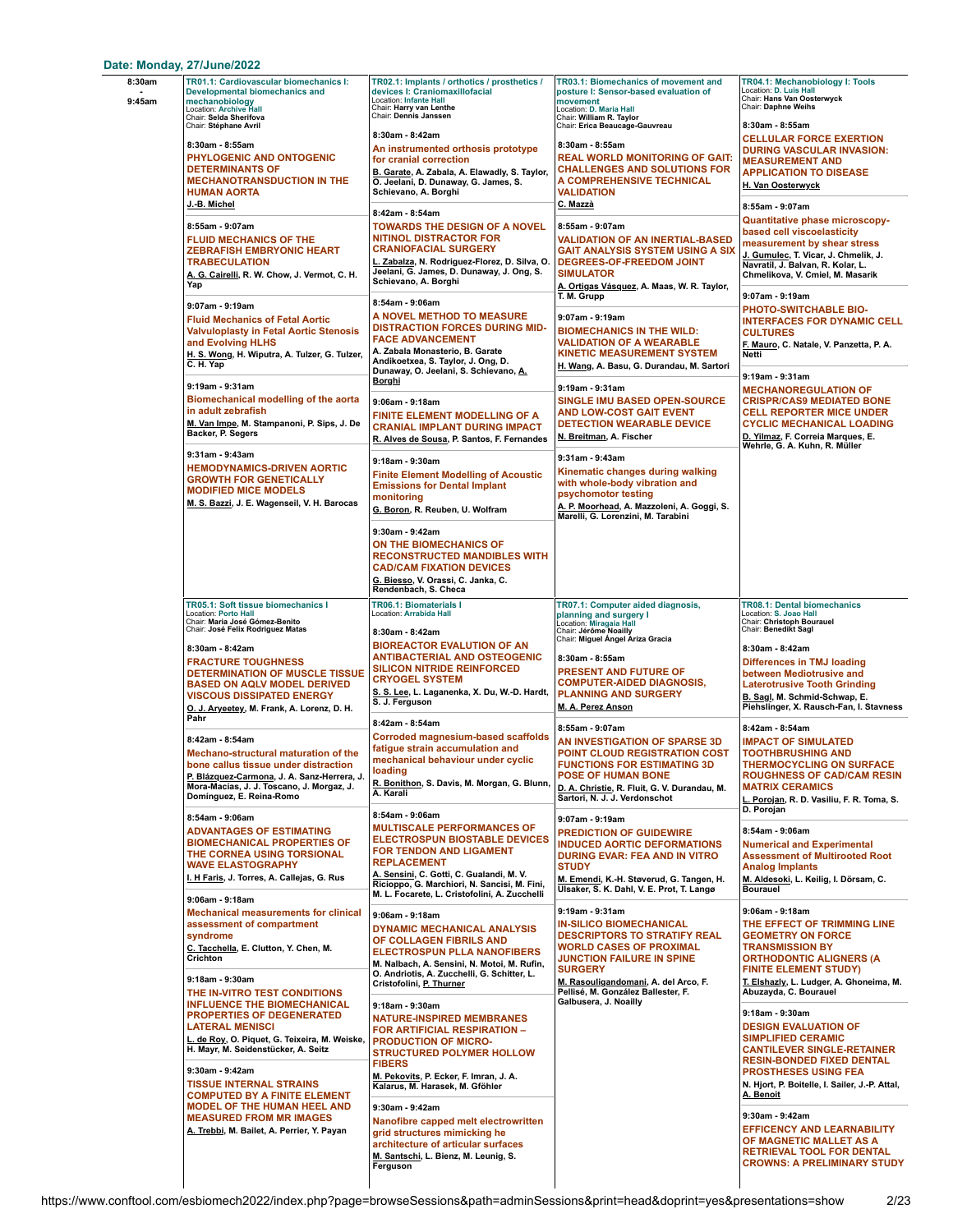|                    |                                                                                                                                                                                                                                                                                |                                                                                                                                                                                                              |                                                                                                                                                                                                                                                                                     | A. T. Lugas, G. Caraceni, G. Schierano,<br>A. L. Audenino, D. Baldi, C. Bignardi, M.<br>Terzini                                                                                                                                              |
|--------------------|--------------------------------------------------------------------------------------------------------------------------------------------------------------------------------------------------------------------------------------------------------------------------------|--------------------------------------------------------------------------------------------------------------------------------------------------------------------------------------------------------------|-------------------------------------------------------------------------------------------------------------------------------------------------------------------------------------------------------------------------------------------------------------------------------------|----------------------------------------------------------------------------------------------------------------------------------------------------------------------------------------------------------------------------------------------|
| 9:45am             | <b>Coffee Break</b><br>Location: West Ground floor                                                                                                                                                                                                                             |                                                                                                                                                                                                              |                                                                                                                                                                                                                                                                                     |                                                                                                                                                                                                                                              |
| 10:15am            |                                                                                                                                                                                                                                                                                |                                                                                                                                                                                                              |                                                                                                                                                                                                                                                                                     |                                                                                                                                                                                                                                              |
| 10:15am<br>11:40am | TR01.2: Cardiovascular biomechanics II:<br><b>Material characterization</b><br><b>Location: Archive Hall</b><br>Chair: Selda Sherifova<br>Chair: Stéphane Avril                                                                                                                | TR02.2: Implants / orthotics / prosthetics /<br>devices II: 3D Technology<br>Location: Infante Hall<br>Chair: Harry van Lenthe<br>Chair: Vasja Plesec                                                        | <b>TR03.2: Biomechanics of movement and</b><br>posture II: Modelling and simulation of<br>movement<br>Location: D. Maria Hall<br>Chair: Seyyed Hamed Hosseini Nasab                                                                                                                 | TR04.2: Mechanobiology II: In vitro / In<br>silico<br>Location: D. Luis Hall<br>Chair: Hans Van Oosterwyck                                                                                                                                   |
|                    | 10:15am - 10:27am<br>Aortic media under radial tension:<br>Global and local effects of relaxation<br>S. Sherifova, S. Avril, G. A. Holzapfel                                                                                                                                   | 10:15am - 10:40am<br><b>Harnessing 3D Printing to Optimise</b><br><b>Medical Device Interaction with Soft</b><br><b>Tissue</b><br>E. O'Cearbhaill                                                            | Chair: Lennart Scheys<br>10:15am - 10:27am<br>PATELLAR TENDON LOADING AND<br><b>STIFFNESS DERIVED FROM IN VIVO</b><br><b>LOADS AND KINEMATICS</b>                                                                                                                                   | 10:15am - 10:27am<br><b>Mechanobiology-Based Rapid</b><br>Diagnosis and Early Prognosis of<br>Metastatic Risk in Cancer<br>D. Weihs                                                                                                          |
|                    | 10:27am - 10:39am<br><b>Characterising dissection in aortic</b><br>tissue: Effect of location and<br>dissected layer<br><u>I. Ríos-Ruiz,</u> M. Á. Martínez, E. Peña                                                                                                           | 10:40am - 10:52am<br><b>3D PRINTED SOFT METAMATERIAL</b><br><b>FORCE SENSORS FOR GAIT</b><br><b>MONITORING USING TPU-GRAPHENE</b><br><b>COMPOSITES</b>                                                       | P. F. Kneifel, P. Moewis, P. Damm, P. Schütz,<br>J. Dymke, W. R. Taylor, G. N. Duda, A.<br>Trepczynski<br>10:27am - 10:39am<br>The effect of foot orientation<br>modifications on knee joint                                                                                        | 10:27am - 10:39am<br>NANOMECHANICAL SIGNATURE<br>OF FIBROSARCOMA: FROM<br><b>SINGLE CELLS TO TISSUE LEVEL</b><br>A. Stylianou, K. Polemidiotou, F.<br>Mpekris, T. Stylianopoulos                                                             |
|                    | 10:39am - 10:51am<br><b>GLOBAL AND LOCAL STIFFENING OF</b><br><b>HUMAN THORACIC AORTAS</b><br>UNDERGOING TEVAR IN VITRO: A<br><b>MOCK-LOOP STUDY"</b><br>E. Agrafiotis, G. Sommer, C. Mayer, M.                                                                                | I. Sanz-Pena, N. Rubio Carrero, H. Xu, M.<br><b>Hopkins</b><br>10:52am - 11:04am<br>AN EXPERIMENTAL AND<br><b>COMPUTATIONAL STUDY ON A</b><br><b>PATIENTSPECIFIC 3D PRINTED</b>                              | biomechanics during different<br>activities<br>Y. Wan, L. Wade, P. McGuigan, J. Bilzon<br>10:39am - 10:51am<br><b>CAN WALKING SPEED BE</b>                                                                                                                                          | 10:39am - 10:51am<br><b>Experimental investigation of</b><br><b>Tropocollagen mechancis</b><br>A. Rohatschek, P. Steinbauer, S.<br><b>Baudis, P. Thurner</b>                                                                                 |
|                    | Grabenwöger, P. Regitnig, H. Mächler, G. A.<br>Holzapfel<br>10:51am - 11:03am<br><b>Local Rupture Analysis of</b><br><b>Atherosclerotic Human Carotid</b><br><b>Plaques by Structural Imaging, DIC</b>                                                                         | <b>TI6AL4V HEMIPELVIS PROSTHESIS</b><br>L. Ciriello, F. Danielli, R. Verga, F. Alemani,<br>M. Cicero, J. F. M. Rodriguez, G. Pennati, L.<br>La Barbera<br>11:04am - 11:16am<br><b>CAN 3D-PRINTED VORONOI</b> | <b>ACCURATELY ESTIMATED USING A</b><br><b>MARKER-BASED GAIT EVENT</b><br><b>DETECTION METHOD?</b><br>T. Bonci, F. Salis, K. Scott, L. Alcock, C.<br>Becker, A. Cereatti, E. Gazit, C. Hansen, J.<br>Hausdorff, W. Maetzler, P. Luca, L.<br>Rochester, B. Sharrack, I. Vogiatzis, C. | 10:51am - 11:03am<br><b>Theoretical and Experimental</b><br><b>Modelling of Cell and Tumour</b><br>Growth<br>B. Huxford, V. Kumar, L. McNamara, E.<br><b>McEvoy</b>                                                                          |
|                    | and Uniaxial Testing<br>S. Guvenir Torun, P. de Miguel Munoz, H.<br>Crielaard, H. J. Verhagen, A. van der Lugt,<br>G. J. Kremers, A. C. Akyildiz<br>11:03am - 11:15am                                                                                                          | <b>STRUCTURES REDUCE FRICTION IN</b><br><b>ORTHOPAEDIC IMPLANTS?</b><br>C. Hou, I. Nemes-Károly, L. Pastrav, B.<br>Vrancken, G. Kocsis, K. Denis, G. Szebényi                                                | Mazzà<br>10:51am - 11:03am<br>Assessing the impact of a<br>rehabilitation treatment with<br>exoskeleton in pd: a musculoskeletal                                                                                                                                                    | 11:03am - 11:15am<br><b>COMBINED EXPERIMENTAL AND</b><br><b>COMPUTATIONAL STUDY OF</b><br><b>TENSIONAL HOMEOSTASIS IN</b><br><b>CELL-SEEDED TISSUE-</b>                                                                                      |
|                    | <b>MECHANICAL CHARACTERIZATION</b><br>OF PASSIVE MYOCARDIAL TISSUE<br>PROPERTIES IN HEALTHY AND<br><b>INFARCTED PORCINE HEARTS</b><br>N. Laita, M. Á. Martínez, M. Doblaré, E. Peña                                                                                            | 11:16am - 11:28am<br><b>Additively manufactured microlattice</b><br>structures for an innovative<br>intervertebral device<br>F. Distefano, G. Epasto, E. Guglielmino, R.                                     | modelling approach<br>M. Romanato, F. Fichera, F. Spolaor, D.<br>Volpe, Z. Sawacha                                                                                                                                                                                                  | <b>EQUIVALENTS</b><br>D. Paukner, J. F. Eichinger, J. D.<br>Humphrey, C. J. Cyron                                                                                                                                                            |
|                    | 11:15am - 11:27am<br><b>NON-HOMOGENEOUS GEOMETRICAL</b><br><b>INFLUENCE ON RING-OPENING</b><br><b>STRESS RECONSTRUCTION</b><br>A. Utrera, M. Inostroza, E. Rivera, D.<br>Celentano, C. Garcia-Herrera                                                                          | Mineo                                                                                                                                                                                                        | 11:03am - 11:15am<br>A Quality Check to Enable Reliable<br><b>Multicentric Stereophotogrammetric</b><br><b>Data Collection</b><br>K. Scott, T. Bonci, L. Alcock, C. Hansen, L.<br>Schwickert, E. Gazit, A. Cereatti, C. Mazzà<br>11:15am - 11:27am                                  | 11:15am - 11:27am<br><b>CREEP BEHAVIOR OF INDIVIDUAL</b><br>COLLAGEN FIBRILS IN TENSION<br><b>IS DEPENDENT ON CROSS-</b><br><b>LINKING</b><br>M. Nalbach, N. Motoi, M. Rufin, O.<br>Andriotis, G. Schitter, P. Thurner                       |
|                    | 11:27am - 11:39am<br>Investigating local properties of<br>atherosclerotic plaque caps using a<br>tissue-engineered model<br>H. Crielaard, T. B. Wissing, S. Guvenir<br>Torun, P. de Miguel, R. M. Hengst, G.<br>Kremers, F. J. H. Gijsen, K. van der Heiden,<br>A. C. Akyildiz |                                                                                                                                                                                                              | <b>MUSCLE CONTRIBUTIONS TO</b><br><b>CENTER OF MASS ACCELERATION</b><br>IN SIMULATED CROUCH GAIT BY<br><b>HEALTHY CHILDREN</b><br>C. Cardadeiro, F. João, R. Mateus, A. P.<br>Veloso                                                                                                | 11:27am - 11:39am<br><b>PERFORMANCE OF LINEAR AND</b><br><b>NONLINEAR APPROACHES IN</b><br><b>TRACTION FORCE MICROSCOPY</b><br><b>FOR COLLAGEN HYDROGELS</b><br>A. Apolinar-Fernández, J. Barrasa-<br>Fano, M. Cóndor, H. Van Oosterwyck, J. |
|                    |                                                                                                                                                                                                                                                                                |                                                                                                                                                                                                              | 11:27am - 11:39am<br><b>PROPRIOCEPTION, MUSCLE</b><br><b>ACTIVITY AND TIBIAL TRANSLATION</b><br><b>DURING HEEL STRIKE IN RUNNING:</b><br><b>ROLE OF ACL SURGERY TYPE</b><br>L. Bühl, N. Bleichner, C. Nüesch, S. Müller,<br>G. Pagenstert, C. Egloff, A. Mündermann                 | A. Sanz-Herrera                                                                                                                                                                                                                              |
|                    | <b>TR05.2: Soft tissue biomechanics II</b><br><b>Location: Porto Hall</b><br>Chair: Dulce Oliveira<br>Chair: José Felix Rodriguez Matas                                                                                                                                        | TR06.2: Computational biology I<br>Location: Arrabida Hall<br>Chair: Maria Angeles Perez Anson<br>Chair: Aurélie Carlier                                                                                     | TR07.2: Computer aided diagnosis,<br>planning and surgery II<br>Location: Miragaia Hall<br>Chair: Jérôme Noailly<br>Chair: Miguel Ángel Áriza Gracia                                                                                                                                | TR08.2: Experimental biomechanics I<br>Location: S. Joao Hall<br>Chair: Luca Cristofolini<br>Chair: Ingmar Fleps                                                                                                                             |
|                    | 10:15am - 10:27am<br>Inter-donor variability in the tensile<br>and compressive behaviour of in vitro<br>human thrombi<br>R. Cahalane, J. de Vries, M. de Maat, K. van<br>Gaalen, H. van Beusekom, A. van der Lugt,<br>A. Akyildiz, F. Gijsen                                   | 10:15am - 10:40am<br><b>COMPUTATIONAL SIMULATIONS TO</b><br><b>UNRAVEL CELL</b><br><b>MECHANOTRASDUCTION IN</b><br><b>PATHOLOGICAL AND</b><br>PHYSIOLOCIGAL PROCESSES<br>M. J. Gómez-Benito                  | 10:15am - 10:27am<br>A numerical study of the impact on<br>graft longevity from coronary artery<br>bypass grafts' bulk-body geometry<br>C. J. Bright, A. Deyranlou, S. Grant, A.<br><b>Keshmiri</b>                                                                                 | 10:15am - 10:27am<br><b>DIGESTION OF COLLAGEN</b><br><b>FIBRILS TROUGH MMP-1: LIVE</b><br>TRACKING OF MECHANICS<br><b>THROUGH NANOINDENTATION</b><br>M. Rufin, S. Jaritz, G. J. Schütz, P. J.<br>Thurner, O. G. Andriotis                    |
|                    | 10:27am - 10:39am<br>A Bayesian constitutive model<br>selection framework for biaxial<br>mechanical testing of planar soft<br>tissues: application to porcine aortic<br>valves<br>A. Aggarwal, L. T. Hudson, D. W. Laurence,                                                   | 10:40am - 10:52am<br><b>MODELLING THE MECHANO-</b><br><b>INFLAMMATORY REGULATION OF</b><br><b>CHONDROCYTE IN EARLY</b><br><b>OSTEOARTHRITIS</b><br>M. Segarra-Queralt, G. Piella, J. Noailly                 | 10:27am - 10:39am<br><b>TOLERANCE ANGLE</b><br><b>DETERMINATION FOR PEDICULAR</b><br><b>SCEW INSERTION</b><br>L. Leblond, Y. Godio-Raboutet, Y. Glard, M.<br>Evin                                                                                                                   | 10:27am - 10:39am<br><b>Experimental validation of a</b><br>mechanistic model of the Berlin<br><b>Heart EXCOR using a mock</b><br>circulation loop<br>V. Yuan, L. Rompani, F. De Gaetano, M.<br>L. Costantino                                |
|                    | C.-H. Lee, S. Pant<br>10:39am - 10:51am<br><b>MECHANICAL PROPERTIES OF</b><br><b>PLANTAR TISSUES: A COUPLED</b><br><b>EXPERIMENTAL AND NUMERICAL</b><br><b>APPROACH</b>                                                                                                        | 10:52am - 11:04am<br>A NOVEL TOP-DOWN NETWORK<br><b>MODELLING APPROACH TO</b><br><b>ESTIMATE CELL ACTIVITY IN</b><br><b>MULTIFACTORIAL ENVIRONMENTS</b><br>L. Baumgartner, M. Á. González Ballester,         | 10:39am - 10:51am<br>A web platform for data-driven real-<br>time modeling and visualizing<br>cardiovascular problems<br>N. Demo, P. Siena, M. Girfoglio, M. Conti, G.<br>Rozza, F. Auricchio                                                                                       | 10:39am - 10:51am<br>Reproducible generation of<br>predefined tibia fractures<br>K. Wickert, M. Roland, A. Andres, S.<br>Diebels                                                                                                             |
|                    | S. Pettenuzzo, A. Berardo, E. Belluzzi, A.<br>Pozzuoli, P. Ruggieri, R. Boscolo Berto, R.<br>De Caro, E. L. Carniel, C. G. Fontanella<br>10:51am - 11:03am<br><b>OPTIMIZATION OF SINGLE-SIDED</b><br><b>NMR AND INDENTATION PROTOCOLS</b>                                      | J. Noailly<br>11:04am - 11:16am<br>IN SILICO ANALYSIS OF THE<br><b>INFLUENCE OF THE SUBSTRATE</b><br>STIFFNESS ON THE EVOLUTION OF<br><b>3D CULTURES OF GLIOBLASTOMA</b>                                     | 10:51am - 11:03am<br>A BONE-REMODELING DRIVEN<br><b>NUMERICAL FRAMEWORK FOR HIP</b><br><b>PROSTHESIS DESIGN</b><br>F. Rotini, S. Marconi, G. Alaimo<br>11:03am - 11:15am                                                                                                            | 10:51am - 11:03am<br>How does kinematic alignment<br>influence femorotibial kinematics<br>in medial stabilised TKA compared<br>to mechanical alignment?<br>L. Bauer, M. Woiczinski, C.<br>Thorwächter, P. Müller, B. Holzapfel, T.           |

 $\overline{\phantom{a}}$ 

 $\overline{\phantom{a}}$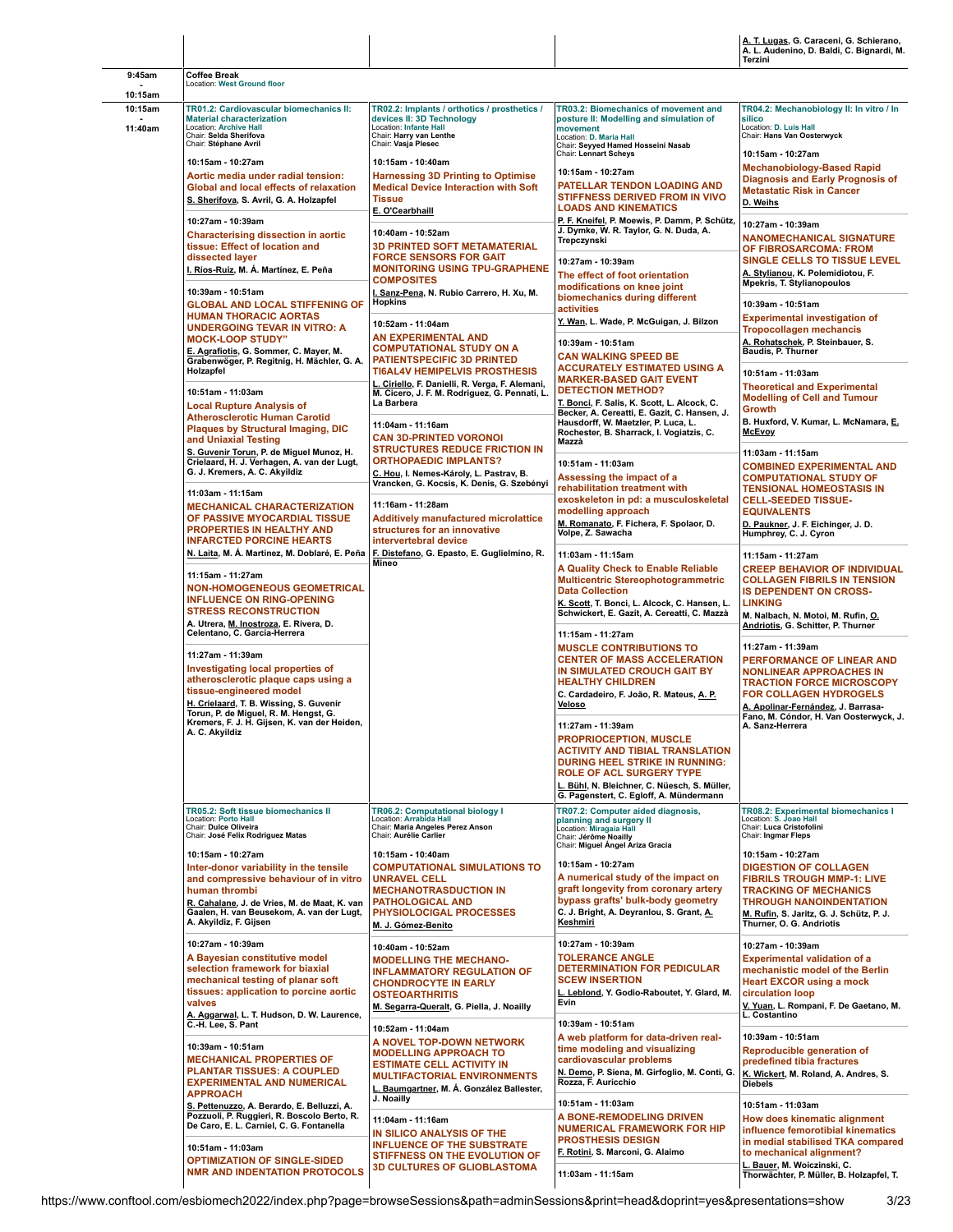|                     | IN EVALUATING CARTILAGE                                                                                                                                                                                                                                                                                                                                    | M. Pérez-Aliacar, L. Palos, C. Bayona, J.<br>Ayensa-Jiménez, I. Ochoa, M. Doblaré                                                                   | <b>EVALUATION OF</b>                                                                                                                                                                                                                                                                  | Niethammer, J.-M. Simon                                                                                                                                                                                                 |  |  |
|---------------------|------------------------------------------------------------------------------------------------------------------------------------------------------------------------------------------------------------------------------------------------------------------------------------------------------------------------------------------------------------|-----------------------------------------------------------------------------------------------------------------------------------------------------|---------------------------------------------------------------------------------------------------------------------------------------------------------------------------------------------------------------------------------------------------------------------------------------|-------------------------------------------------------------------------------------------------------------------------------------------------------------------------------------------------------------------------|--|--|
|                     | <b>STRUCTURE AND MECHANICS</b><br>M. Berni, C. Golini, C. Testa, N. F. Lopomo,<br>L. Brizi, M. Baleani                                                                                                                                                                                                                                                     | 11:16am - 11:28am<br>Simulation of piezoelectric scaffold<br>for bone regeneration<br>V. Badali, M. Mohammadkhah, S. Checa, M.<br>M.Zehn            | PHARMACOLOGICAL TREATMENTS<br>FOR OSTEOPOROSIS USING DXA-<br><b>BASED 3D FINITE ELEMENT MODELS</b><br>C. Ruiz Wills, M. Qasim, R. Winzenrieth, S.<br>Di Gregorio, L. Del Río, L. Humbert, J.<br>Noailly                                                                               | 11:03am - 11:15am                                                                                                                                                                                                       |  |  |
|                     | 11:03am - 11:15am<br><b>Structural mechanisms in soft fibrous</b>                                                                                                                                                                                                                                                                                          |                                                                                                                                                     |                                                                                                                                                                                                                                                                                       | <b>DESIGN OF BIOMECHANICAL</b><br><b>TESTING DEVICE FOR THE PELVIS</b><br><b>INCLUDING GAIT MUSCLE</b><br><b>FORCES</b>                                                                                                 |  |  |
|                     | tissues: Lessons from biomimetics<br>M. Sharabi                                                                                                                                                                                                                                                                                                            |                                                                                                                                                     | 11:15am - 11:27am                                                                                                                                                                                                                                                                     | A. Soliman, P.-L. Ricci, S. Kedziora, J.<br>Kelm, T. Gerich, S. Maas                                                                                                                                                    |  |  |
|                     | 11:28am - 11:40am<br>11:15am - 11:27am<br><b>VISCOELASTIC PROPERTIES OF</b><br><b>TUMOUR TISSUE: RELATION WITH</b><br><b>THE FEMUR</b><br><b>STRUCTURE AND COMPOSITION</b><br>A. Levillain, C. B. Confavreux, M.<br>Tröbs, U. Witzel<br>Decaussin-Petrucci, E. Durieux, P. Paparel,<br>K. Le-Bail Carval, L. Maillard, F. Bermond,<br>D. Mitton, H. Follet | <b>CELLULAR SENESCENCE IN A</b><br><b>MECHANOBIOLOGICAL MODEL OF</b><br><b>LONGITUDINAL BONE GROWTH OF</b><br>A. Lipphaus, A. Wegener-Panzer, R.-B. | <b>INFLUENCE OF PLATE DESIGN ON</b><br><b>SUBCONDYLAR FRACTURE</b><br><b>FIXATION: A COMPARATIVE FINITE</b><br><b>ELEMENT ANALYSIS</b><br><u>A. GUPTA,</u> A. DUTTA, K. MUKHERJEE<br>11:27am - 11:39am<br>Left Ventricular Assist Device surgical<br>optimisation using Computational | 11:15am - 11:27am<br>Development of a physical twin for<br>cardiovascular life-support<br>devices analysis and comparison<br>E. Vignali, E. Gasparotti, F. Bardi, S.<br>Prizio, D. Haxhiademi, P. Del Sarto, S.<br>Celi |  |  |
|                     | 11:27am - 11:39am<br>Uniaxial tensile tests on human Fascia<br>Lata: stress relaxation and failure<br>phenomena from frozen cadavers<br>L. Bonaldi, C. G. Fontanella, C. Stecco, A.<br>Berardo                                                                                                                                                             | <b>Fluid Dynamics</b><br>G. B. López-Santana, A. De Rosis, A.<br>Keshmiri                                                                           |                                                                                                                                                                                                                                                                                       | 11:27am - 11:39am<br><b>Mechanical performance of hybrid</b><br>fibrous structures for tendon<br>repair<br>T. Peixoto, M. A. Lopes, R. Fangueiro,<br>R. M. Guedes                                                       |  |  |
| 11:45am             | Keynote lecture 1: Personalized modeling of Alzheimer's disease, Ellen Kuhl<br>Location: Archive Hall                                                                                                                                                                                                                                                      |                                                                                                                                                     |                                                                                                                                                                                                                                                                                       |                                                                                                                                                                                                                         |  |  |
| 12:30pm             | Chair: Harry van Lenthe<br>Chair: Joao Manuel R.S. Tavares                                                                                                                                                                                                                                                                                                 |                                                                                                                                                     |                                                                                                                                                                                                                                                                                       |                                                                                                                                                                                                                         |  |  |
| 12:30pm             | Lunch Break<br><b>Location: West Ground floor</b>                                                                                                                                                                                                                                                                                                          |                                                                                                                                                     |                                                                                                                                                                                                                                                                                       |                                                                                                                                                                                                                         |  |  |
| $1:15$ pm<br>1:15pm | Poster sessions PS1 - PS6<br>Location: West Ground floor                                                                                                                                                                                                                                                                                                   |                                                                                                                                                     |                                                                                                                                                                                                                                                                                       |                                                                                                                                                                                                                         |  |  |
| 2:00pm              | M. I. Araújo Barbosa, J. A. O. Pinto Belinha, R. Natal Jorge, A. Xavier de Carvalho                                                                                                                                                                                                                                                                        | SIMUALTION OF CELLULAR PROLIFERATION USING THE RPIM MESHLESS METHOD                                                                                 |                                                                                                                                                                                                                                                                                       |                                                                                                                                                                                                                         |  |  |
|                     | <b>INTEROSSEOUS</b><br>R. Marqués, J. Melchor, G. Rus, P. Hernández, O. Roda, I. Sánchez-Montesinos                                                                                                                                                                                                                                                        |                                                                                                                                                     | BIOMECHANICAL FINITE ELEMENT METHOD MODEL OF THE PROXIMAL CARPAL ROW AND EXPERIMENTAL CHARACTERIZATION OF THE                                                                                                                                                                         |                                                                                                                                                                                                                         |  |  |
|                     | A NUMERICAL APPROACH TO THE CALLUS FORMATION IN BONE FRACTURE HEALING<br><u>J. M. Naveiro,</u> L. Gracia, J. Rosell, S. Puértolas                                                                                                                                                                                                                          |                                                                                                                                                     |                                                                                                                                                                                                                                                                                       |                                                                                                                                                                                                                         |  |  |
|                     | Intracranial Aneurysm Predictions With The Use Of Morphometric Features In a Machine Learning Approach<br>N. Aristokleous, K. G. Achilleos, M. Hadjicharalambous, A. S. Anayiotos, C. S. Pattichis, V. Vavourakis                                                                                                                                          |                                                                                                                                                     |                                                                                                                                                                                                                                                                                       |                                                                                                                                                                                                                         |  |  |
|                     | OVERCOMING A "FORBIDDEN PHENOTYPE": THE PARROT'S HEAD SUPPORTS, PROPELS, AND POWERS TRIPEDAL LOCOMOTION<br>M. W. Young, E. Dickinson, N. D. Flaim, M. C. Granatosky                                                                                                                                                                                        |                                                                                                                                                     |                                                                                                                                                                                                                                                                                       |                                                                                                                                                                                                                         |  |  |
|                     | On the hindlimb biomechanics of the avian take-off leap<br>E. Meilak, P. Provini, C. Palmer, N. J. Gostling, M. O. Heller                                                                                                                                                                                                                                  |                                                                                                                                                     |                                                                                                                                                                                                                                                                                       |                                                                                                                                                                                                                         |  |  |
|                     | SALBUTAMOL TRANSPORT AND DEPOSITION IN THE CAT AIRWAYS UNDER DIFFERENT BREATHING CONDITIONS AND PARTICLE SIZES<br>R. Fernandez-Parra, C. Reinero, P. Pey, M. Malve                                                                                                                                                                                         |                                                                                                                                                     |                                                                                                                                                                                                                                                                                       |                                                                                                                                                                                                                         |  |  |
|                     | Evaluation of trunk muscle antagonism predictions by multi-body models<br>A. Caimi, S. J. Ferguson, D. Ignasiak                                                                                                                                                                                                                                            |                                                                                                                                                     |                                                                                                                                                                                                                                                                                       |                                                                                                                                                                                                                         |  |  |
|                     | S. Montanari, C. Griffoni, L. Cristofolini, G. Barbanti Brodano                                                                                                                                                                                                                                                                                            |                                                                                                                                                     | ASSESSMENT OF SAGITTAL BALANCE IN THE DISTAL JUNCTIONAL PATHOLOGY IN THE LUMBAR SPINE: A RETROSPECTIVE ANALYSIS                                                                                                                                                                       |                                                                                                                                                                                                                         |  |  |
|                     | K. Khalaf, Z. Khoz, M. Nikkhoo                                                                                                                                                                                                                                                                                                                             |                                                                                                                                                     | THE INFLUENCE OF THE GRADE OF DISC DEGENERATION ON THE BIOMECHANICAL RESPONSE OF LUMBAR SPINE                                                                                                                                                                                         |                                                                                                                                                                                                                         |  |  |
|                     | A. Semitela, A. L. Pereira, A. Capitão, A. F. Mendes, P. A. A. P. Marques, A. Completo                                                                                                                                                                                                                                                                     | Recreating articular cartilage's zonal fibre alignment on 3D electrospun scaffolds                                                                  |                                                                                                                                                                                                                                                                                       |                                                                                                                                                                                                                         |  |  |
|                     | BIOMECHANICAL CHARACTERIZATION OF TPMS SCAFFOLDS FOR BONE AND CARTILAGE TISSUE ENGINEERING<br>J. E. Santos, A. Lombard, T. Pires, A. P. G. Castro, P. R. Fernandes                                                                                                                                                                                         |                                                                                                                                                     |                                                                                                                                                                                                                                                                                       |                                                                                                                                                                                                                         |  |  |
|                     | DESIGN AND EXPERIMENTAL STUDY OF TORSIONAL WAVE BIOREACTOR TO EVALUATE EFFECT ON MELANOMA STEM CELL<br>M. Hurtado, C. Griñán-Lisón, G. Jiménez, E. López, D. Martínez-Moreno, M. J. Jiménez, J. A. Marchal, J. M. Melchor, G. Rus                                                                                                                          |                                                                                                                                                     |                                                                                                                                                                                                                                                                                       |                                                                                                                                                                                                                         |  |  |
|                     | Hybrid membrane as innovative materials for biomedical applications<br>M. Todesco, A. Martella, S. Imran, M. Casarin, G. Gerosa, C. G. Fontanella, A. Bagno                                                                                                                                                                                                |                                                                                                                                                     |                                                                                                                                                                                                                                                                                       |                                                                                                                                                                                                                         |  |  |
|                     | A BIOINSPIRED ORTHOPAEDIC BIOMATERIAL WITH TUNABLE MECHANICAL PROPERTIES BASED ON SINTERED TITANIUM FIBRES<br>M. Rüger, A. Seitz, K. Nuss, B. von Rechenberg, D. Seitz, C. Kostmann, P. Quadbeck, O. Andersen, C. Collins                                                                                                                                  |                                                                                                                                                     |                                                                                                                                                                                                                                                                                       |                                                                                                                                                                                                                         |  |  |
|                     | EFFECTS OF POLOXAMER ADDITIVES ON STRENGTH, INJECTABILITY OF BETA-TRICALCIUM PHOSPHATE CEMENT<br>Y. Kim, K. Hamada                                                                                                                                                                                                                                         |                                                                                                                                                     |                                                                                                                                                                                                                                                                                       |                                                                                                                                                                                                                         |  |  |
|                     | S. Nejati, L. Mongeau                                                                                                                                                                                                                                                                                                                                      | Gelatin/cellulose nanofibril composite: a promising formulation for injection and bioprinting purposes                                              |                                                                                                                                                                                                                                                                                       |                                                                                                                                                                                                                         |  |  |
|                     | EFFECT OF CONDUCTION GAPS AND INCREASED COLLECTOR ROTATION SPEED ON ELECTROSPUN PCL MATRICES<br>E. G Bissacco, A. Amicone, M. X T Santschi, S. J Ferguson                                                                                                                                                                                                  |                                                                                                                                                     |                                                                                                                                                                                                                                                                                       |                                                                                                                                                                                                                         |  |  |
|                     | L. Singer, C. Szekat, G. Bierbaum, C. Bourauel                                                                                                                                                                                                                                                                                                             |                                                                                                                                                     | BIOLOGICAL AND MECHANICAL PROPERTIES OF AN EXPERMINTAL DENTAL ALGINATE MODIFIED FOR SELF DISINFECTION                                                                                                                                                                                 |                                                                                                                                                                                                                         |  |  |
|                     | PRELIMINARY APPROACH OF AN ALTERNATIVE SOLUTION FOR THE BREAST IMPLANT SHELL<br><u>A. M. Teixeira</u> , A. D. André, B. Areias, P. Martins                                                                                                                                                                                                                 |                                                                                                                                                     |                                                                                                                                                                                                                                                                                       |                                                                                                                                                                                                                         |  |  |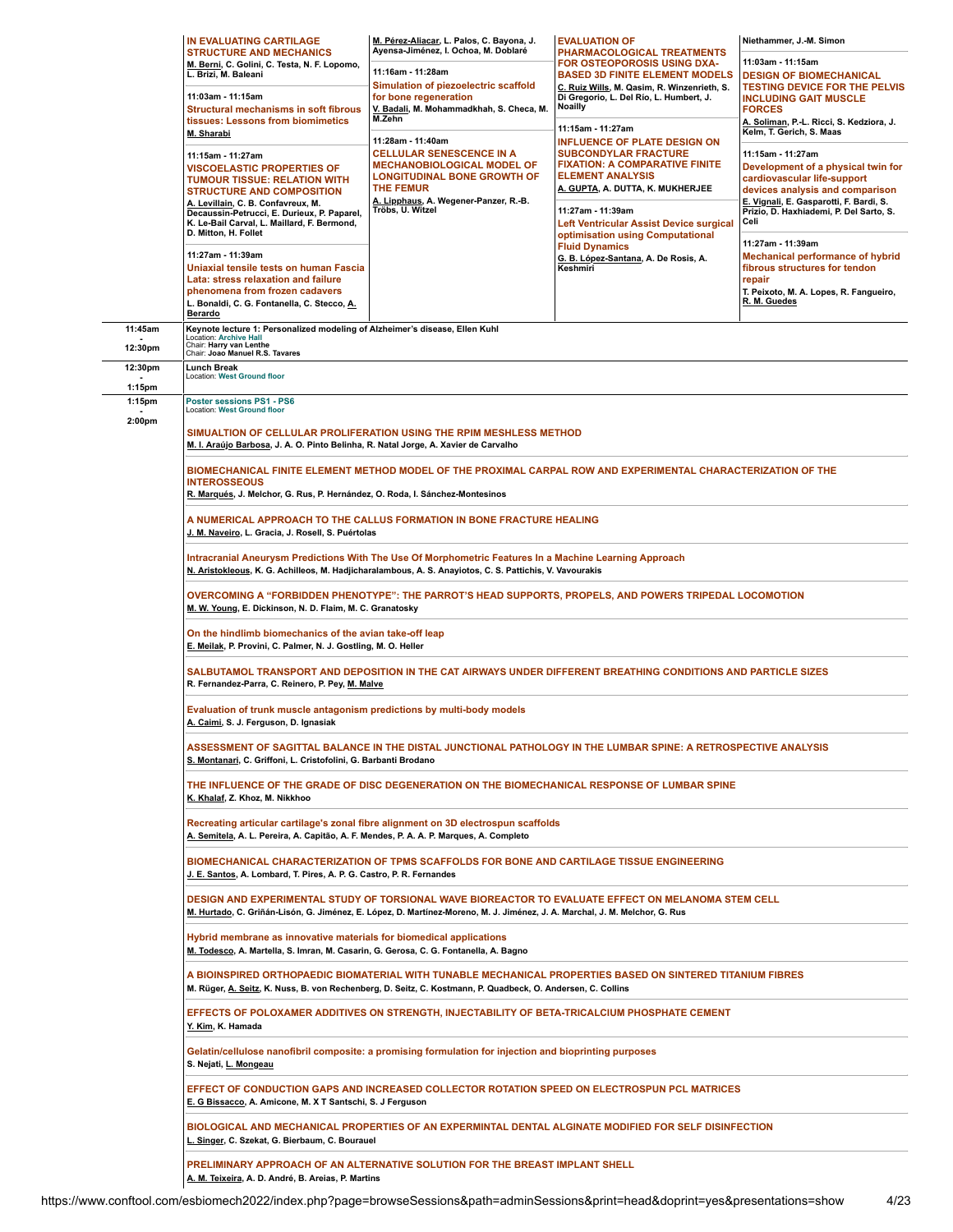| Evaluation of marker-based motion capturing to characterize basic hand movements in rheumatic patients<br>B. L. Coppers, S. Heinrich, U. Puthane, D. Berisha, K. Tascilar, A. Kleyer, D. Simon, J. Bräunig, J. Penner, M. Vossiek, V. Schönau, S. Bayat, G. Schett, S. Leyendecker, A.-M.<br>Liphardt |
|-------------------------------------------------------------------------------------------------------------------------------------------------------------------------------------------------------------------------------------------------------------------------------------------------------|
| QUANTIFICATION OF POST-OPERATIVE CORRECTION OF FOOT POSTURE THROUGH NEW ANATOMICAL REFERENCE SYSTEMS<br>M. Conconi, A. Pompili, N. Sancisi, A. Leardini, S. Durante, C. Belvedere                                                                                                                     |
| THE KINEMATICS OF THE FOOT DURING DROP JUMPS: A SIX-SEGMENT FOOD MODEL APPROACH<br>L. Fennen, R. Dubbeldam, H. Wagner                                                                                                                                                                                 |
| TIGHTLY COUPLED INERTIAL AND RADIO-BASED FOOT-WORN SENSORS FOR AMBULATORY SPATIAL GAIT ANALYSIS<br>F. J. Wouda, I. Bilal, U. Sakthivelu                                                                                                                                                               |
| EFFECTS OF HANDLE-HEIGHT ON GAIT KINETICS IN OLDER ADULTS WHILE WALKING WITH A ROLLATOR<br>M. A Avalos, Y.-H. Kwon, K. Tulching-Francis, D. Nichols, J. Zhang, N. Tuttle                                                                                                                              |
| EFFECT OF SENSOMOTORIC INSOLES ON POSTURAL STABILITYINKIDS WITH CEREBRAL PALSY<br>S. Bartošová, V. Nováček                                                                                                                                                                                            |
| ULTRASOUND IMAGING OF BONE CORTEX: BEAMFORMING OPTIMIZATION FOR OSTEOPOROTIC BONES<br>A. Sall Dia, G. Renaud, Q. Grimal                                                                                                                                                                               |
| ESTIMATION OF WALL VISCOELASTIC PARAMETERS FROM THE PRESSURE AND DIAMETER CURVE OF A CAROTID ARTERY<br>K. Rhee, J. Shin                                                                                                                                                                               |
| USING HYPER- OR LINEAR- PROPERTIES DOES NOT AFFECT PREDICTIVE CAPABILITY OF VULNERABLE CORONARY PLAQUES<br>M. Stefanati, G. Dubini, M. R Bennett, Z. Teng, J. F. Rodriguez Matas                                                                                                                      |
| Analysis of the influence of plaques composition and geometry on drug transport from drug eluting stents<br>J. Escuer, E. Peña, E. Pina, M. A. Martínez                                                                                                                                               |
| Numerical study of non-Newtonian effects on thrombus formation under venous flow conditions<br>V. Dušková, A. Jonášová, S. Plánička, J. Vimmr                                                                                                                                                         |
| The effect of tissue preservation on the mechanical behavior of porcine aorta<br>H. Fehervary, K. Vander Linden, M. Pétré, N. Famaey                                                                                                                                                                  |
| NUMERICAL ANALYSIS OF THE HEMODYNAMICS AND PERFORMANCE OF A MINIATURE VENTRICULAR ASSIST DEVICE<br>Y. Gabso, M. Rosenfeld, I. Avrahami                                                                                                                                                                |
| CHANGES IN NUCLEAR MORPHOLOGY CORRELATE WITH INVASIVENESS IN BREAST CANCER CELLS<br>B. Zbiral, A. Weber, M. d. Vivanco, J. L. Toca-Herrera                                                                                                                                                            |
| <b>CULTURE OF PORCINE BONE EXPLANTS UNDER COMPRESSIVE LOADING</b><br>E. E. A. Cramer, L. M. Kock, D. Wanders, K. Ito, S. Hofmann                                                                                                                                                                      |
| COMPUTATIONAL MODELING REVEALS ROLE OF PROXIMITY-DRIVEN, NONCONTACT CELL-CELL INTERACTIONS IN CANCER INVASIVENESS<br>M. Tulchinsky, D. Weihs                                                                                                                                                          |
| <b>Cell's Sense of Slope</b><br>C. Frascogna, V. Panzetta, P. A. Netti                                                                                                                                                                                                                                |
| MICROFLUIDIC PLATFORM TO STUDY THE ROLE OF DYNAMIC MECHANICAL LOADING ON CELL FATE AND BEHAVIOR<br>S. Saporito, V. Panzetta, P. A. Netti                                                                                                                                                              |
| Large-scale quantification of osteocyte morphometry and protein expression from murine bone histology<br>F. Correia Marques, D. Yilmaz, E. Wehrle, R. Müller                                                                                                                                          |
| MECHANICAL ASPECTS OF DRUG-COATED BALLOON ANGIOPLASTY DETERMINING THE EFFICIENCY OF THE COATING TRANSFER<br>E. Stratakos, L. Petrini, G. Pennati                                                                                                                                                      |
| PROXIMAL FEMUR BONE MINERAL DENSITY IN OSTEOPOROTIC PATIENTS: A REVIEW OF PLACEBO GROUPS IN CLINICAL TRIALS<br>S. Oliviero, M. Viceconti                                                                                                                                                              |
| Growth orientation, and not heterogeneous growth rates, dominates zebrafish jaw joint morphogenesis<br>J. Godivier, E. A. Lawrence, C. L. Hammond, N. C. Nowlan                                                                                                                                       |
| NETWORK MODELLING FOR NUCLEUS PULPOSUS CELL ACTIVITY IN EARLY INTERVERTEBRAL DISC DEGENERATION<br>S. Tseranidou, M. Segarra-Queralt, J. Piñero, J. Noailly                                                                                                                                            |
| Plantar pressure data reconstruction based on reduced data using compressive sensing technique<br>Z. Kamal, E. Hekman, G. Verkerke                                                                                                                                                                    |
| COMPARISON BETWEEN TRANSTIBIAL AND ANTEROMEDIAL PORTAL ACL RECONSTRUCTION THROUGH FINITE ELEMENT ANALYSIS<br>K. Risvas, K. Moustakas                                                                                                                                                                  |
| NON-INVASIVE METHOD OF FRACTIONAL FLOW RESERVE ESTIMATION IN PATIENTS SUFFERING FROM ISCHEMIC HEART<br>K. Jankowski, A. Nieroda, M. Pawlikowski                                                                                                                                                       |
| THE INFLUENCE OF THE IMPLANT GEOMETRY CONCEPTS IN BONE STRAINS DISTRIBUTION<br>C. Gomes, M. Mesnard, A. Ramos                                                                                                                                                                                         |
| Precision Rehabilitation: Targeted assistance of individual muscles via exoskeletons<br>T. Rodrigues, J. Ferreira, H. van der Kooij, M. Sartori, G. Durandau                                                                                                                                          |
| In Vitro Ovine Model Confirms Importance of Screw Positioning for Stability of Bone-Fracture Treatment<br>T. Zumbrunn, S. Comtesse, A. von Keudell, S. J. Ferguson                                                                                                                                    |
| DEVELOPMENT AND VALIDATION OF CUSTOM-MADE MARKER SETS FOR MICRO-MOVEMENT ANALYSIS<br>M. Sukopp, J. Schwer, L. de Roy, A. Ignatius, A. M. Seitz                                                                                                                                                        |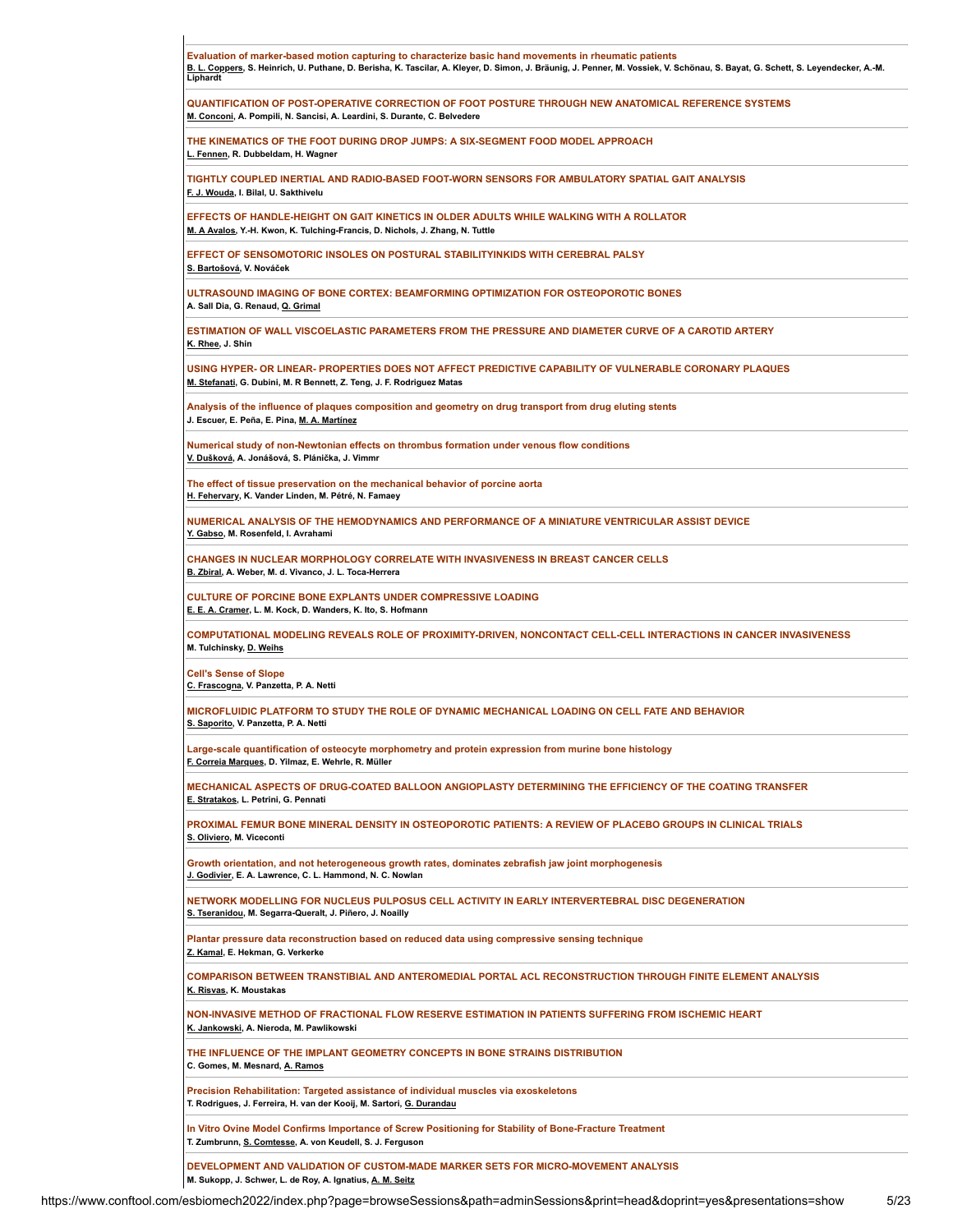| An inverse dynamic active hybrid model to predict effects of the intra-abdominal pressure on the lumbar spine<br>R. Remus, A. Lipphaus, A. Hoffmann, M. Neumann, B. Bender                                                                                                                                       |
|------------------------------------------------------------------------------------------------------------------------------------------------------------------------------------------------------------------------------------------------------------------------------------------------------------------|
| Forward dynamic simulation of a detailed thoracolumbar spine model under gravitational load<br>M. Hammer, L. Meszaros-Beller, J. M. Riede, S. Schmitt                                                                                                                                                            |
| VERTEBRAL BODY TETHERING VS SPINAL FUSION: LOOKING BEYOND THE RADIOGRAPHICAL OUTCOME<br><u>T. Ackermans</u> , S. Schelfaut, P. Severijns, A. Van Campenhout, L. Moke, P. Moens, L. Scheys                                                                                                                        |
| ASSESSING BONE ULTRASTRUCTURE VIA NANOSCALE X-RAY COMPUTED TOMOGRAPHY AND QUANTITATIVE POLARIZED RAMAN SPECTROSCOPY<br>T. Kochetkova, T. Kormilina, S. Englisch, D. Drobek, J. Wirth, B. Apeleo Zubiri, O. Braun, M. Calame, S. Remund, B. Neuenschwander, J. Michler, P. Zysset, E. Spiecker, J.<br>Schwiedrzik |
| THE EFFECT OF MICROSTRUCTURAL ANISOTROPY ON LOAD-BEARING CAPACITY OF THE ENTIRE HUMAN FEMUR<br>M. Branni, M. Taylor, E. Perilli, S. Martelli                                                                                                                                                                     |
| Internal Strain Field of a Human Tibia with Titanium Tibial Tray during Stair Descent: A micro-CT and DVC Analysis<br>L. S Wearne, S. Rapagna, M. Awadalla, M. Taylor, E. Perilli                                                                                                                                |
| UNDERSTANDING BONE MATURITY: PROPERTIES AT THE INTERSTITIAL AND OSTEONAL LAMELLAR LEVEL<br>A. Bonicelli, H. McGivern, E. F. Kranioti, B. Xhemali, P. Zioupos                                                                                                                                                     |
| Graft positioning during the Latarjet procedure: computational analysis of shoulder stability and contact<br>R. Martins, C. Quental, J. Folgado, C. de Campos Azevedo, A. C. Ângelo                                                                                                                              |
| EFFICACY OF KARTING NECK BRACES IN REDUCING NECK INJURIES IN ROLLOVER ACCIDENTS: A FINITE ELEMENT STUDY<br>W. WEI, M.-H. Beauséjour, N. Bailly, M. Llari, Z. Xiao, P. Panichelli, P.-J. Arnoux                                                                                                                   |
| BIOMECHANICAL ANALYSIS OF THE CORRELATION BETWEEN MID-SHAFT ATYPICAL FEMORAL FRACTURE AND VARUS DEFORMATION<br>M. Severyns, D. Belaid, K. Aubert, T. Vendeuvre, A. Germaneau                                                                                                                                     |
| COMPARISON OF THE LOWER EXTREMITY DYNAMICS OF THE ELDERLY FEMALE, HIII 50TH MALE AND HIII 5TH FEMALE DUMMIES<br>A. Schäuble, F. Zippel, T. Wackenroder, P. Rücker, T. Kinsky                                                                                                                                     |
| Numerical simulation of stress-shielding at the bone-implant interface under shear loading<br>Y. Hériveaux, S. Le Cann, M. Fraulob, E. Vennat, V.-H. Nguyen, G. Haïat                                                                                                                                            |
| BIOMECHANICAL ANALYSIS OF SEVERAL HINGED TKA FEATURES IN WELL-ALIGNED AND VALGUS/VALGUS KNEE<br>E. Bori, F. Armaroli, L. Maestripieri, B. Innocenti                                                                                                                                                              |
| Intramedullary nails vs. bone plate at the proximal humerus - Computersimulation<br>S. Lehner                                                                                                                                                                                                                    |
| FORCE AND SWIMMING PERFORMANCE: POOL AND OPEN WATER<br>P. CHAINOK, R. Masjuir, N. Phewkham, P. Tumnark, R. Zacca                                                                                                                                                                                                 |
| Musculoskeletal analysis of elbow stability for common injury patterns<br>M. Melzner, C. Pfeifer, F. Süß, S. Dendorfer                                                                                                                                                                                           |
| FEASIBILITY STUDY TO TRANSFER MUSKULOSKELETAL MODEL DATA TO A 6 DOF JOINT SIMULATOR<br>P. Henke, L. Ruehrmund, M. Kebbach, J.-O. Sass, I. Soodmand, E. Kleist, C. Woernle, R. Bader                                                                                                                              |
| Effect of coracoacromial ligament release in shoulder biomechanics: a preliminary in-vitro study<br>I. Santos, K. Borst, S. Hoffmann, Y. Chevalier, H. Traxler, P. E. Müller, M. Pietschmann                                                                                                                     |
| Implementation of an automated method for the selection of subject-specific muscle insertion points<br>V. Maioli, G. Biesso, I. Fleps, S. Ferguson, P. Vena, B. Helgason, A. Baker                                                                                                                               |
| A PIPELINE TO CONVERT OPENSIM MUSCULOSKELETAL MODELS INTO MUJOCO PRESERVING ANATOMICAL CONSISTENCY<br>H. Wang, V. Caggiano, G. Durandau, V. Kumar, M. Satori                                                                                                                                                     |
| Modelling the eye lens: influence of capsular thickness on lens accommodation<br>L. Ye, K. P. Barbara                                                                                                                                                                                                            |
| <b>CHARACTERIZATION OF CORNEAL VISCOSITY USING TORSIONAL WAVES</b><br>J. M. Cortés Cortés, A. M. Callejas Zafra, I. Hatem Faris, G. Rus Carlborg                                                                                                                                                                 |
| <b>BIOMECHANICAL CHARACTERIZATION AND MODELING OF HUMAN LENTICULES</b><br>M. H. Nambiar, L. Liechti, H. Studer, A. S. Roy, T. G. Seiler, P. Büchler                                                                                                                                                              |
| A MESHLESS METHOD TO STUDY THE EFFECT OF VEGF DIFFUSION IN CAPILLARY NETWORK MORPHOLOGY<br>T. Sousa, A. Guerra, J. Belinha, R. Natal Jorge                                                                                                                                                                       |
| UNUSUAL PHALANGEAL PROPORTIONS IMPROVE GRASPING POTENTIAL IN BIRDS, MAMMALS, AND BIOINSPIRED DESIGN<br>M. Granatosky, M. Young, N. Flaim, L. Faltings, M. Singh, E. Dickinson                                                                                                                                    |
| DESIGN AND EXPERIMENTAL STUDY OF ULTRASONIC WAVE BIOREACTOR TO EVALUATE EFFECT ON TUMORS<br>M. Hurtado, C. Griñán-Lisón, G. Jiménez, E. López, D. Martínez-Moreno, J. A. Marchal, J. M. Melchor, G. Rus                                                                                                          |
| NUMERICAL AND EXPERIMENTAL EVALAUTION OF THE BULGE TEST IN THE CHARACTERISATION OF THE BIOLOGICAL SOFT TISSUES<br>E. Gasparotti, S. Quartieri, E. Vignali, F. Bardi, R. Lazzeri, S. Celi                                                                                                                         |
| ADAPTIVE QUASI-LINEAR MODEL – UNIVERSAL MATERIAL PARAMETERS OF LIVER TISSUE FOR DIFFERENT LOAD CASES?<br>M. Frank, O. J. Aryeetey, S.-J. Esterman, D. H. Pahr                                                                                                                                                    |
| ESTIMATION OF TIBIA AXES ON PARTIAL DISTAL SCANNER IMAGES : A NOVEL APPROACH IN THREE DIMENSIONS<br>M. S. Dufrenot, S. Siegler, M. Donnez, M. Donnez, F. Lintz, P. Chabrand                                                                                                                                      |
| BIOMECHANICAL ANALYSIS OF RUNNING AND ASSOCIATED INJURES BASED ON A LITERATURE REVIEW<br>M. L. Martínez Pinedo, L. D. Parra Gómez, C. Cifuentes-De La Portilla                                                                                                                                                   |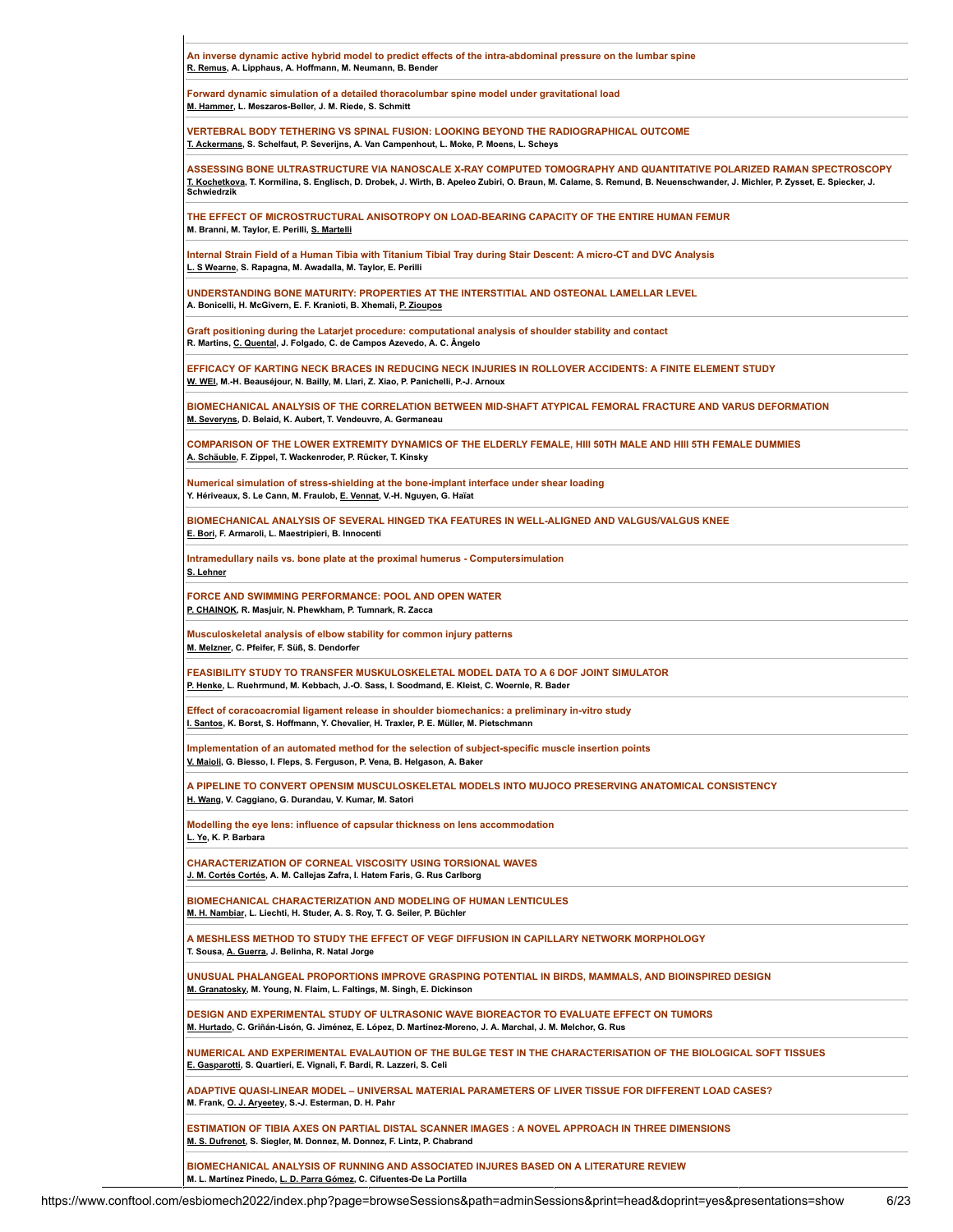| 2:00pm<br>3:30pm | <b>TR01.3: Clinical Biomechanics Awards</b><br><b>Session</b><br><b>Location: Archive Hall</b><br>Chair: Markus Heller<br>Chair: Michele Conti                                                                                                                 | TR02.3: Implants / orthotics / prosthetics /<br>devices III: Fracture repair<br>Location: Infante Hall<br>Chair: Marlene Mengoni<br><b>Chair: Maikel Timmermans</b>                                                                                                                                                                               | TR03.3: Hard tissue I: Tissue interactions<br>Location: D. Maria Hall<br>Chair: Uwe Wolfram<br>Chair: Pia Stefanek                                                                                                                                                                                  | <b>TR04.3: Musculoskeletal biomechanics</b><br>I: Multiple topics<br>Location: D. Luis Hall<br>Chair: Vee San Cheong<br>Chair: Enrico Dall'Ara                                                                                                  |
|------------------|----------------------------------------------------------------------------------------------------------------------------------------------------------------------------------------------------------------------------------------------------------------|---------------------------------------------------------------------------------------------------------------------------------------------------------------------------------------------------------------------------------------------------------------------------------------------------------------------------------------------------|-----------------------------------------------------------------------------------------------------------------------------------------------------------------------------------------------------------------------------------------------------------------------------------------------------|-------------------------------------------------------------------------------------------------------------------------------------------------------------------------------------------------------------------------------------------------|
|                  | 2:00pm - 2:12pm<br><b>BIOMECHANICS INDEX FOR</b><br><b>DIABETIC FOOT RISK</b><br><b>CLASSIFICATION</b><br>A. Guiotto, G. Bortolami, A. Ciniglio, F.<br>Spolaor, G. Guarneri, A. Avogaro, F. Cibin,                                                             | 2:00pm - 2:25pm<br><b>MODELLING MECHANICAL DEMANDS</b><br><b>ARISING FROM CLINICAL</b><br><b>REQUIREMENTS FOR FRACTURE</b><br><b>FIXATION</b><br>P. Pankaj                                                                                                                                                                                        | 2:00pm - 2:25pm<br><b>MINERALIZED FIBROCARTILAGE AS</b><br>A HIGHLY TUNABLE TISSUE<br><b>ALLOWING THE INTEGRATION OF</b><br><b>TENDON INTO BONE</b><br>D. Ruffoni                                                                                                                                   | 2:00pm - 2:25pm<br><b>MECHANOSENSING IN BONE</b><br>USING FLUID FLOW THROUGH<br><b>NETWORKS</b><br>R. Weinkamer                                                                                                                                 |
|                  | F. Silvestri, Z. Sawacha<br>2:12pm - 2:24pm<br><b>Biomechanical Evaluation of</b><br><b>Diagnostic Tests for Rotator Cuff</b><br><b>Lesions</b><br>J. Menze, T. Rojas, M. A. Zumstein, S. J.<br>Ferguson, K. Gerber                                            | 2:25pm - 2:37pm<br><b>Light-Curable Fixation Comparable</b><br>with Plates in Torsion<br>P. Schwarzenberg, T. Colding-Rasmussen,<br>D. J. Hutchinson, D. Mischler, P.<br>Horstmann, M. Moerk Peterson, M.<br>Malkock, C. Wong, P. Varga                                                                                                           | 2:25pm - 2:37pm<br><b>COLD-WATER CORALS RETAIN</b><br><b>OUTSTANDING TISSUE STRENGTH</b><br><b>BUT LOSE TISSUE STIFFNESS IN</b><br><b>ACIDIFIED WATERS</b><br>U. Wolfram, M. Peña Fernández, S.<br>McPhee, E. Smith, R. Beck, J. Shephard, M.<br>Roberts, S. Hennige                                | 2:25pm - 2:37pm<br>A REPRESENTATIVE VOLUME<br><b>ELEMENT FOR BONE</b><br><b>EXTRACELLULAR MATRIX</b><br>E. Alizadeh, D. Casari, J. Michler, J.<br>Schwiedrzik, P. Zysset<br>2:37pm - 2:49pm                                                     |
|                  | 2:24pm - 2:36pm<br><b>EFFECT OF ALENDRONATE ON BONE</b><br><b>FRACTURE TOUGHNESS IN</b><br><b>OSTEOGENESIS IMPERFECTA</b><br>A. Muñoz, A. Carriero                                                                                                             | 2:37pm - 2:49pm<br>Articular contact vs. embedding: The<br>effect of boundary conditions on volar<br>plate fixation at the distal radius<br>L. Berger, D. H. Pahr, A. Synek                                                                                                                                                                       | 2:37pm - 2:49pm<br><b>DEGREE OF MINERALIZATION AND</b><br><b>MINERALIZED COLLAGEN FIBRE</b><br><b>ORIENTATION PREDICTS THE</b><br><b>ELASTIC MODULUS OF BONE IN</b><br><b>OSTEOGENESIS IMPERFECTA</b>                                                                                               | <b>TEMPORAL CHANGES IN THE</b><br><b>BONE MICROENVIRONMENT</b><br><b>PRIOR TO AND FOLLOWING</b><br><b>OVERT BREAST-CANCER</b><br><b>OSETOLYSIS</b><br><u>A. S. Verbruggen</u> , R. M. Dwyer, E. C.<br>McCarthy, L. M. McNamara                  |
|                  | 2:36pm - 2:48pm<br><b>APPLICATION OF COG THREADS FOR</b><br><b>VAGINAL WALL PROLAPSE REPAIR:</b><br><b>EX-VIVO STUDY</b><br>R. Rynkevic, C. Soares, L. Hympanova, E.<br>Silva, T. Mascarenhas, P. Martins                                                      | 2:49pm - 3:01pm<br><b>AFFORDABLE SOLUTION FOR LOW</b><br>AND MIDDLE-INCOME COUNTRIES:<br>UNILATERAL EXTERNAL FIXATOR<br>M. Saeidi, S. Barnes, M. Berthaume, S. R.<br>Holthof, A. M J Bull, J. Jeffers                                                                                                                                             | M. Indermaur, T. Kochetkova, D. Casari, B.<br>Willie, J. Michler, J. Schwiedrzik, P. Zysset<br>2:49pm - 3:01pm<br><b>Thermal Activation Analysis of</b><br><b>Hydrated Lamellar Ovine Bone</b>                                                                                                      | 2:49pm - 3:01pm<br>Towards an in silico bioregulatory<br>model of osteogenesis and<br>sprouting angiogenesis in 3D<br>L. Lafuente-Gracia, M. Barzegari, L.<br>Geris                                                                             |
|                  |                                                                                                                                                                                                                                                                | $3:01 \text{pm} - 3:13 \text{pm}$<br><b>BIOMECHANICAL ANALYSIS OF</b><br><b>HELICAL VERSUS STRAIGHT</b><br><b>PLATING OF PROXIMAL THIRD</b><br><b>HUMERAL SHAFT FRACTURES</b><br>I. Zderic, T. Pastor, K. van Knegsel, B.-C.<br>Link, F. J. Beeres, F. Migliorini, R. Babst, S.<br>Nebelung, B. Ganse, C. Schoeneberg, B.<br>Gueorguiev, M. Knobe | C. R. P. Peruzzi, T. Kochetkova, S. Remund,<br>B. Neuenschwander, J. Michler, J.<br>Schwiedrzik<br>$3:01$ pm - $3:13$ pm<br>Mineral content and biomechanical<br>properties of fibrolamellar bone<br>A. Cantamessa, P. Muraro, Y. Delaunois, P.<br>Compère, S. Blouin, M. A Hartmann, D.<br>Ruffoni | $3:01$ pm - $3:13$ pm<br>Altered mechanical loading in<br>amputees results in mild signs of<br>knee degeneration 8 years post<br>trauma<br>F. P. Behan, A. N. Bennett, A. M. J. Bull                                                            |
|                  |                                                                                                                                                                                                                                                                |                                                                                                                                                                                                                                                                                                                                                   | 3:13pm - 3:25pm<br><b>OPTIMISING METHODS OF</b><br><b>MODELLING OSTEOCHONDRAL</b><br><b>GRAFTS IN HUMAN TIBIOFEMORAL</b><br>JOINTS<br>G. A. Day, A. C Jones, M. Mengoni, R. K.<br><u>Wilcox</u>                                                                                                     | $3:13$ pm - $3:25$ pm<br><b>FATIGUE ANALYSIS USING</b><br><b>ELECTROMYOGRAPHY DRIVEN</b><br><b>MUSCULOSKELETAL TRUNK</b><br><b>MODELS</b><br>M. I. Mohamed Refai, H. Wang, A. Moya-<br>Esteban, M. Sartori                                      |
|                  | TR05.3: Soft tissue biomechanics III<br><b>Location: Porto Hall</b><br>Chair: José Felix Rodriguez Matas<br>Chair: Maria José Gómez-Benito                                                                                                                     | TR06.3: Computational biology II<br>Location: Arrabida Hall<br>Chair: Maria Angeles Perez Anson<br>Chair: Richie Gill                                                                                                                                                                                                                             | TR07.3: Ocular biomechanics I<br>Location: Miragaia Hall<br>Chair: Miragaia Hall<br>Chair: Miguel Angel Ariza Gracia<br>Chair: Philippe Buechler                                                                                                                                                    | TR08.3: 3D printing in biomedicine<br>Location: S. Joao Hall<br>Chair: Henrique Amorim Almeida                                                                                                                                                  |
|                  | 2:00pm - 2:12pm<br><b>HIGH FIDELITY SIMULATION OF</b><br><b>CEREBRAL ANEURYSM WITH FLOW-</b><br><b>DIVERTER</b><br>E. Hachem<br>2:12pm - 2:24pm                                                                                                                | 2:00pm - 2:12pm<br><b>COMPUTATIONAL EVIDENCE FOR A</b><br><b>MULTI-LAYER CROSSTALK BETWEEN</b><br><b>CADHERIN-11 AND PDGFR</b><br><b>SIGNALING</b><br>Z. Karagöz, F. Passanha, L. Robeerst, M.<br>van Griensven, V. L. S. LaPointe, A. Carlier                                                                                                    | 2:00pm - 2:25pm<br>The biomechanics of the eye lens and<br>accommodative system: clinical<br>opportunities and biomechanical<br>challenges<br>B. Pierscionek, K. Wang                                                                                                                               | 2:00pm - 2:12pm<br><b>MECHANICAL PROPERTIES OF</b><br><b>3D-PRINTED GLASS-CERAMIC</b><br><b>SCAFFOLDS ASSESSED</b><br><b>THROUGH MICRO-CT-BASED</b><br><b>FINITE ELEMENT MODELS</b><br>L. D'Andrea, F. Baino, E. Verné, D.<br>Gastaldi, P. Vena |
|                  | A COMPUTATIONAL METHODOLOGY<br>FOR STUDYING THE MURINE BLOOD-<br><b>BRAIN BARRIER HEMODYNAMICS</b><br>S. Mañosas, A. Sanz, C. Ederra, A. Urbiola,<br>E. Rojas de Miguel, A. Ostiz, I. Cortés, N.<br>Ramírez, C. Ortiz de Solórzano, A.<br>Villanueva, M. Malve | 2:12pm - 2:24pm<br>Unravelling the impact of prenatal<br>muscle forces on the dynamic cell<br>behaviours driving joint growth in<br>mice<br>J. Godivier, Y. Huang, A. J. Bodey, C. L.<br>Hammond, H. Isaksson, N. C. Nowlan                                                                                                                       | 2:25pm - 2:37pm<br><b>TISSUE BIOMECHANICS AND</b><br>PARAMETER IDENTIFICATION OF EX<br><b>VIVO PORCINE CORNEAL TISSUE</b><br>M. H. Nambiar, L. Liechti, F. Mueller, W.<br>Bernau, T. G. Seiler, P. Büchler<br>2:37pm - 2:49pm                                                                       | 2:12pm - 2:24pm<br><b>3D BIOPRINTING OF ECM-BASED</b><br><b>MULTI-LAYERED SEGMENTS OF</b><br><b>TUBULAR CONSTRUCTS</b><br>F. Potere, G. A. Croci, P. Petrini, F.<br>Boschetti, S. Mantero                                                       |
|                  | 2:24pm - 2:36pm<br><b>HOW MACROSCOPIC TISSUE</b><br><b>DEFORMATION AFFECTS THE</b><br><b>BRAIN'S MICROSTRUCTURE</b><br>N. Reiter, F. Paulsen, S. Budday                                                                                                        | 2:24pm - 2:36pm<br><b>Agent-based simulations of bone</b><br>remodelling including osteomorphs<br>predict rapid bone loss post                                                                                                                                                                                                                    | A MECHANICAL MODEL OF<br><b>EXUDATIVE MACULAR OEDEMA</b><br>A. Ruffini, M. Dvoriashyna, R. Repetto                                                                                                                                                                                                  | 2:24pm - 2:36pm<br><b>DESIGN AND FUNCTIONAL</b><br><b>EVALUATION OF A 3D PRINTABLE</b><br><b>CUSTOM PROSTHESIS FOR</b>                                                                                                                          |
|                  | 2:36pm - 2:48pm<br><b>Characterization of Mechanical</b><br>Damage on the Esophageal Wall of                                                                                                                                                                   | denosumab<br>C. Ledoux, D. Boaretti, J. J. Kendall, R.<br>Müller, C. J. Collins<br>2:36pm - 2:48pm                                                                                                                                                                                                                                                | 2:49pm - 3:01pm<br><b>Mechanical Modeling Of Localized</b><br><b>Cross-Linking Pattern In Human And</b><br><b>Porcine Corneas</b><br>M. Frigelli, P. Büchler, S. Kling                                                                                                                              | <b>TALUS REPLACEMENT</b><br>F. Danielli, F. Berti, L. La Barbera, A.<br>Nespoli, C. G. Fontanella, S.<br>Pettenuzzo, T. Villa, L. Petrini                                                                                                       |
|                  | <b>Chronic-hypoxic Lambs</b><br>A. Bezmalinovic, C. García-Herrera<br>2:48pm - 3:00pm<br>Non-linear homogenization of soft                                                                                                                                     | A Multiscale, Mechanobiological<br><b>Model of Cortical Bone Adaptation</b><br>due to PTH and Mechanical Loading<br>C. J. Miller, E. Pickering, E. Dall'ara, V. S.<br>Cheong, P. Pivonka                                                                                                                                                          | 3:01pm - 3:13pm<br>A THEORETICAL MODEL OF<br><b>AQUEOUS HUMOUR PRODUCTION</b><br>M. Dvoriashyna, A. J. E. Foss, E. A.                                                                                                                                                                               | 2:36pm - 2:48pm<br><b>MATRIGEL COAXIAL BIOPRINTING</b><br>FOR IN VITRO CANCER MODELS<br>P. DE STEFANO, E. BIANCHI, M.<br>BASHA, R. BIANCHI, G. DUBINI                                                                                           |
|                  | tissues: application to tendons and<br>arteries<br>C. Morin, C. Hellmich, S. Avril<br>3:00pm - 3:12pm<br><b>MESH ANCHORING TECHNIQUE IN</b>                                                                                                                    | 2:48pm - 3:00pm<br>Agent-based in-silico model for<br>Multiple Myeloma tumor growth<br>analysis                                                                                                                                                                                                                                                   | Gaffney, R. Repetto<br>3:13pm - 3:25pm<br>DOES CORNEAL STIFFNESS PLAY A<br>ROLE IN POST-SURGICAL CORNEAL                                                                                                                                                                                            | 2:48pm - 3:00pm<br><b>MECHANICAL REPLICA OF SOFT</b><br><b>TISSUES: A STRUCTURAL</b><br><b>APPROACH</b><br>V. Serantoni, C. Rouby, J. Boisson                                                                                                   |
|                  | UTERINE PROLAPSE REPAIR<br><b>SURGERY: A FINITE ELEMENT</b><br><b>ANALYSIS</b><br>E. Silva, R. Rynkevic, S. Brandão, T.<br>Mascarenhas, A. Augusto Fernandes                                                                                                   | P. Urdeitx, M. H. Doweidar<br>3:00pm - 3:12pm<br>IN SILICO IMMUNOFLUORESCENCE:<br>A NOVEL APPROACH TO CALIBRATE<br><b>MECHANOREGULATORY MODELS OF</b>                                                                                                                                                                                             | <b>ECTASIA?</b><br>B. Fantaci, B. Calvo Calzada, J. Grasa<br>Orús, M. A. Ariza Gracia                                                                                                                                                                                                               | 3:00pm - 3:12pm<br>An in-silico model for cells<br>extrusion in bioprinting<br>G. Santesarti, G. Vairo, F. Viola, R.<br>Verzicco, M. Marino                                                                                                     |
|                  | 3:12pm - 3:24pm<br>PORCINE KNEE CARTILAGE MAPS<br>DETERMINED WITH AUTOMATED<br><b>INDENTATION AND CHARACTERIZED</b><br><b>BY MACHINE LEARNING</b>                                                                                                              | <b>EARLY BONE FRACTURE HEALING</b><br>E. Borgiani, G. Nasello, C. Schlundt, K.<br>Schmidt-Bleek, L. Geris<br>3:12pm - 3:24pm                                                                                                                                                                                                                      |                                                                                                                                                                                                                                                                                                     | 3:12pm - 3:24pm<br><b>BIOMECHANICAL FAILURE</b><br><b>BEHAVIOUR OF 3D PRINTED</b>                                                                                                                                                               |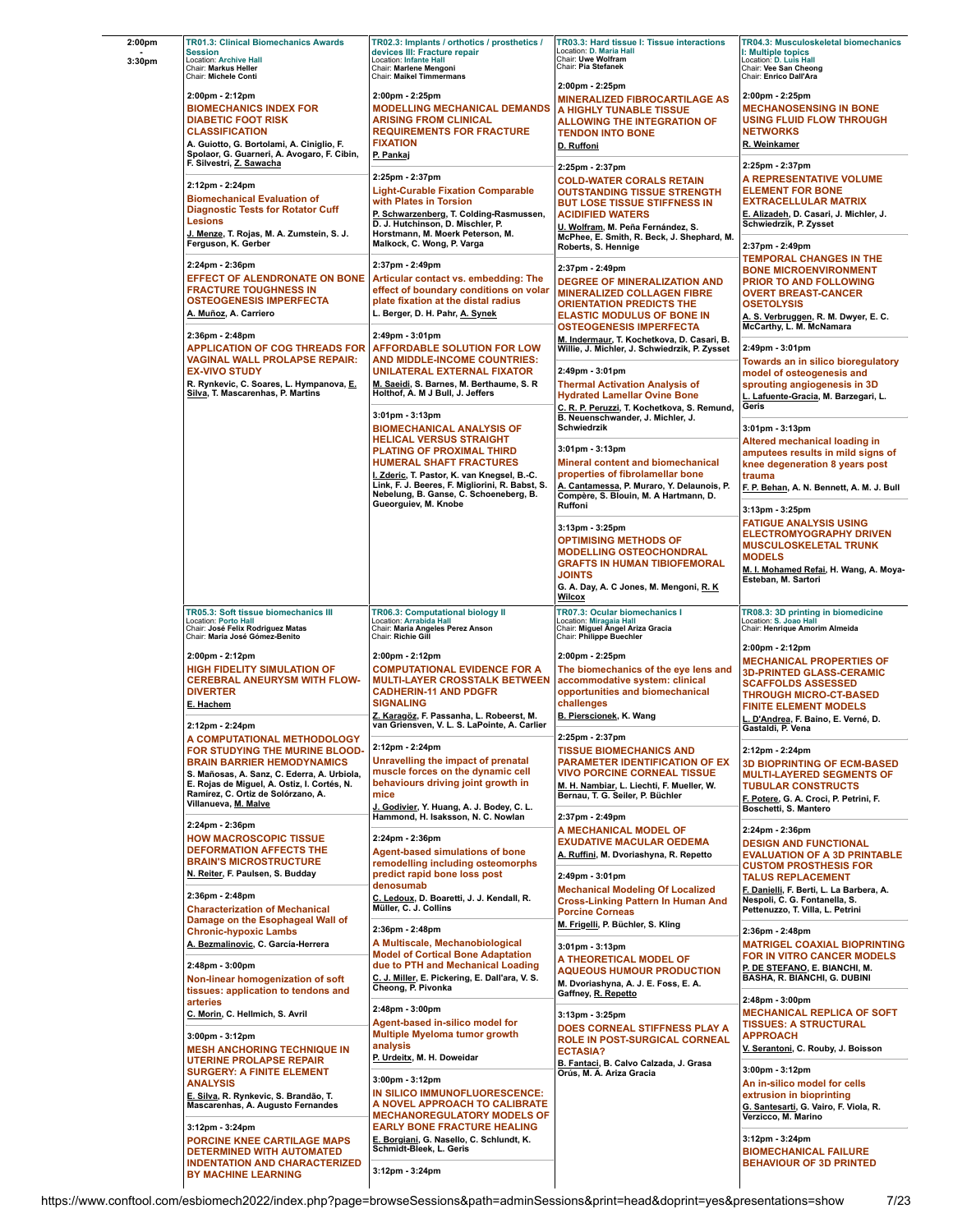|                  | E. Hamsayeh Abbasi Niasar, L. Li                                                                                                                                                                                                                                                                                                | <b>Umbrella Sampling for the estimation</b><br>of the free energy barrier of Pi release<br>in myosin                                                                                                                                       |                                                                                                                                                                                                                                               | <b>FEMORAL BONES COMPARED TO</b><br><b>ARTIFICIAL AND HUMAN BONES</b><br><u>K. Nägl</u> , A. Reisinger, D. H. Pahr                                                                                                                        |
|------------------|---------------------------------------------------------------------------------------------------------------------------------------------------------------------------------------------------------------------------------------------------------------------------------------------------------------------------------|--------------------------------------------------------------------------------------------------------------------------------------------------------------------------------------------------------------------------------------------|-----------------------------------------------------------------------------------------------------------------------------------------------------------------------------------------------------------------------------------------------|-------------------------------------------------------------------------------------------------------------------------------------------------------------------------------------------------------------------------------------------|
|                  |                                                                                                                                                                                                                                                                                                                                 | R. Manevy, M. Caruel, F. Detrez, I. Navizet                                                                                                                                                                                                |                                                                                                                                                                                                                                               | $3:24$ pm - $3:36$ pm<br><b>FINITE ELEMENT MODELING OF</b><br><b>BIPHASIC CALCIUM PHOSPHATE</b><br><b>BONE SCAFFOLDS: AN</b><br><b>EXPLORATORY STUDY</b><br>N. Rosa, S. Olhero, P. Torres, R. Natal,<br>M. Parente                        |
| 3:30pm<br>4:00pm | <b>Coffee Break</b><br>Location: West Ground floor                                                                                                                                                                                                                                                                              |                                                                                                                                                                                                                                            |                                                                                                                                                                                                                                               |                                                                                                                                                                                                                                           |
| 4:00pm<br>5:00pm | <b>ESB Student Award</b><br>Location: Archive Hall<br>Chair: Markus Heller<br>Chair: Aurélie Carlier                                                                                                                                                                                                                            |                                                                                                                                                                                                                                            |                                                                                                                                                                                                                                               |                                                                                                                                                                                                                                           |
|                  | 4:00pm - 4:12pm<br>Assessing the performance of thrombectomy devices with in silico models                                                                                                                                                                                                                                      | S. Bridio, G. Luraghi, P. R. Konduri, N. Arrarte Terreros, H. A. Marquering, C. B. Majoie, J. F. Rodriguez Matas, F. Migliavacca                                                                                                           |                                                                                                                                                                                                                                               |                                                                                                                                                                                                                                           |
|                  | 4:12pm - 4:24pm                                                                                                                                                                                                                                                                                                                 | Predicting surgical outcomes across nine corrective techniques for sagittal craniosynostosis<br>C. Cross, R. H Khonsari, G. Patermoster, E. J Arnaud, D. Larysz, L. Kölby, D. Johnson, Y. Ventikos, M. Moazen                              |                                                                                                                                                                                                                                               |                                                                                                                                                                                                                                           |
|                  | 4:24pm - 4:36pm<br>M. Lodi Rizzini, A. Candreva, D. Gallo, J.-P. Aben, C. Chiastra, C. Collet, U. Morbiducci                                                                                                                                                                                                                    |                                                                                                                                                                                                                                            | ANGIOGRAPHY-DERIVED WALL SHEAR STRESS TOPOLOGICAL SKELETON VARIABILITY PREDICTS MYOCARDIAL INFARCTION                                                                                                                                         |                                                                                                                                                                                                                                           |
|                  | 4:36pm - 4:48pm                                                                                                                                                                                                                                                                                                                 | Biomechanics and mechanobiology of mineralized fibrocartilage at the tendon-bone attachement<br>A. Tits, S. Blouin, M. Rummler, J.-F. Kaux, P. Drion, G H. van Lenthe, R. Weinkamer, M. A Hartmann, D. Ruffoni                             |                                                                                                                                                                                                                                               |                                                                                                                                                                                                                                           |
| 5:00pm<br>6:00pm | TR01.4: Cardiovascular biomechanics III:<br>Treatment design & clinical outcome<br>Location: Archive Hall<br>Chair: Nele Famaey<br><b>Chair: Mathias Peirlinck</b>                                                                                                                                                              | TR02.4: Implants / orthotics / prosthetics /<br>devices IV: Total hip arthroplasty<br>Location: Infante Hall<br>Chair: Dennis Janssen<br>Chair: Corina Nüesch                                                                              | TR03.4: Patient-specific modelling I<br>Location: D. Maria Hall<br>Chair: Sebastian Laporte<br>Chair: Linda Bühl                                                                                                                              | <b>TR04.4: Musculoskeletal biomechanics</b><br>II: Upper limb<br>Location: D. Luis Hall<br>Chair: Massimo Sartori<br>Chair: Mohamed Irfan Mohamed Refai                                                                                   |
|                  | 5:00pm - 5:12pm<br><b>Myocardial Biomechanics of Left</b><br><b>Atrial Ligation Chick Embryonic Model</b><br>of Hypoplastic Left Heart Syndrome<br>S.S. Lashkarinia, W. X. Chan, Z. Yu, H. B.<br>Siddiqui, M. Coban, B. Sevgin, K. Pekkan,                                                                                      | 5:00pm - 5:12pm<br>A FINITE ELEMENT MODEL TO<br><b>PREDICT THE RISK OF</b><br><b>INTRAOPERATIVE FRACTURES IN</b><br><b>NEW CEMENTLESS HIP STEM</b><br><b>DESIGNS</b>                                                                       | 5:00pm - 5:12pm<br><b>COMPARATIVE VALIDATION OF TWO</b><br><b>PATIENT-SPECIFIC MODELLING</b><br>PIPELINES FOR PREDICTIVE KNEE<br><b>JOINT FORCES</b><br>D. Princelle, G. Davico, M. Viceconti                                                 | 5:00pm - 5:12pm<br><b>Effect of shape and size of</b><br>supraspinatus tears in rotator cuff<br>strain distribution: an in-vitro<br>study                                                                                                 |
|                  | C.H.Yap                                                                                                                                                                                                                                                                                                                         | M. Petrucci, A. A. La Mattina, C. Curreli, M.<br>Viceconti                                                                                                                                                                                 | 5:12pm - 5:24pm<br><b>SIGNATURE OF DISEASE</b>                                                                                                                                                                                                | I. Santos, L. Pichler, C. Thorwächter, M.<br>Saller, H. Traxler, P. E. Müller                                                                                                                                                             |
|                  | 5:12pm - 5:24pm<br>Finite element simulations of the<br><b>Cardioband procedure for the</b><br>treatment of the regurgitant mitral<br>valve<br>E. Gasparotti, E. Vignali, M. Mariani, S.<br>Berti, S. Celi                                                                                                                      | 5:12pm - 5:24pm<br><b>Combined multibody and finite</b><br>element analyses for the evaluation of<br>the taper junction in THA<br>G. Putame, F. A. Bologna, M. Terzini, A. L.<br>Audenino                                                  | <b>PROGRESSION IN KNEE</b><br><b>OSTEOARTHRITIS: INSIGHT FROM</b><br>AN INTEGRATED MULTI-SCALE<br><b>MODELING APPROACH</b><br>I. Mohout, A. Esrafilian, S. A. Elahi, B. A.<br>Killen, R. K. Korhonen, S. Verschuere, F.<br>Luyten, I. Jonkers | 5:12pm - 5:24pm<br><b>SHOULDER POSITIONING DURING</b><br><b>SUPERIOR CAPSULAR</b><br><b>RECONSTRUCTION: A</b><br><b>COMPUTATIONAL ANALYSIS</b><br>M. Antunes, C. Quental, J. Folgado, C.<br>de Campos Azevedo, A. C. Angelo               |
|                  | 5:24pm - 5:36pm<br>ON THE RELATIONSHIP BETWEEN<br><b>KINETIC ENERGY AND HELICITY IN</b><br><b>PROSTHETIC HEART VALVES</b><br><b>HEMODYNAMICS</b><br>D. Gallo, M. D. De Tullio, U. Morbiducci                                                                                                                                    | 5:24pm - 5:36pm<br><b>Femoral Fracture Prevention via</b><br><b>Vibration Analysis during Total Hip</b><br>Arthroplasty<br>G. Athanassoulis Makris, M. Timmermans,<br>L. Pastrav, Q. Goossens, M. Mulier, G. Vles,<br>W. Desmet, K. Denis  | 5:24pm - 5:36pm<br><b>SHOULD ROBOTIC-ASSISTED TKA</b><br><b>RECONSTRUCT PREMORBID STAGE?</b><br>THE EFFECTS OF OSTEOPHYTES ON<br><b>KNEE FUNCTIONALITY</b><br>P. Tzanetis, K. de Souza, S. Robertson, R.<br>Fluit, B. Koopman, N. Verdonschot | 5:24pm - 5:36pm<br>THE POSITION OF THE SCAPULA<br><b>INFLUENCES THE DISTANCE</b><br><b>BETWEEN LIGAMENTOUS</b><br><b>INSERTION OF THE AC AND CC</b><br><b>LIGAMENTS</b><br>J. C. Katthagen, J. Sußiek, M. J.                              |
|                  | 5:36pm - 5:48pm<br>A PHENOMENOLOGICAL<br><b>DEGRADATION MODEL TO PREDICT</b><br>THE LONG-TERM PERFORMANCE OF                                                                                                                                                                                                                    | 5:36pm - 5:48pm<br><b>DVC: A NEW DIAGNOSIS METHOD</b><br><b>FOR MICROMOTION AND REMAINING</b>                                                                                                                                              | 5:36pm - 5:48pm<br>Intra-subject variability of femoral<br>growth simulations based on                                                                                                                                                        | Raschke, E. Herbst, F. Dyrna, O.<br>Riesenbeck, J. Wermers, S. Oenning<br>5:36pm - 5:48pm                                                                                                                                                 |
|                  | A POLYMERIC SCAFFOLD<br>C. J. Fiuza, K. Polak-Krasna, G. Poletti, L.<br>Antonini, G. Pennati, W. Ronan, T. J<br>Vaughan                                                                                                                                                                                                         | <b>ATTACHMENT LOOSENING OF HIP</b><br><b>ARTHROPLASTY</b><br>M. Severyns, K. Aubert, V. Valle, T.<br>Vendeuvre, A. Germaneau                                                                                                               | personalized finite element models<br>W. Koller, A. Baca, H. Kainz<br>5:48pm - 6:00pm                                                                                                                                                         | <b>GLENOHUMERAL JOINT FORCE</b><br><b>PREDICTION WITH MACHINE</b><br><b>LEARNING</b><br>P. Eghbali, F. Becce, P. Goetti, P.<br>Büchler, D. Pioletti, A. Terrier                                                                           |
|                  | 5:48pm - 6:00pm<br>A NOVEL MODEL FOR THE<br><b>HEMODYNAMICS OF CEREBRAL</b><br><b>ANEURYSMS TREATED WITH</b><br><b>ENDOVACULAR COILS BASED ON</b><br><b>SYNCHROTRON IMAGING AND</b><br><b>EXPERIMENTAL VALIDATION</b><br>J. Romero Bhathal, S. Faisal, F. Chassagne,<br>L. Marsh, M. Levitt, C. Geindreau, A.<br><b>Aliseda</b> | 5:48pm - 6:00pm<br><b>Advances in Fixation Strength of</b><br><b>Reorientating Rectangular Triple</b><br><b>Pelvic Innomate Osteotomy</b><br>J. Richter, D. Ciric, K. Kalchschmidt, C.<br>D'Aurelio, A. Pommer, J. Dauwe, B.<br>Gueorguiev | <b>SUBJECT SPECIFIC LOWER LIMB</b><br><b>ANTHROPOMETRIC REGRESSION</b><br><b>WITH LONG, SHORT AND NO</b><br><b>COUNTERMOVEMENT</b><br><b>PERFORMANCE</b><br>C. Rodrigues, M. Correia, J. Abrantes, M.<br>Benedetti, J. Nadal                  | 5:48pm - 6:00pm<br>Personalised approach to<br>restoration of arm function in<br>people with tetraplegia: identifying<br>muscle weakness<br>M. Seyres, D. Blana, N. Postans, R. J.<br>O'Connor, S. Pickard, E. K. Chadwick                |
|                  | TR05.4: Soft tissue biomechanics IV<br>Location: Porto Hall<br>Chair: Dulce Oliveira<br>Chair: Maria José Gómez-Benito                                                                                                                                                                                                          | TR06.4: Round table on Technology<br><b>Transfer in Biomechanics</b><br>Location: Arrabida Hall<br>Mrs. Tine Van Lommel, Leuven Research and                                                                                               | TR07.4: Ocular biomechanics II<br>Location: Miragaia Hall<br>Chair: Miguel Angel Ariza Gracia<br>Chair: Philippe Buechler                                                                                                                     | <b>TR08.4: Experimental biomechanics II</b><br>Location: S. Joao Hall<br>Chair: Luca Cristofolini<br>Chair: Ingmar Fleps                                                                                                                  |
|                  | 5:00pm - 5:12pm<br>In vivo unloading of rat Achilles<br>tendons leads to a delayed collagen<br>structural response to in situ loading<br>I. Silva Barreto, M. Pierantoni, M.<br>Hammerman, A. Diaz, J. Engqvist, P.<br>Eliasson, H. Isaksson                                                                                    | Development Mrs. Maria Oliveira, IPTEC Porto Ir.<br>Patricia Lopes, Materialise NV Markus Windolf, AO<br>Foundation Prof. Wafa Skalli, ParisTech Ricardo<br>Moura, CEO Wisify Tech Solutions                                               | 5:00pm - 5:12pm<br>A detailed methodology to model the<br>non contact tonometry: a fluid-<br>structure interaction study.<br>E. Redaelli, J. Grasa Orùs, J. F. Rodriguez<br>Matas, B. Calvo Calzada, G. Luraghi<br>5:12pm - 5:24pm            | 5:00pm - 5:12pm<br><b>Combining numerical and</b><br>experimental approaches to<br>assess the tangential debonding of<br>coin-shaped implants<br>Y. Hériveaux, S. Le Cann, K. Immel, E.<br>Vennat, V.-H. Nguyen, R. A. Sauer, G.<br>Haïat |
|                  | 5:12pm - 5:24pm<br>Development of a finite element model<br>to simulate childbirth-related injuries<br>R. Moura, D. Oliveira, M. Parente, T.<br>Mascarenhas, R. Natal Jorge<br>5:24pm - 5:36pm                                                                                                                                  |                                                                                                                                                                                                                                            | A NOVEL TECHNIQUE FOR RETINA<br><b>BIOMECHANICAL</b><br><b>CHARACTERIZATION</b><br>B. Belgio, F. Berti, S. Mantero, F. Boschetti<br>5:24pm - 5:36pm                                                                                           | 5:12pm - 5:24pm<br><b>Spatially-Resolved Proteomics and</b><br><b>Micromechanics of Human Menisci</b><br>M. Handelshauser, O. G. Andriotis, M.<br>Marchetti-Deschmann, P. J. Thurner                                                      |
|                  |                                                                                                                                                                                                                                                                                                                                 |                                                                                                                                                                                                                                            |                                                                                                                                                                                                                                               | 5:24pm - 5:36pm                                                                                                                                                                                                                           |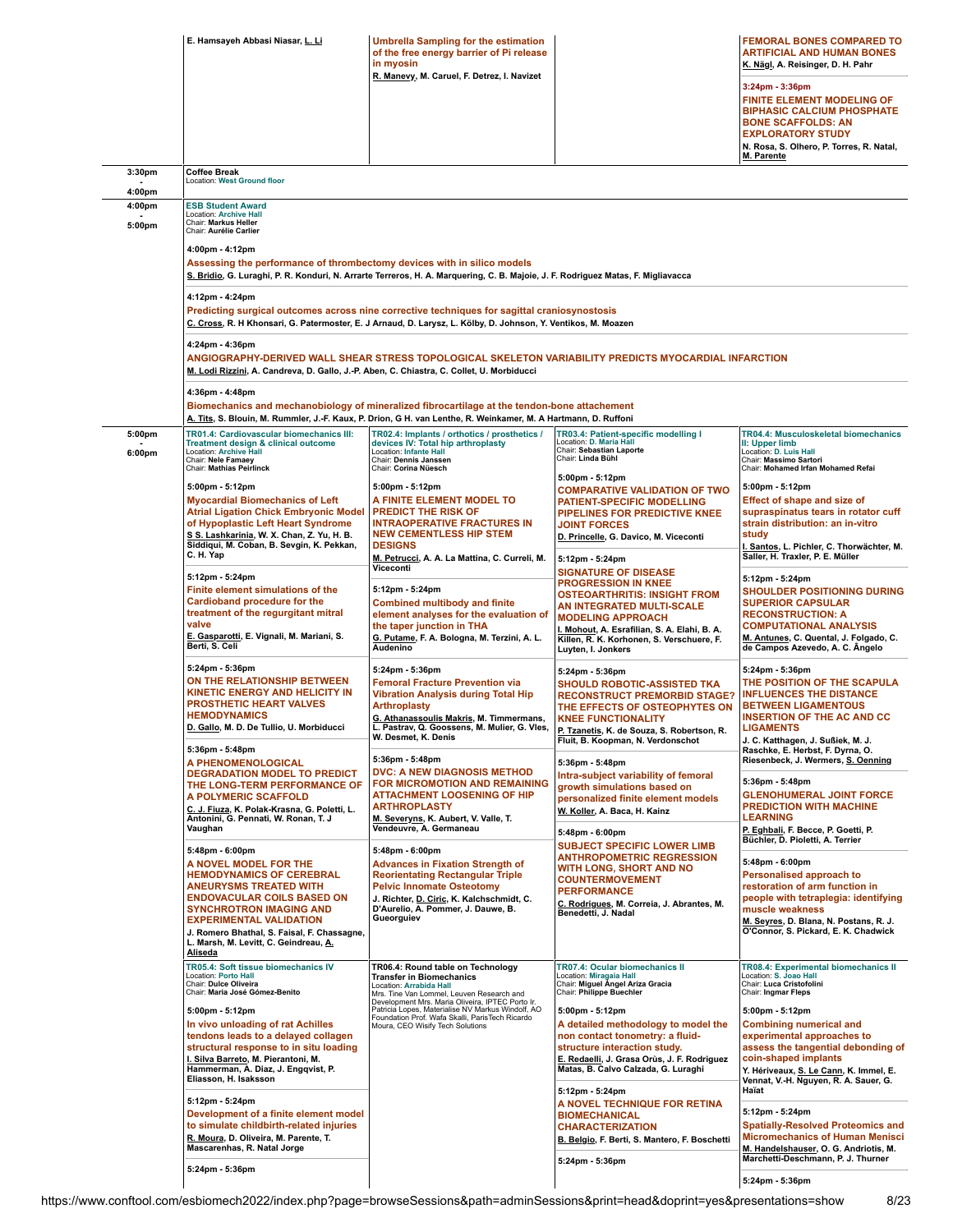|                              | Mechanical characterization of the<br>fetal membrane as a bilayer structure<br>D. Fidalgo, D. Oliveira, K. Myers, E.<br>Malanowska, M. Parente, R. Natal<br>5:36pm - 5:48pm<br><b>MECHANICAL LOADING PROMOTES</b><br><b>ANGIOGENESIS: A COMPUTATIONAL</b> |                                                                                                                                                                                                             | <b>Computational study of retinal blood</b><br>flow coupled to a global circulation<br>model<br>A. Casalucci, L. O. Muller, A. Siviglia, E.<br>Toro, R. Repetto | Primary stability of a press-fit cup<br>combined with impaction grafting<br>in an acetabular defect model<br>R. A. Schierjott, G. Hettich, M.<br>Baxmann, F. Morosato, L. Cristofolini,<br>T. M. Grupp<br>5:36pm - 5:48pm                                                                              |
|------------------------------|-----------------------------------------------------------------------------------------------------------------------------------------------------------------------------------------------------------------------------------------------------------|-------------------------------------------------------------------------------------------------------------------------------------------------------------------------------------------------------------|-----------------------------------------------------------------------------------------------------------------------------------------------------------------|--------------------------------------------------------------------------------------------------------------------------------------------------------------------------------------------------------------------------------------------------------------------------------------------------------|
|                              | <b>APPROACH</b><br>A. Guerra, J. Belinha, R. Natal Jorge                                                                                                                                                                                                  |                                                                                                                                                                                                             |                                                                                                                                                                 | <b>Permeability Test Bench for</b><br><b>Characterizing Hard and Soft</b><br><b>Scaffold for Tissue Engineering</b><br><b>Applications</b><br>B. Masante, S. Gabetti, C. Massini, R.<br>Tassi, F. Mochi, C. Del Gaudio, A.<br>Schiavi, D. Massai                                                       |
|                              |                                                                                                                                                                                                                                                           |                                                                                                                                                                                                             |                                                                                                                                                                 | 5:48pm - 6:00pm<br><b>INTEGRATING µCT AND</b><br><b>INDENTATION PROTOCOLS TO</b><br><b>ASSESS STRUCTURE AND</b><br><b>MECHANICS OF ARTIFICIAL</b><br><b>MENISCUS IMPLANTS</b><br>M. Berni, G. Marchiori, M. Fini, M.<br>Zingales, C. Trombino, S. Di Paolo, S.<br>Zaffagnini, N. F. Lopomo, M. Baleani |
| 6:00pm<br>7:00pm             | Women in Biomechanics with Apero<br><b>Location: Archive Hall</b><br>from Nuremberg Institute of Technology, Germany                                                                                                                                      | Greet Kerckhofs, from UCLouvain and KULeuven, Belgium - Marlène Mengoni, from University of Leeds, United Kingdom - Barbara Pierscionek, from Anglia Ruskin University, United Kingdom - Areti Papastavrou, |                                                                                                                                                                 |                                                                                                                                                                                                                                                                                                        |
| 7:00pm<br>9:30 <sub>pm</sub> | <b>Welcome Reception</b>                                                                                                                                                                                                                                  |                                                                                                                                                                                                             |                                                                                                                                                                 |                                                                                                                                                                                                                                                                                                        |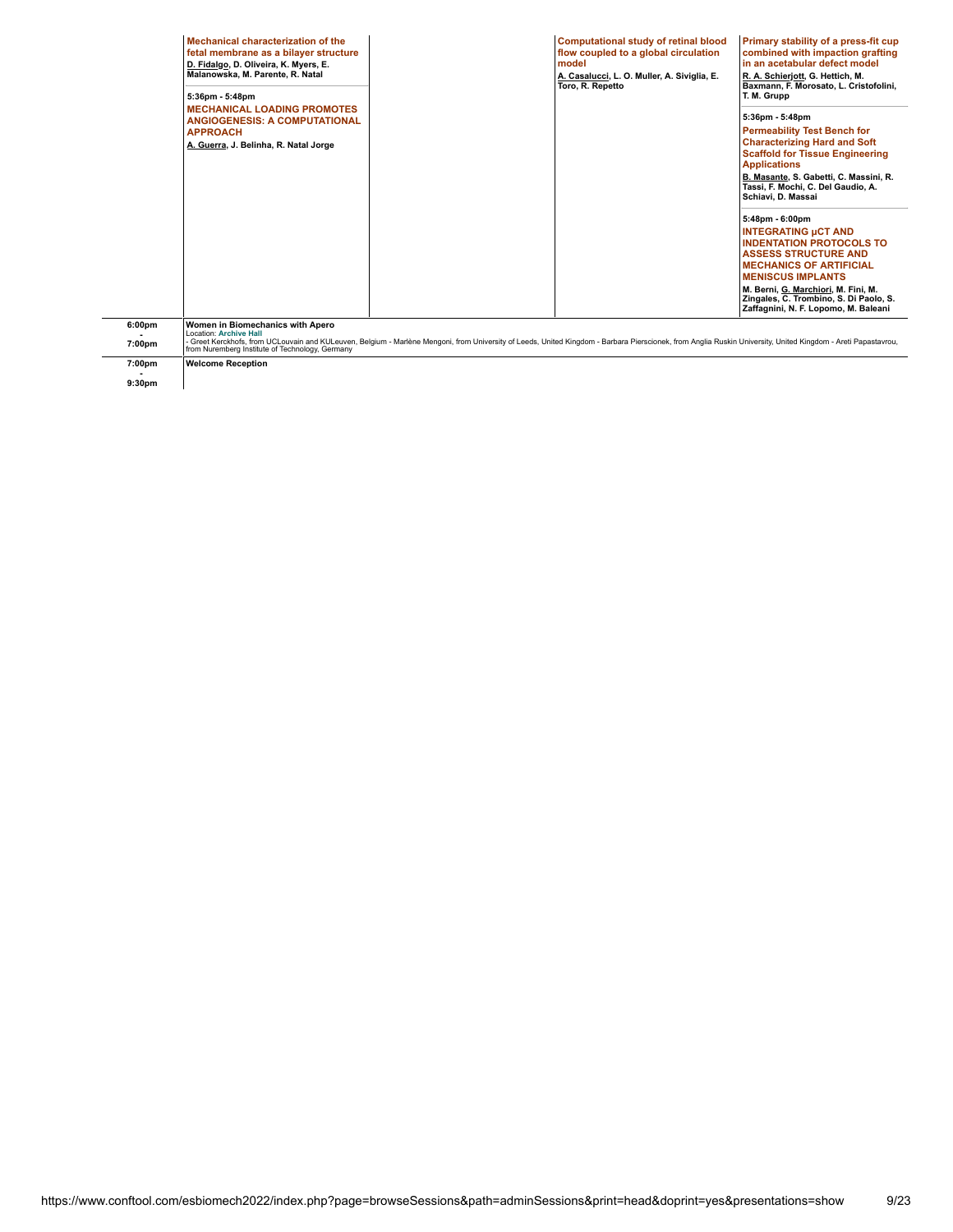| 7:30am           | Meet the PI - Student Breakfast networking event<br><b>Location: West Ground floor</b>                                                                                                                                         |                                                                                                                                                                                                                                              |                                                                                                                                                                                                                                                                                                                                                                                                                                                  |                                                                                                                                                                                                                                                                                 |
|------------------|--------------------------------------------------------------------------------------------------------------------------------------------------------------------------------------------------------------------------------|----------------------------------------------------------------------------------------------------------------------------------------------------------------------------------------------------------------------------------------------|--------------------------------------------------------------------------------------------------------------------------------------------------------------------------------------------------------------------------------------------------------------------------------------------------------------------------------------------------------------------------------------------------------------------------------------------------|---------------------------------------------------------------------------------------------------------------------------------------------------------------------------------------------------------------------------------------------------------------------------------|
| 8:15am           |                                                                                                                                                                                                                                |                                                                                                                                                                                                                                              |                                                                                                                                                                                                                                                                                                                                                                                                                                                  |                                                                                                                                                                                                                                                                                 |
| 8:30am<br>9:45am | TR01.5: Implants / orthotics / prosthetics /<br>devices V: Total knee arthroplasty<br>Location: Archive Hall<br>Chair: William R. Taylor<br>Chair: Corine Post                                                                 | TR02.5: Cardiovascular biomechanics IV:<br><b>Computational methods</b><br><b>Location: Infante Hall</b><br>Chair: Selda Sherifova<br>Chair: Stéphane Avril                                                                                  | TR03.5: Patient-specific modelling II<br>Location: D. Maria Hall<br>Chair: Claudio Vergari<br>Chair: Laura Lafuente Gracia                                                                                                                                                                                                                                                                                                                       | TR04.5: Tissue engineering I<br>Location: D. Luis Hall<br>Chair: Gwendolen Reilly<br>Chair: Alberto Sensini                                                                                                                                                                     |
|                  | 8:30am - 8:42am<br>IN VIVO CONTACT MECHANICS IN<br>TOTAL KNEE ARTHROPLASTY IS<br><b>GOVERENED BY THE IMPLANT</b><br><b>CONFORMITY</b><br>S. H. Hosseini Nasab, B. Szazi, C. Smith, P.<br>Schütz, B. Postolka, W. R. Taylor     | 8:30am - 8:42am<br><b>SEGMENTATION AND MECHANICAL</b><br><b>CHARACTERIZATION OF</b><br><b>ATHEROSCLEROTIC PLAQUES.</b><br><u>Á. T. Latorre Molins</u> , M. Á. Martínez Barca,<br>M. Cilla Hernández, J. Ohayon, E. Peña<br>Baquedano         | 8:30am - 8:42am<br>Towards a repository of patient-<br>specific intervertebral discs finite<br>element models<br>E. Muñoz-Moya, M. Rasouligandomani, C.<br>Ruiz Wills, G. Piella, J. Noailly<br>8:42am - 8:54am                                                                                                                                                                                                                                  | 8:30am - 8:42am<br><b>PATIENT SPECIFIC</b><br><b>OSTEOGENESIS IMPERFECTA</b><br><b>BONE ORGANOIDS</b><br><b>DEMONSTRATE INCREASED</b><br><b>TISSUE MINERALIZATION</b><br>J. K. Griesbach, A. de Leeuw, T.<br>Minacci, P. J. Lim, M. Rüger, M.<br>Rohrbach, C. Giunta, R. Müller |
|                  | 8:42am - 8:54am<br><b>Cruciate retaining total knee</b><br>arthroplasty systems may be<br>unsuccesful in avoiding anterior<br>femoral shift despite different bearing<br>geometry.<br>P. Moewis, H. Hommel, A. Trepczynski, L. | 8:42am - 8:54am<br><b>ARTIFICIAL NEURAL NETWORK FOR</b><br><b>PREDICTION OF MECHANICAL</b><br><b>PROPERTIES OF ATHEROMA</b><br><b>PLAQUE</b><br>R. Caballero Masa, M. A. Martínez Barca, E<br>Peña Baquedano                                 | <b>LUMBAR INTERVERTEBRAL DISC 3D</b><br><b>SEGMENTATION FOR</b><br><b>BIOMECHANICAL SIMULATION</b><br>R. Matos, P. R. Fernandes, N. M. P. L.<br>Matela, A. P. G. Castro<br>8:54am - 9:06am<br><b>EFFECT OF INSTRUMENTATION</b><br><b>INACCURACIES ON BIOMECHANCIAL</b><br>AND COMPUTATIONAL FAILURE RISK<br>OF FRACTURE FIXATIONS<br>D. Mischler, L. Tenisch, J. F. Schader, J.<br>Dauwe, B. Gueorguiev, M. Windolf, P. Varga<br>9:06am - 9:18am | 8:42am - 8:54am<br><b>Towards controlled formation and</b><br>resorption in a 3D human in vitro<br>bone remodeling model.<br>B. de Wildt, L. Cuypers, K. Ito, S.<br>Hofmann                                                                                                     |
|                  | Krahl, G. Duda<br>8:54am - 9:06am<br><b>BIOMECHANICAL ANALYSIS OF</b><br><b>FLEXIBLE FEMORAL CONES IN</b><br><b>HINGED TOTAL KNEE</b><br><b>ARTHROPLASTY</b>                                                                   | 8:54am - 9:06am<br>On the CFD Modelling of<br><b>Hemodynamics in Unruptured</b><br><b>Intracranial Aneurysms</b><br>P. Jeken Rico, A. Goetz, R. Nemer, P.<br>Meliga, A. Larcher, J. Viquerat, A. F.<br>Sanches, Y. Özpeynirci, T. Liebig, E. |                                                                                                                                                                                                                                                                                                                                                                                                                                                  | 8:54am - 9:06am<br>3D electrospun arcade-like<br>scaffolds for articular cartilage<br>A. Semitela, C. Sousa, A. F. Mendes, P.<br>A. A. P. Marques, A. Completo                                                                                                                  |
|                  | <b>B. Innocenti</b><br>9:06am - 9:18am<br><b>DYNAMIC KNEE JOINT LINE</b><br><b>ORIENTATION IS NOT A RELIABLE</b><br>PREDICTOR OF CONTACT LOAD                                                                                  | Hachem<br>9:06am - 9:18am<br>PULSE WAVE VELOCITY AS A GUIDE<br>TO REDUCE THE MATERIAL<br><b>PARAMETERSPACE IN ARTERIAL</b>                                                                                                                   | <b>VERTEBRAL STRENGTH PREDICTION</b><br><b>FROM SINGLE ENERGY BIPLANAR</b><br><b>RADIOGRAPHS</b><br>C. Heidsieck, L. Gajny, J.-Y. Lazennec, C.<br>Travert, W. Skalli                                                                                                                                                                                                                                                                             | 9:06am - 9:18am<br><b>Automated Parallel Bioreactor</b><br><b>Platform Combining Perfusion and</b><br><b>PEMF Stimulation</b><br>S. Gabetti, F. Daou, B. Masante, G.<br>Putame, A. Sanginario, E. Zenobi, F.                                                                    |
|                  | <b>DYNAMICS IN VIVO</b><br>A. Trepczynski, P. Moewis, P. Damm, P.<br>Schütz, J. Dymke, H. Hommel, W. R. Taylor,<br>G. N. Duda<br>9:18am - 9:30am                                                                               | <b>COMPUTATIONAL BIOMECHANICS</b><br>L. Gheysen, L. Maes, N. Famaey, P. Segers<br>9:18am - 9:30am<br><b>FLUID STRUCTURE INTERACTION</b>                                                                                                      | 9:18am - 9:30am<br>PATIENT SPECIFIC GROWTH MODEL<br><b>FOR CRANIOSYNOSTOSIS</b><br>M. Geoffroy, M. Abbad Andaloussi, P.-M.<br>François, R. H. Khonsari, S. Laporte                                                                                                                                                                                                                                                                               | Mochi, C. Del Gaudio, C. Bignardi, L.<br>Rimondini, A. Cochis, D. Massai<br>9:18am - 9:30am<br><b>WALL SHEAR STRESS ANALYSIS</b><br><b>TOWARDS THE OPTIMAL DESIGN</b>                                                                                                           |
|                  | <b>UNDERSTANDING KNEE STABILITY</b><br>AFTER TKA BY MEANS OF DYNAMIC<br><b>VIDEOFLUOROSCOPY</b><br>L. Rao, N. Meister, N. Horn, W. R. Taylor, B.<br>Postolka, S. Preiss, P. Schütz                                             | <b>MODELING OF COMPLIANT AORTIC</b><br><b>VALVES USING THE LATTICE</b><br><b>BOLTZMANN CFD AND FEM</b><br><b>METHODS</b><br>A. Morany, K. Lavon, R. Bardon, B.<br>Kovarovic, A. Hamdan, D. Bluestein, R. Haj-                                | 9:30am - 9:42am<br><b>MODELLING STRATEGIES FOR</b><br><b>ORTHOGNATHIC SURGERY:</b><br><b>MECHANICAL OPTIMIZATION OF</b><br><b>PATIENT-SPECIFIC PLATES</b>                                                                                                                                                                                                                                                                                        | IN TPMS TISSUE ENGINEERING<br><b>SCAFFOLDS</b><br>T. Pires, A. P. G. Castro, P. R.<br><b>Fernandes</b><br>9:30am - 9:42am                                                                                                                                                       |
|                  | 9:30am - 9:42am<br><b>BIOMECHANICAL ANALYSIS OF</b><br>DIFFERENT LEVEL OF CONSTRAINT<br>IN TOTAL KNEE ARTHROPLASTY<br><b>DURING DAILY ACTIVITIES</b><br>E. Bori, S. Pianigiani, L. Rapallo, G.<br>Innocenti, B. Innocenti      | Ali<br>9:30am - 9:42am<br><b>Computational Modelling of the Effect</b><br>of Infarct Stiffening on Local Myofiber<br><b>Mechanics</b><br>K. L. P. M. Janssens, M. Kraamer, P. H. M.<br><b>Bovendeerd</b>                                     | I. Rota, A. Giglio, F. Grecchi, M. Bonacina,<br>D. Gastaldi                                                                                                                                                                                                                                                                                                                                                                                      | <b>COMPOSITE METHACRYLOYL</b><br><b>GELATIN-BASED HYDROGELS</b><br>FOR BONE TISSUE ENGINEERING<br><b>APPLICATIONS</b><br>G. Ciardelli, R. Laurano, R. Pappalardo,<br>V. Chiono, M. Boffito                                                                                      |
|                  | TR05.5: Spine biomechanics I<br>Location: Porto Hall<br>Chair: Marco Palanca<br>Chair: John Costi<br>8:30am - 8:42am                                                                                                           | TR06.5: Clinical and translational<br>biomechanics / in silico trials I<br>Location: Arrabida Hall<br>Chair: Richie Gill<br>Chair: Marco Viceconti                                                                                           | TR07.5: Artificial intelligence in<br>biomechanics + Robots in biomechanics<br>Location: Miragaia Hall<br>Chair: Massimo Sartori<br>Chair: Huawei Wang                                                                                                                                                                                                                                                                                           | <b>TR08.5: Respiratory biomechanics</b><br>Location: S. Joao Hall<br>Chair: Sam Bayat<br>8:30am - 8:42am                                                                                                                                                                        |
|                  | IN VITRO TESTING OF HYDROGELS<br>FOR THE IVD THERAPY USING A<br><b>NOVEL ORGAN CULTURE</b><br><b>APPROACH: CHONDROITINASE OR</b><br><b>PAPAIN?</b>                                                                             | 8:30am - 8:42am<br>A parametric study to improve<br>surgical planning of spring-assisted<br>posterior vault expansion<br>L. Deliege, K. Ramdat Misier, G. James, J.<br>Ong, D. Dunaway, N. U. O. Jeelani, S.                                 | 8:30am - 8:42am<br><b>Examination of 2D markerless motion</b><br>capture for sagittal and frontal joint<br>angles of the knee and hip<br>L. Wade, L. Needham, M. Evans, M. P.<br>McGuigan, S. Colyer, D. Cosker, J. Bilzon                                                                                                                                                                                                                       | The effect of prone and supine<br>position ventilation on alveolar<br>overdistension and collapse<br>S. Quicken, U. Strauch, E. van Engelen,<br>M. van Mil, F. van de Vosse                                                                                                     |
|                  | J. U. Jansen, G. Q. Teixeira, A. Vernengo, S.<br>Grad, K. Benz, C. Neidlinger-Wilke, H.-J.<br>Wilke<br>8:42am - 8:54am<br>USE OF DISPLACEMENTS FIELD TO<br><b>VALIDATE SUBJECT-SPECIFIC FINITE</b>                             | Schievano, A. Borghi<br>8:42am - 8:54am<br><b>ASSESSING CREDIBILITY OF A</b><br><b>MULTISCALE MODEL FOR JOINT</b><br><b>REPLACEMENTS SOLUTIONS</b>                                                                                           | 8:42am - 8:54am<br><b>INTEGRATING ANN-BASED REAL-</b><br>TIME JOINT FORCE PREDICTION<br><b>WITH DEEP AUTO-REGRESSIVE</b><br><b>GOAL-DRIVEN MOTION SYNTHESIS</b>                                                                                                                                                                                                                                                                                  | 8:42am - 8:54am<br><b>HOW LUNG LESIONS LOCATION</b><br>IN ARDS MODIFIES RESPIRATORY<br><b>BIOMECHANICS? A</b><br><b>COMPUTATIONAL FRAMEWORK</b><br>C. Bruna-Rosso, S. Boussen                                                                                                   |
|                  | <b>ELEMENT MODELS OF SPINE</b><br><b>SEGMENTS WITH METASTASIS</b><br>C. Garavelli, C. Curreli, A. Aldieri, E. Paoli,<br>M. Palanca, L. Cristofolini, M. Viceconti<br>8:54am - 9:06am<br><b>DESIGN AND CHARACTERISATION</b>     | C. Curreli, S. Huebner, A. Di Pietro, G.<br>Davico, M. Viceconti<br>8:54am - 9:06am<br>A MODELING FRAMEWORK TO<br><b>ENABLE THE DIFFERENTIAL</b><br><b>DIAGNOSIS FOR THE LOSS OF</b><br><b>MUSCLE FORCE</b>                                  | I. Loi, E. I. Zacharaki, K. Moustakas<br>8:54am - 9:06am<br><b>CONTROL SYSTEM OF A MUSCULAR</b><br><b>CONTROLLED, EXPERIMENTAL</b><br><b>GLENOHUMERAL SIMULATOR</b><br>J. Genter, G. Rauter, M. Rohner, A. M.                                                                                                                                                                                                                                    | 8:54am - 9:06am<br>SPHERICAL, TRANSPARENT AND<br><b>STREATCHABLE MEMBRANES</b><br><b>FOR REPLICATING THE</b><br><b>ALVEOLAR INTERFACE IN-VITRO</b><br>L. Cacopardo, N. Guazzelli, P.<br>Signorello, A. Ahluwalia                                                                |
|                  | OF A NOVEL TI-PVA/PAAM<br>ARTIFICIAL INTERVERTEBRAL DISC<br>X. Du, L. Kölle, D. Schümperlin, S. J.<br>Ferguson<br>9:06am - 9:18am                                                                                              | G. Davico, L. Labanca, F. Bottin, F.<br>Baruffaldi, M. G. Benedetti, M. Viceconti<br>9:06am - 9:18am<br><b>Reliability of fluoroscopic assessment</b>                                                                                        | Müller, A. Mündermann, D. Baumgartner<br>9:06am - 9:18am<br><b>Interfacing Neuromusculoskeletal</b><br><b>Models With Exoskeletons For</b><br><b>Controlling Neuro-Musculotendon</b>                                                                                                                                                                                                                                                             | 9:06am - 9:18am<br><b>SIMULATION OF FLUID-</b><br><b>STRUCTURE INTERACTION OF</b><br><b>FLOW IN COLLAPSIBLE TUBES: A</b><br><b>SIMPLIFIED MODEL FOR</b>                                                                                                                         |
|                  | <b>DEVELOPMENT OF IMAGE-BASED</b><br><b>MULTIPHASIC MODELS OF THE</b><br><b>INTERVERTEBRAL DISC</b><br><u>I. Fleps,</u> E. Morgan                                                                                              | of glenohumeral translation during a<br>30° shoulder abduction test<br>E. Croci, M. Künzler, S. Börlin, F. Eckers, C.<br>Nüesch, D. Baumgartner, A. M. Müller, A.<br>Mündermann                                                              | <b>Parameters In Vivo</b><br>G. Durandau, H. van der Kooij, M. Sartori<br>9:18am - 9:30am<br>FORM AND FUNCTION IN THE TAIL                                                                                                                                                                                                                                                                                                                       | <b>OBSTRUCTIVE SLEEP APNEA</b><br>B. Akbar, S. G. Johnsen, P. R. Leinan,<br><b>B.</b> Müller<br>9:18am - 9:30am                                                                                                                                                                 |
|                  | 9:18am - 9:30am<br><b>BIOMECHANICAL COMPARISON</b><br>BETWEEN POLY AXIAL AND OAK<br><b>SCREWS FOR THORACOLUMBAR</b><br><b>FRACTURE REDUCTION</b>                                                                               | 9:18am - 9:30am<br><b>INVESTIGATION OF LIMITED CT</b><br><b>SCAN COVERAGE IN BIOFIDELIC</b><br><b>SIDEWAYS-FALL MODELS FOR</b><br><b>CLINICAL COHORTS</b>                                                                                    | <b>FEATHERS OF CLIMBING BIRDS</b><br>M. Granatosky, M. Young, N. Flaim, D.<br>Deleon, B. Zou, B. Bas, L. Reader, E.<br><b>Dickinson</b><br>9:30am - 9:42am                                                                                                                                                                                                                                                                                       | <b>ASTHMA SEVERITY LEVELS</b><br><b>MONITORING BASED ON EEG</b><br><b>SIGNALS USING NOVEL</b><br><b>CLASSIFICATION ALGORITHMS</b><br>A. Ratnovsky, R. Haba, G. Singer, M. R.<br>Kramer, S. Naftali                                                                              |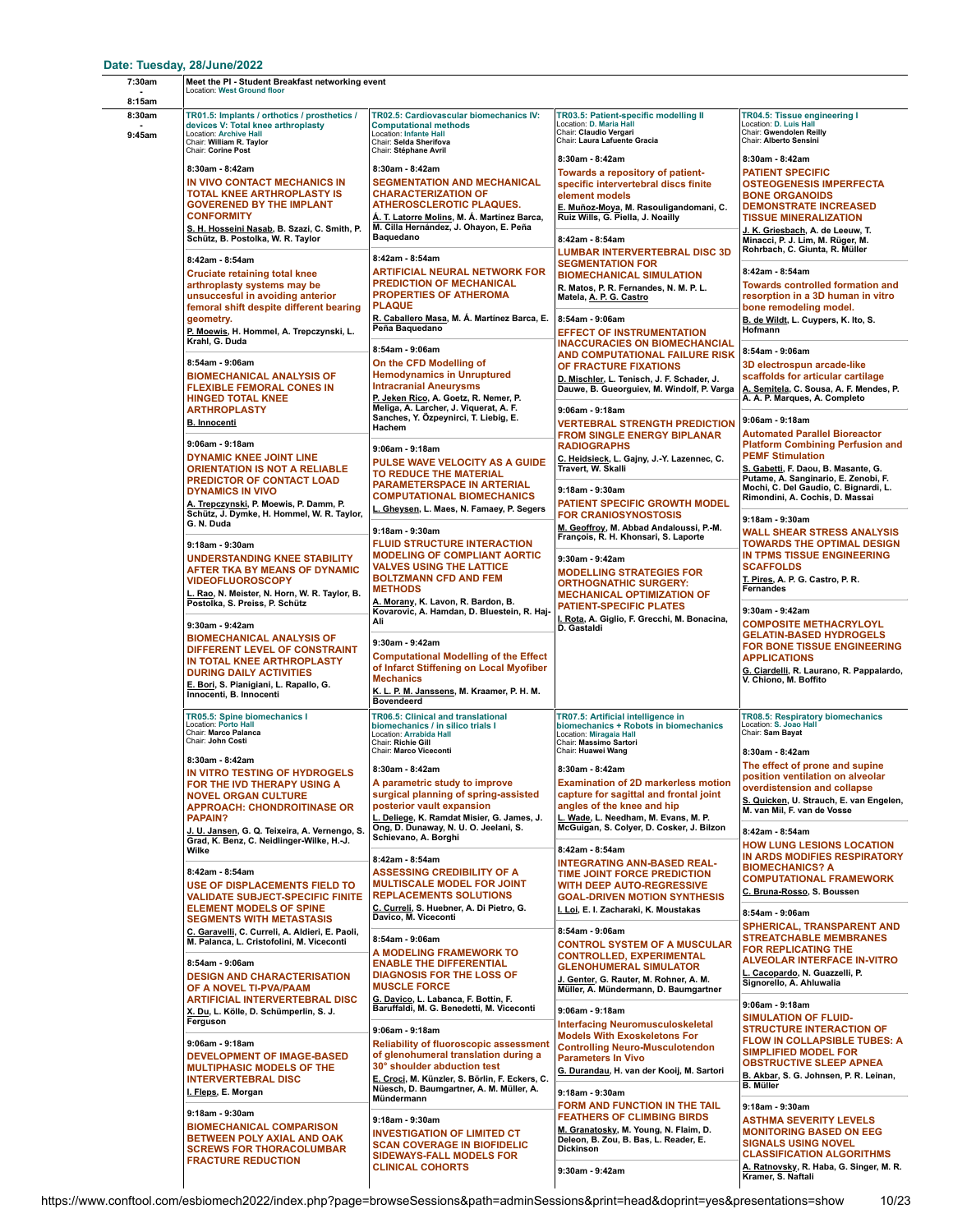|                    | A. Y. Moufid, F. Zot, A. Duits, M. Severyns,<br>A. Germaneau, T. Vendeuvre                                                                                                                                                                                                                                                                                                                                      | A. Baker, I. Fleps, P. Guy, S. J Ferguson, B.<br>Helgason                                                                                                                                                                                                                        | <b>Neural Network Finite Element</b><br><b>Modeling of the Heart Mechanics</b>                                                                                                                                                                             |                                                                                                                                                                                                                                                                                             |
|--------------------|-----------------------------------------------------------------------------------------------------------------------------------------------------------------------------------------------------------------------------------------------------------------------------------------------------------------------------------------------------------------------------------------------------------------|----------------------------------------------------------------------------------------------------------------------------------------------------------------------------------------------------------------------------------------------------------------------------------|------------------------------------------------------------------------------------------------------------------------------------------------------------------------------------------------------------------------------------------------------------|---------------------------------------------------------------------------------------------------------------------------------------------------------------------------------------------------------------------------------------------------------------------------------------------|
|                    | 9:30am - 9:42am<br>THE INFLUENCE OF LOADING<br><b>CONDITIONS ON THE PRINCIPAL AND</b><br><b>NON-PRINCIPAL STIFFNESS OF</b><br><b>CERVICAL DISC PROSTHESIS</b><br>H. Ansaripour, S. J. Ferguson, M. Flohr                                                                                                                                                                                                        |                                                                                                                                                                                                                                                                                  | W. Zhang, M. S. Sacks                                                                                                                                                                                                                                      |                                                                                                                                                                                                                                                                                             |
| 9:45am<br>10:15am  | <b>Coffee Break</b><br>Location: West Ground floor                                                                                                                                                                                                                                                                                                                                                              |                                                                                                                                                                                                                                                                                  |                                                                                                                                                                                                                                                            |                                                                                                                                                                                                                                                                                             |
| 10:15am<br>11:40am | TR01.6: Implants / orthotics / prosthetics /<br>devices VI: Multiple topics (Total knee<br>arthroplasty, Fracture repair)<br>Location: Archive Hall<br>Chair: Bernardo Innocenti                                                                                                                                                                                                                                | TR02.6: Cardiovascular biomechanics V:<br><b>Thrombi and plaques</b><br>Location: Infante Hall<br>Chair: Selda Sherifova<br>Chair: Stéphane Avril                                                                                                                                | TR03.6: Hard tissue biomechanics II: Bone<br>tissue level<br>Location: D. Maria Hall<br>Chair: Vee San Cheong<br>Chair: Gianluca Tozzi                                                                                                                     | TR04.6: Biomedical imaging I<br>Location: D. Luis Hall<br>Chair: Dieter Pahr<br>Chair: Uwe Wolfram                                                                                                                                                                                          |
|                    | 10:15am - 10:27am<br><b>Standardized In Vivo Knee Implant</b><br>Kinetics and Kinematics and their<br><b>Application to Implant Wear</b><br><b>Simulation</b><br>M. J. Dreyer, A. Trepczynski, B. Weisse, W.                                                                                                                                                                                                    | 10:15am - 10:40am<br><b>CHALLENGES OF VALIDATING</b><br><b>COMPUTATIONAL THROMBOSIS</b><br><b>MODELS</b><br>K. B. Manning                                                                                                                                                        | 10:15am - 10:27am<br><b>Replicability of a finite element model</b><br>to quantify human femur failure load<br>M. GARDEGARONT, A. Sas, F. Bermond, C.<br>Confavreux, J.-B. Pialat, G. H. van Lenthe,<br>H. Follet, D. Mitton                               | 10:15am - 10:40am<br><b>X-RAY BASED 3D HISTOLOGY OF</b><br><b>BIOLOGICAL TISSUES</b><br>G. Kerckhofs<br>10:40am - 10:52am<br>The osteocyte lacuno-canalicular                                                                                                                               |
|                    | R. Taylor, P. Damm, C. R. Smith<br>10:27am - 10:39am<br><b>COMPREHENSIVE BOUNDARY</b><br><b>CONDITIONS FOR INVESTIGATING</b><br><b>TOTAL KNEE REPLACEMENT WEAR</b><br><b>DURING WALKING</b><br>M. Febrer-Nafría, M. Dreyer, N. Guo, S. H.                                                                                                                                                                       | 10:40am - 10:52am<br>THE INFLUENCE OF PLAQUE<br><b>STRUCTURAL STRESS AND WALL</b><br><b>SHEAR STRESS ON HUMAN</b><br><b>CORONARY PLAQUE PROGRESSION</b><br>A. Tziotziou, E. Hartman, S.-A. Korteland,<br>A. F. van der Steen, J. Daemen, J. Wentzel,<br>A. C. Akyildiz           | 10:27am - 10:39am<br>THE INFLUENCE OF FORAMINA ON<br><b>FEMORAL NECK FRACTURES AND</b><br><b>STRAINS PREDICTED WITH FINITE</b><br><b>ELEMENT ANALYSIS</b><br>J. Kok, L. Grassi, H. Isaksson                                                                | network at the bone-implant<br>interphase imaged with focused<br>ion beam - scanning electron<br>microscopy<br>E. Törnquist, G. Haïat, Y. Hériveaux, H.<br>Albini-Lomami, E. Vennat, S. Le Cann<br>10:52am - 11:04am                                                                        |
|                    | Hosseini Nasab, C. R Smith, W. R Taylor<br>10:39am - 10:51am<br>A SIMULATION BASED APPROACH<br>FOR KINEMATICS EVALUATION AND<br><b>WORST-CASE DETERMINATION IN</b><br>PRE-CLINICAL TESTING                                                                                                                                                                                                                      | 10:52am - 11:04am<br><b>IMAGE-BASED SIMULATION OF</b><br><b>FLOW IN A PLATELET AGGREGATE</b><br>Y. Hao, G. Závodszky, C. Tersteeg, A.<br>Hoekstra                                                                                                                                | 10:39am - 10:51am<br><b>HIP FRACTURE RISK PREDICTION</b><br><b>BASED ON STATISTICAL MODELS</b><br><b>INFORMED BY DXA IMAGES</b><br>A. Aldieri, F. Pagotto, P. Bhattacharya, M.<br>Paggiosi, R. Eastell, C. Bignardi, A. L.<br>Audenino, M. Terzini         | <b>LONGITUDINAL CHANGES IN THE</b><br><b>SUBCHONDRAL BONE IN A</b><br><b>MOUSE MODEL OF KNEE POST</b><br>TRAUMATIC OSTEOARTHRITIS<br>S. Oliviero, Z. Chen, A. Rayson, B. C<br>Roberts, H. M. Ismail, I. Bellantuono, E.<br>Dall'Ara                                                         |
|                    | A. Maas, A. L. Puente Reyna, T. M. Grupp<br>10:51am - 11:03am<br>THE EFFECT OF INTERFERENCE FIT<br>AND COEFFICIENT OF FRICTION ON<br>THE INTERFACE GAPS OF A PEEK<br><b>FEMORAL COMPONENT</b>                                                                                                                                                                                                                   | 11:04am - 11:16am<br>ON THE INFLUENCE OF THROMBUS<br>PERMEABILITY ON FLUID DYNAMICS<br>IN THORACIC AORTIC ANEURYSM: IN<br><b>SILICO MODELS</b><br>C. GUIVIER-CURIEN, V. DEPLANO<br>11:16am - 11:28am                                                                             | 10:51am - 11:03am<br><b>IDENTIFICATION OF STATISTICAL</b><br><b>CRITICAL AREA TO DISCRIMINATE</b><br>PROXIMAL FEMUR FRACTURE DUE<br>TO LATERAL FALL<br>N. Morando, C. Ruiz Wills, J. Noailly, S.<br><b>Tassani</b>                                         | 11:04am - 11:16am<br>AN IN SILICO METHOD TO<br><b>EVALUATE BONE REMODELLING</b><br>AFTER TOTAL HIP<br><b>ARTHROPLASTY: A SIX YEARS</b><br><b>LONGITUDINAL STUDY</b><br>V. Betti, H. Jónsson Jr, L. Cristofolini,                                                                            |
|                    | C. Post, T. Bitter, A. Briscoe, N.<br>Verdonschot, D. Janssen<br>11:03am - 11:15am<br><b>SYSTEMATIC VALIDATION OF FINITE</b><br><b>ELEMENT SIMULATIONS OF LOCKING</b><br><b>PLATE FIXATIONS</b>                                                                                                                                                                                                                 | The effect of size and proximity of<br>micro-beads on the rupture threshold<br>of atheroma cap laboratory models<br>A. Corti, D. Khalil, S. Weinbaum, L.<br>Cardoso                                                                                                              | 11:03am - 11:15am<br>AGE MODULATES BMD AND<br><b>STRENGTH BUT NOT FORCE</b><br><b>RELAXATION IN HUMAN FEMORA</b><br>S. Martelli                                                                                                                            | M. K. Gislason, P. Gargiulo<br>11:16am - 11:28am<br>A Correlative Multimodal Imaging<br>approach for multiscale analysis of<br>bone regeneration and adaptation                                                                                                                             |
|                    | D. Mischler, M. Knecht, P. Varga<br>11:15am - 11:27am<br><b>INFLUENCE OF CERCLAGE WIRE</b><br><b>APPLICATION ON THE DYNAMIC</b><br><b>BEHAVIOUR OF A FRACTURED</b><br><b>IMPLANT-CYLINDER SYSTEM</b><br>M. Timmermans, G. Athanassoulis Makris,<br>L. Van Bel, J. Verhoeven, L. C. Pastrav, K.<br><b>Denis</b><br>11:27am - 11:39am<br>Analytical model for the mechanical<br>performance prediction of a bone- | 11:28am - 11:40am<br><b>WALL SHEAR STRESS</b><br><b>TOPOLOGICAL SKELETON</b><br><b>VARIABILITY PREDICTS PLAQUE</b><br><b>GROWTH IN HUMAN CORONARY</b><br><b>ARTERIES</b><br>G. De Nisco, E. Hartman, V. Mazzi, D. Gallo,<br>C. Chiastra, J. Daemen, J. Wentzel, U.<br>Morbiducci | 11:15am - 11:27am<br><b>Principal Component Analysis for</b><br>elucidating important changes in<br>mouse tibia geometry<br>S. Moraiti, V. S. Cheong, E. Dall'Ara, V.<br>Kadirkamanathan, P. Bhattacharya                                                  | F. Correia Marques, B. Schroeder, D.<br>Yilmaz, E. Wehrle, R. Müller<br>11:28am - 11:40am<br><b>OSTEOARTHRITIC KNEES CAN BE</b><br><b>QUANTIFIED WITH IN VIVO</b><br><b>SCANNERS</b><br>P. Antonacci, J. Dauwe, P. Varga, D.<br>Ciric, D. Gehweiler, B. Gueorguiev, <u>K.</u><br><u>Mys</u> |
|                    | plate implant<br>F. A. Bologna, M. Terzini, A. L. Audenino<br>TR05.6: Spine biomechanics II<br>Location: Porto Hall<br>Chair: André P. G. Castro<br>Chair: John Costi<br>10:15am - 10:40am<br>MULTISCALE BIOMECHANICAL AND<br><b>STRUCTURAL PROPERTIES OF</b><br><b>LUMBAR INTERVERTEBRAL DISCS:</b>                                                                                                            | TR06.6: Clinical and translational<br>biomechanics / in silico trials II<br>Location: Arrabida Hall<br>Chair: Richie Gill<br>Chair: Marco Viceconti<br>10:15am - 10:40am<br><b>Translational Computational Studies</b><br><b>Toward Preventing Post-Traumatic</b>                | TR07.6: Artificial intelligence in<br>biomechanics II<br>Location: Miragaia Hall<br>Chair: Konstantinos Moustakas<br>Chair: Idit Avrahami<br>10:15am - 10:40am<br><b>Hemodynamical Study of a Novel</b><br><b>Percutaneous Left Ventricle Assist</b>       | TR08.6: Advance computing for<br>biomechanics I<br>Location: S. Joao Hall<br>Chair: Joao Manuel R.S. Tavares<br>10:15am - 10:27am<br>A non intrusive data-driven<br>reduced order model framework<br>for cardiovascular problems                                                            |
|                    | <b>MECHANISMS OF INJURY</b><br>J. J. Costi<br>10:40am - 10:52am<br><b>COMPARATIVE STUDY OF PEDICLE</b><br><b>SCREW STABILIZATIONS FOR</b><br><b>METASTASIS TREATMENT ON A</b><br><b>BIOMIMETIC LUMBAR CONSTRUCT</b><br>S. Borrelli, G. Putame, M. Terzini, A. Ferro,                                                                                                                                            | <b>Osteoarthritis After Joint Injury</b><br>R. K Korhonen, D. D Anderson<br>10:40am - 11:05am<br><b>C4Bio: Community Challenge towards</b><br><b>Consensus on Characterization of</b><br><b>Biological tissue</b><br>N. Famaey                                                   | <b>Device</b><br>I. Avrahami<br>10:40am - 10:52am<br><b>AUTOMATED SEGMENTATION AND</b><br><b>LANDMARKING OF SCAPULAE TO</b><br><b>ASSESS THE OUTCOME OF TOTAL</b><br><b>SHOULDER ARTHROPLASTY</b><br>O. B. Satir, A. Terrier, A. Meylan, F. Becce,         | M. Girfoglio, P. Siena, N. Demo, M.<br>Conti, G. Rozza, F. Auricchio<br>10:27am - 10:39am<br><b>COMPUTATIONAL INVESTIGATION</b><br>AND VERIFICATION OF THE IN-<br><b>VITRO PERFORMANCE OF</b><br><b>BIORESORBABLE BRAIDED</b><br><b>STENTS</b>                                              |
|                    | S. Marone, A. L. Audenino<br>10:52am - 11:04am<br>Micro-FE models can predict the<br>displacement field in human vertebrae<br>with lytic and blastic metastases<br>M. Palanca, G. Cavazzoni, L. Cristofolini, E.<br>Dall'Ara                                                                                                                                                                                    | 11:05am - 11:17am<br>Use of ASME V&V-40-2018 Standard<br>as methodological framework for the<br><b>Qualification of Digital Twins</b><br>A. Aldieri, C. Curreli, A. A. La Mattina, M.<br>Viceconti<br>11:17am - 11:29am                                                          | P. Goetti, R. Diot, P. Büchler<br>10:52am - 11:04am<br><b>Super-Resolution of Clinical CT Data:</b><br><b>Towards Improving the Strength of</b><br><b>Fracture Risk Assessments</b><br>L. Frazer, J. Vaishnav, N. Louis, D. Nicolella<br>11:04am - 11:16am | A. Lucchetti, T. Gries, T. J. Vaughan<br>10:39am - 10:51am<br><b>DEVELOPING A FRAMEWORK</b><br>FOR GENERATING MITRAL VALVE<br><b>SCALABLE MODELS</b><br>D. M. Cruz de Oliveira, D. Espino, L.<br>Deorsola, J. Mynard, V. Rajagopal, K.                                                      |
|                    | 11:04am - 11:16am<br><b>HARDWARE DENSITY REDUCTION</b><br><b>AVOIDS T3 PROXIMAL JUNCTION</b><br><b>FAILURE IN ADULT SPINE SURGERY:</b><br><b>FE SIMULATION</b>                                                                                                                                                                                                                                                  | The use of mobile eye tracking to<br>assess cognitive load in lower limb<br>amputees: a pilot study<br>S. Manz, S. Dosen, J. Gonzalez-Vargas                                                                                                                                     | <b>TEMPORALLY OPTIMIZED INVERSE</b><br><b>KINEMATICS FOR 6DOF HUMAN</b><br><b>POSE ESTIMATION</b><br>K. Gildea, C. Mercadal-Baudart, R.<br>Blythman, C. Simms                                                                                              | Buchan, D. Dawson, D. Shepherd<br>10:51am - 11:03am<br><b>MODELLING THE</b><br><b>BIOMECHANICAL BEHAVIOR OF</b><br>THE LIVER IN REAL TIME USING                                                                                                                                             |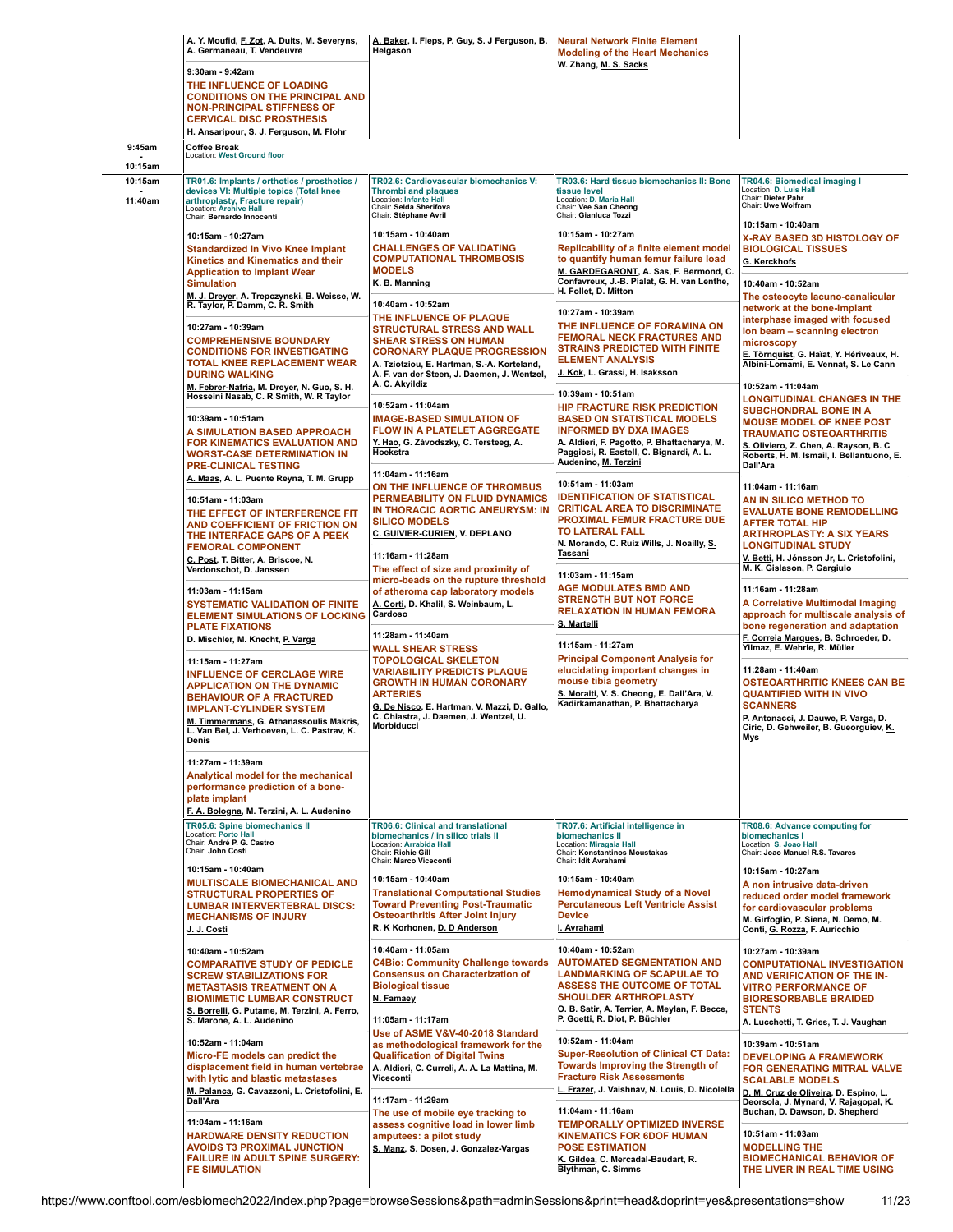|                     | M. Rasouligandomani, A. del Arco, F.<br>Pellisé, M. González Ballester, F. Galbusera,<br>J. Noailly                                                                                                                                                 |                                                                                                                                                                                               | 11:16am - 11:28am<br><b>Correction of Motion Artefacts in HR-</b><br>pQCT using Cycle-consistent                                             | <b>ML MODELS TRAINED ON FE</b><br><b>SIMULATIONS</b><br>O. PELLICER-VALERO, M. J. RUPÉREZ,<br>J. D. MARTÍN-GUERRERO                                                |  |
|---------------------|-----------------------------------------------------------------------------------------------------------------------------------------------------------------------------------------------------------------------------------------------------|-----------------------------------------------------------------------------------------------------------------------------------------------------------------------------------------------|----------------------------------------------------------------------------------------------------------------------------------------------|--------------------------------------------------------------------------------------------------------------------------------------------------------------------|--|
|                     | 11:16am - 11:28am<br><b>EVALUATION OF METHODS FOR</b><br><b>SCREW-VERTERBA FIXATION USING</b><br><b>FINITE ELEMENT MODELLING</b><br>S. Vallejo Pareja, C. Ruiz Wills, J. Ramirez                                                                    |                                                                                                                                                                                               | <b>Adversarial Networks</b><br>P. Y. Steiner, M. Walle, M. Rigotti, D. E.<br>Whitter, C. McLennan, P. R. Atkins, R.<br>Müller, C. J. Collins | 11:03am - 11:15am<br><b>ASSESSING PROSTHETIC HAND</b><br><b>DESIGNS THROUGH A NEW</b><br><b>GRASPING SIMULATION</b><br><b>BENCHMARK</b>                            |  |
|                     | 11:28am - 11:40am<br><b>LOWER LIMB COMPENSATION</b><br><b>DURING SIT-TO-STAND-TO-SIT AFTER</b>                                                                                                                                                      |                                                                                                                                                                                               |                                                                                                                                              | I. Llop-Harillo, J. L. Iserte, A. Pérez-<br>González                                                                                                               |  |
|                     | <b>MULTI-LEVEL FUSION SURGERY IN</b><br><b>ADULT SPINAL DEFORMITY</b><br><u>P. Severijns,</u> T. Overbergh, E. Beaucage-<br>Gauvreau, T. Ackermans, L. Moke, L.<br><b>Scheys</b>                                                                    |                                                                                                                                                                                               |                                                                                                                                              | 11:15am - 11:27am<br><b>Parametrisation SETTING and</b><br>generation algorithm for<br>abdominal aortic aneurysms<br>L. Saccaro, G. Ravon, F. Bernard, A.<br>lollo |  |
|                     |                                                                                                                                                                                                                                                     |                                                                                                                                                                                               |                                                                                                                                              | 11:27am - 11:39am<br><b>CFD MODELLING OF THE</b><br>AIRFLOW IN THE HUMAN NASAL<br><b>CAVITY</b><br>S. G. Johnsen                                                   |  |
| 11:45am             | Keynote lecture 2: Modelling the human neuromuscular system across spatio-temporal scales for a new class of movement enhancing technologies, Massimo Sartori<br><b>Location: Archive Hall</b><br>Chair: Jérôme Noailly                             |                                                                                                                                                                                               |                                                                                                                                              |                                                                                                                                                                    |  |
| 12:30pm<br>12:30pm  | Chair: Paulo Rui Fernandes<br><b>Lunch Break</b><br><b>Location: West Ground floor</b>                                                                                                                                                              |                                                                                                                                                                                               |                                                                                                                                              |                                                                                                                                                                    |  |
| $1:15$ pm<br>1:15pm | Poster sessions: PS7 - PS12                                                                                                                                                                                                                         |                                                                                                                                                                                               |                                                                                                                                              |                                                                                                                                                                    |  |
| 2:00pm              | <b>Location: West Ground floor</b><br>M. Meskin, J. Arendt Jensen, M. Bo Stuart, M. Sand Traberg                                                                                                                                                    | 2D FLUID-STRUCTURE INTERACTION MODELING OF THE LEFT ATRIUM - IMPACT OF MITRAL VALVE STIFFENING                                                                                                |                                                                                                                                              |                                                                                                                                                                    |  |
|                     | An Impedance Pump For Assisting Failing Fontan Circulation                                                                                                                                                                                          | M. Garcia-Diaz, F. Castro-Ruiz, J. Á. Moneo-Fernandez, C. Barrios-Collado, J. Anatol, M. Horvath, E. T. Roche, J. Sierra-Pallares                                                             |                                                                                                                                              |                                                                                                                                                                    |  |
|                     | Hemodynamics of an Idealized Mechanical Heart Valve - Predictions by FVM and SPH<br>S. LAHA, G. Fourtakas, P. K. Das, A. Keshmiri                                                                                                                   |                                                                                                                                                                                               |                                                                                                                                              |                                                                                                                                                                    |  |
|                     | PATIENT-SPECIFIC SIMULATION AIMED AT EVALUATION OF THE NEOINTIMA GROWTH EFFECT ON ANASTOMOSIS HEMODYNAMICS<br>Y. Ivanova, A. Yukhnev, E. Smirnov, L. Tikhomolova, A. Vrabiy, A. Suprunovich, A. Morozov, G. Khubulava, V. Vavilov                   |                                                                                                                                                                                               |                                                                                                                                              |                                                                                                                                                                    |  |
|                     | THE EFFECT OF STENT GRAFT CURVATURE ON MIGRATION RISK IN ABDOMINAL AORTIC ANEURYSM ENDOVASCULAR REPAIR<br>M. Brand, B. Yoel, M. Halak, C. Speter, G. Marom                                                                                          |                                                                                                                                                                                               |                                                                                                                                              |                                                                                                                                                                    |  |
|                     | CHARACTERISATION OF THE SPECIFIC GEOMETRIC ANISOTROPY OF TRABECULAR PLATES AND RODS<br>N. Rogalski, S. Laporte, I. lordanoff, C. Cluzel                                                                                                             |                                                                                                                                                                                               |                                                                                                                                              |                                                                                                                                                                    |  |
|                     | A PK-PD MODEL OF ALENDRONATE FOR THE TREATMENT OF POSTMENOPAUSAL OSTEOPOROSIS<br>R. Ruiz-Lozano, J. L. Calvo-Gallego, P. Pivonka, J. Martínez-Reina                                                                                                 |                                                                                                                                                                                               |                                                                                                                                              |                                                                                                                                                                    |  |
|                     | Porosity and matrix mineral content determine the variation of compression strength of Cortical bone from elderly donors<br>X. Cai, F. Fan, H. Follet, F. Peyrin, H. Niu, Q. Grimal                                                                 |                                                                                                                                                                                               |                                                                                                                                              |                                                                                                                                                                    |  |
|                     | HYDROXYAPATITE CRYSTAL THICKNESS AND ORIENTATION AT THE BONE IMPLANT INTERFACE: SPATIAL AND TEMPORAL EVOLUTIONS<br>S. Le Cann, E. Törnquist, I. Silva Barreto, M. Fraulob, M. Verezhak, M. Guizar-Sicairos, H. Albini Lomani, H. Isaksson, G. Haïat |                                                                                                                                                                                               |                                                                                                                                              |                                                                                                                                                                    |  |
|                     | E. Newham, A. James, H. Deyhle, S. Ahmed, G. Tozzi, H. S. Gupta                                                                                                                                                                                     | CONCURRENT IMAGING AND DIFFRACTION OF TRABECULAR BONE CONSTRUCTS WITH IN SITU SCANNING AND COMPRESSION                                                                                        |                                                                                                                                              |                                                                                                                                                                    |  |
|                     | A COARSE GRAINED MODEL OF MINERALISED COLLAGEN FIBRIL BIOMECHANICS: UNDERSTANDING THE ROLE EXTRAFIBRILLAR MINERALIZATION<br>M. Tavakol, T. Vaughan                                                                                                  |                                                                                                                                                                                               |                                                                                                                                              |                                                                                                                                                                    |  |
|                     | Epiphyseal bone healing within continuum bone remodeling<br>I. Schmidt, P. Steinmann, A. Papastavrou                                                                                                                                                |                                                                                                                                                                                               |                                                                                                                                              |                                                                                                                                                                    |  |
|                     | BONE REMODELLING ALGORITHM. A VOXEL BASED APPROACH<br><u>J. Roces García,</u> V. Celemín Mohedano, P. Pankaj                                                                                                                                        |                                                                                                                                                                                               |                                                                                                                                              |                                                                                                                                                                    |  |
|                     | PRELIMINARY INVERSE ANALYSIS FOR CRACK PROPAGATION MECHANICAL PARAMETERS ON LONG HUMAN CORTICAL BONE<br>T. Kurtz, J.-L. Tailhan, Y. Godio-Raboutet                                                                                                  |                                                                                                                                                                                               |                                                                                                                                              |                                                                                                                                                                    |  |
|                     | A BONE CELL POPULATION MODEL DESCRIBING INTERMITTENT ACTIVATION OF BMUS BASED ON CELL AVAILABILITY<br>J. L. Calvo-Gallego, P. Manchado-Morales, P. Pivonka, J. Martínez-Reina                                                                       |                                                                                                                                                                                               |                                                                                                                                              |                                                                                                                                                                    |  |
|                     | Development and characterization of 3D printed bone substitutes mimicking trabecular bone architecture<br><u>F. Leborgne,</u> L. Caillé, C. Tromas, D. Campion, M. Séveryns, T. Vendeuvre, A. Germaneau, V. Valle                                   |                                                                                                                                                                                               |                                                                                                                                              |                                                                                                                                                                    |  |
|                     | R. Blythman, M. Saxena, G. Tierney, C. Richter, A. Smolic, C. Simms                                                                                                                                                                                 | APPLICATION OF MARKERLESS POSE ESTIMATION TO RUGBY COLLISION TRACKING                                                                                                                         |                                                                                                                                              |                                                                                                                                                                    |  |
|                     | Evaluation of finite element head models using 3D printed surrogate - preliminary control of boundary conditions<br>F. Jonca, S. Persohn, L. Chalanqui, S. Laporte, B. Sandoz                                                                       |                                                                                                                                                                                               |                                                                                                                                              |                                                                                                                                                                    |  |
|                     |                                                                                                                                                                                                                                                     | POSTERIOR CRUCIATE LIGAMENT TENSION AND TIBIAL COMPONENT MALROTATION IN TOTAL KNEE REPLACEMENT<br>K. Johnson, J.-O. Sass, L. Buerstenbinder, J. B. Darques, I. Soodmand, R. Bader, M. Kebbach |                                                                                                                                              |                                                                                                                                                                    |  |
|                     | B. Innocenti, E. Bori                                                                                                                                                                                                                               | BIOMECHANICAL ANALYSIS OF SURGICAL ALIGNMENT AND DESIGN IN TOTAL KNEE ARTHROPLASTY                                                                                                            |                                                                                                                                              |                                                                                                                                                                    |  |
|                     |                                                                                                                                                                                                                                                     |                                                                                                                                                                                               |                                                                                                                                              |                                                                                                                                                                    |  |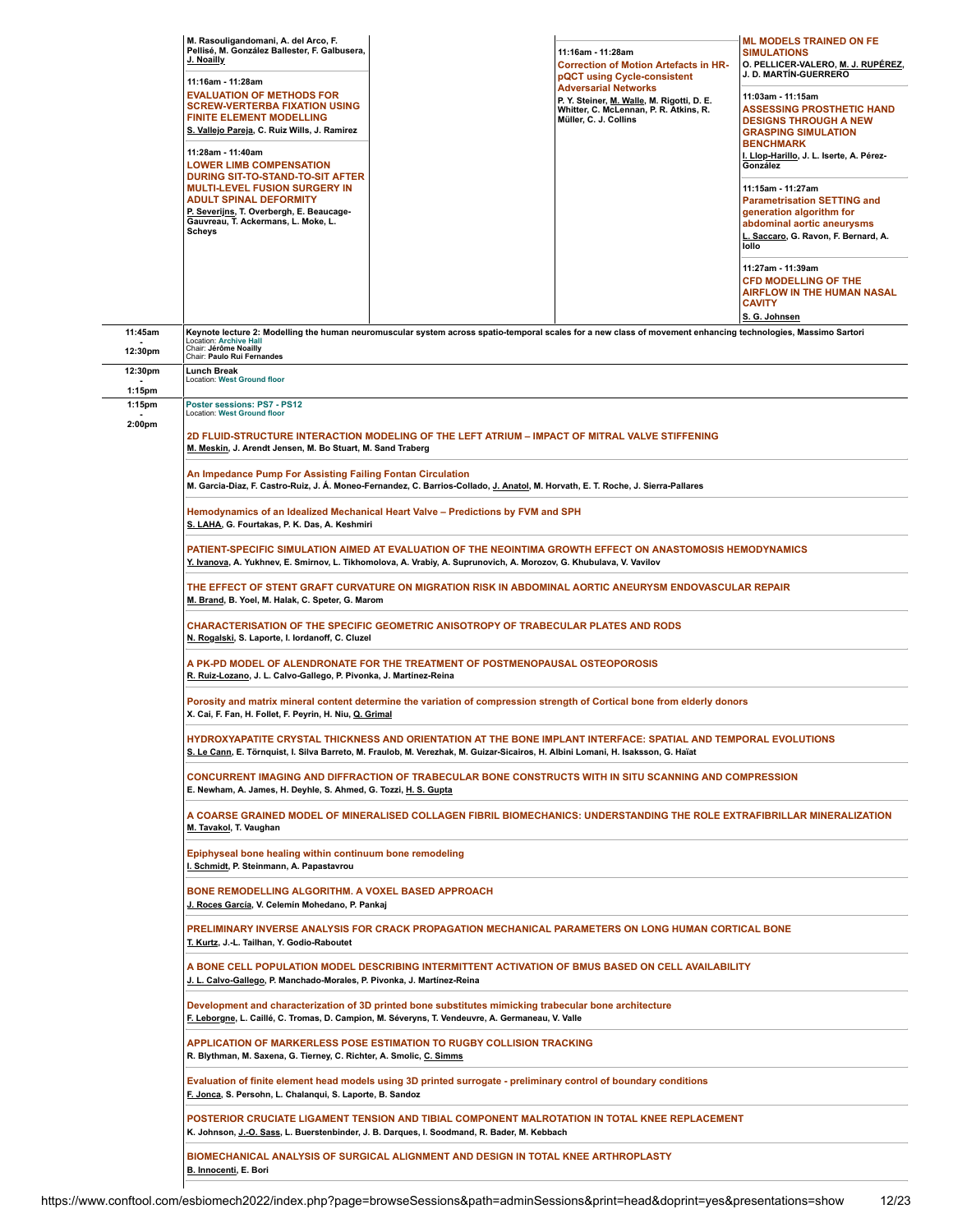| ASSESSING THE FIRST RESONANCE FREQUENCY OF SCREWS IN BONE BLOCKS FOR ESTIMATION OF SCREW FIXATION<br>M. Timmermans, Q. Goossens, L. C. Pastrav, B. Depreitere, W. Desmet, K. Denis                                                    |
|---------------------------------------------------------------------------------------------------------------------------------------------------------------------------------------------------------------------------------------|
| A COMPUTATIONAL METHODOLOGY FOR THE INVESTIGATION AND COMPARISON OF THE ASSEMBLY EFFECTIVENESS DURING TOTAL HIP<br><b>ARTHROPLASTY</b><br>A. C. Messellek, M. Ould Ouali, A. Amrouche                                                 |
| On measuring implant fixation stability in ACL reconstruction<br>E. Benca, I. Zderic, J. Caspar, K. van Knegsel, L. Hirtler, B. Gueorguiev, R. Windhager, H. Widhalm, P. Varga                                                        |
| <b>COMPUTATIONAL TOOLS FOR BIO-COMPATIBLE GYROID FOAMS</b><br>A. Pais, J. Lino Alves, J. Belinha                                                                                                                                      |
| <b>TOPOLOGY OPTIMIZATION OF A UNIVERSAL ARTIFICIAL TALUS IMPLANT</b><br>A. H. Hafez, A. Schiffer, M. El-Rich                                                                                                                          |
| DEVELOPMENT OF A FULLY-PARAMETRIC THORACOLUMBAR SPINE MODEL AND CALIBRATION OF T6-T7-R7 FSU<br>A. Perego, A. Pezzinga, L. La Barbera                                                                                                  |
| VECTOR CODING ASSESSMENT OF LOWER LIMB JOINT ANGULAR COORDINATION ON LONG, SHORT AND NO COUNTERMOVEMENT<br>C. Rodrigues, M. Correia, J. Abrantes, M. Benedetti, J. Nadal                                                              |
| POROUS GEOMETRY OF TISSUE ENGINEERING SCAFFOLD INFLUENCES ITS INTERNAL MICROFLUIDIC ENVIRONMENT<br>M. J. A. Bedding, F. Zhao                                                                                                          |
| HOW REFRACTIVE POWER OF THE EYE MAY EFFECT THE CHANGE OF FOCUS<br>F. K. Debowy, B. Pierscionek                                                                                                                                        |
| EFFECTS OF CORNEAL PRESERVATION ON THE MECHANICAL PROPERTIES OF PORCINE CORNEAS<br>S. Bahramizadeh Sajadi, H. R. Katoozian, M. A. Ariza-Gracia, J. Nohava, P. Büchler                                                                 |
| ANALYSIS OF THE CILIARY MUSCLE MOVEMENT DURING ACCOMMODATION USING ARTIFICIAL INTELLIGENCE<br>I. Cabeza Gil, M. Ruggeri, Y.-C. Chang, B. Calvo, F. Manns                                                                              |
| <b>Computational Method for Evaluating Fracture-Fixation Stability of Complex Bone Fractures</b><br>S. Comtesse, A. von Keudell, S. J. Ferguson, T. Zumbrunn                                                                          |
| Simulating the impact of diabetic foot insoles: a finite element analysis<br>A. Ciniglio, A. Guiotto, M. Palladino, M. Faccin, F. Spolaor, E. Bertoncello, E. Meggiato, Z. Sawacha                                                    |
| UNCERTAINTIES QUANTIFICATION ON ARTERIES RECONSTRUCTED FOR CORONARY STENT DEPLOYMENT SIMULATIONS<br>L. Antonini, F. Lotrecchiano, G. Poletti, L. Petrini, G. Pennati                                                                  |
| <b>BIOMECHANICAL MODELING OF THE ANOMALOUS AORTIC ORIGIN OF THE CORONARY ARTERY</b><br>M. Conti, G. M. Formato, V. Ceserani, A. Rosato, M. Lo Rito                                                                                    |
| AN ULTRASOUND-BASED MODELING FRAMEWORK FOR THE ASSESSMENT OF PERIPHERAL ARTERIAL DISEASE<br>M. Gillissen, F. N. van de Vosse, M. van Sambeek, R. G. P. Lopata                                                                         |
| EXPERIMENTAL PROCEDURE AND FINITE ELEMENT ANALYSIS TO MAP MECHANICAL CONSTITUTIVE PARAMETERS OF ARTIFICIAL MENISCUS<br>G. Marchiori, M. Berni, M. Zingales, C. Mannone, S. di Paolo, S. Zaffagnini, N. F. Lopomo, M. Baleani, M. Fini |
| Ex-vivo human tongue muscle mechanical characterization<br>M. A. Nazari, P. Perrier, C. Jeanin, S. Veyre, C. Masri, Y. Payan                                                                                                          |
| Finite Element Modeling of the Coupling Between the Earcanal and the Temporomandibular Joint<br>M. Demuynck, A. Delnavaz, J. Voix                                                                                                     |
| <b>TRACHEOBRONCHIAL MATERIALS COMPUTATIONAL DEFINITION</b><br>R. B. Ruben, J. C. Dinis, J. B. Pinto, C. A. Campos, M. S. Correia, H. Almeida                                                                                          |
| HIS ANGLE, FOOD VISCOSITY AND LSG: HOW THEY AFFECT GASTROESOPHAGEAL REFLUX. A FLUID-STRUCTURE STUDY<br>I. Toniolo, A. Berardo, M. Gagner, M. Foletto, E. L. Carniel                                                                   |
| NUMERICAL MODELLING OF THE BREAST RECONSTRUCTION USING SILICONE GEL-FILLED IMPLANTS<br>B. Areias, A. André, A. M. Teixeira, S. Brandão, P. Martins                                                                                    |
| TEMPORAL DESIGN FOR ADDITIVE MANUFACTURING AND ITS POTENTIAL FOR TUNING THE SURFACE ROUGHNESS<br>N. Mahmoodi, B. Hawthorn, F. Khan, A. Triantaphyllou, R. Dyson, L. E. J. Thomas-Seale                                                |
| A preliminary study for the assessment of a complementary therapy in Parkinson's Disease<br>E. Pegolo, A. Cucca, E. Berti, D. Volpe, Z. Sawacha                                                                                       |
| THE EFFECT OF THE OF RUNNING-INDUCED FATIGUE ON THE SYMMETRY OF KINEMATICS AND KINETIC VARIABLES OF KNEE JOINTS IN A<br><b>COUNTERMOVEMENT JUMP.</b><br>Z. Gao, Y. He, G. Fekete, Y. Gu                                               |
| Effect of ACL reconstruction on the muscle activity of the knee during selected activities<br>P. Zalewska, T. Guszczyn, S. Piszczatowski                                                                                              |
| A new method for determining the knee axis of rotation for motion capture<br>E. B. O'Regan, D. Dawson, K. Bryan                                                                                                                       |
| DYNAMIC ANALYSIS OF GAIT MOTION IN OSTEOARTHRITIC WOMEN<br>J. Torras, A. Espinoso, L. Tio, F. Castro-Domínguez, J. Monfort, J. Monllau, M. Gonzalez-Ballester, J Noailly, S. Tassani                                                  |
| Recording wrist circumduction with different sensors for clinical assessment<br>M. Vergara, R. Lázaro-Belenguer, V. Gracia-Ibáñez, N. Jarque-Bou, J. L. Sancho-Bru                                                                    |
| MOTOR CONTROL IN A POPULATION OF YOUNG SUBJECTS WITH IDIOPATHIC SCOLIOSIS: THE MOTOR-CHILD STUDY<br>R. Stagni, G. M. G. Farella, F. Vanzini, R. Tedeschi, M. G. Benedetti, M. C. Bisi                                                 |
|                                                                                                                                                                                                                                       |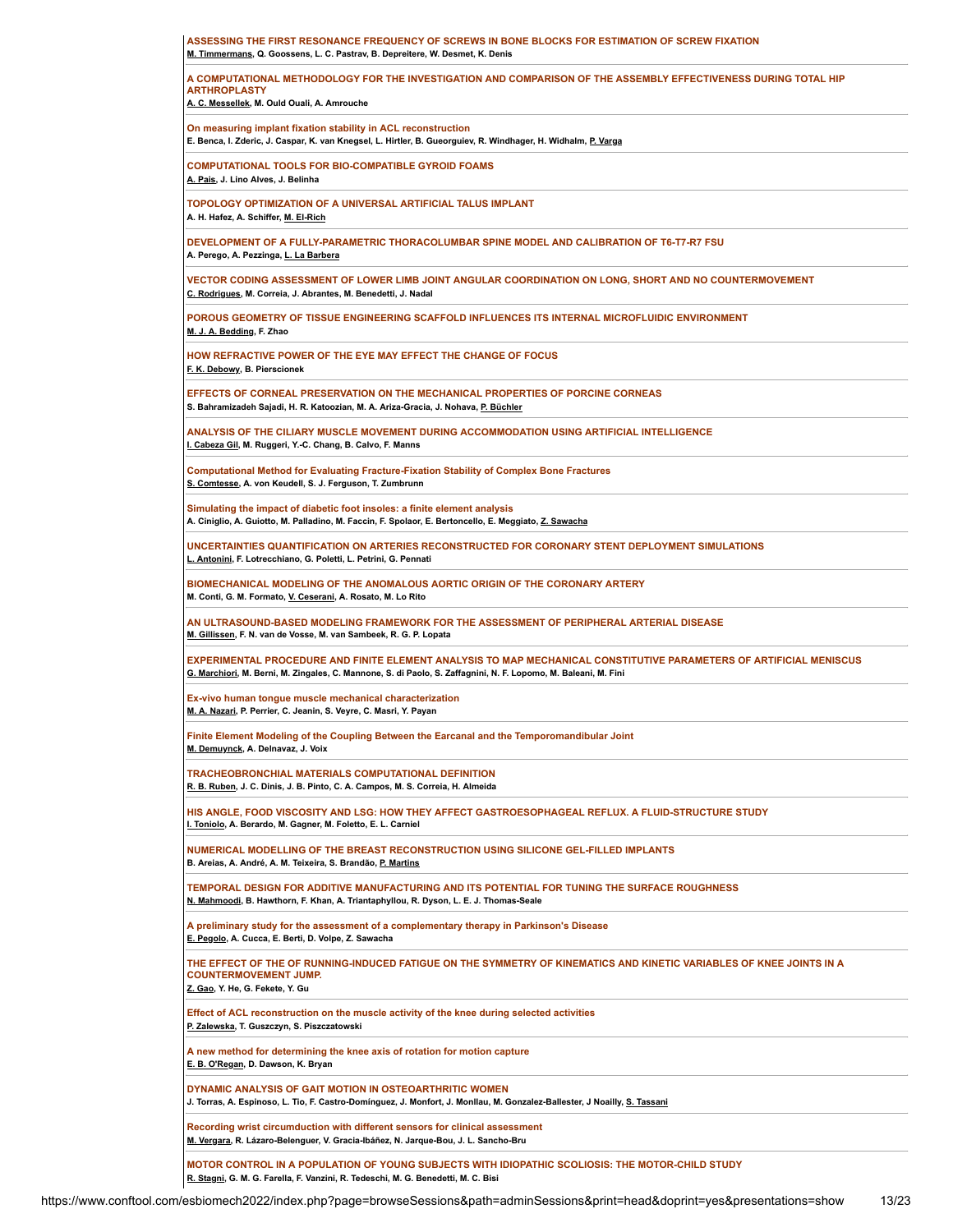| Detecting a new category of flexion contracture patients in total hip arthroplasty<br>C. Vergari, Y. Kim, M. Takemoto, Y. Shimizu, C. Tanaka, S. Fukae, S. Fujibayashi, S. Matsuda                                              |
|---------------------------------------------------------------------------------------------------------------------------------------------------------------------------------------------------------------------------------|
| Weight-bearing symmetry in healthy and active workers: an occupational study with instrumented insoles<br>S. A. Alves, A. N. Agres, G. N. Duda                                                                                  |
| Hand posture and forearm muscle activity during reaching and transportation tasks: effect of product weight and task height<br>A. Roda-Sales, <u>N. J. Jarque-Bou</u> , V. Bayarri-Porcar, J. L. Sancho-Bru, M. Vergara         |
| <b>MIMU Kinematics for Monitoring Recovery from Ankle Fracture</b><br>O.-P. Mattila, P. Vartiainen, T. Mujunen, H. Piitulainen, N. J. Cronin, T. Rantanen, T. Rantalainen                                                       |
| Infant gastrocnemius growth in the first two years of life<br>R. Florez, H. Kim, M. Bell, S. Stott, A. Mirjalili, S. Williams, T. Besier, J. Fernandez                                                                          |
| IMAGE-BASED CHARACTERIZATION OF LARGE VESSELS INTEGRATING IN-VITRO AND IN-SILICO METHODS<br>B. M. Fanni, E. Gasparotti, K. Capellini, E. Vignali, G. Santoro, S. Celi                                                           |
| <b>CRANIAL BONE MICROARCHITECTURE IN A MOUSE MODEL FOR SYNDROMIC CRANIOSYNOSTOSIS</b><br>J. E. Hut, S. Ajami, E. Pauws, D. Savery, A. Carriero, A. J Bodey, A. Pitsillides, N. U. O. Jeelani, S. Schievano, A. Borghi           |
| <b>IMAGE-BASED IN-VIVO ESTIMATION OF AORTIC LOCAL STIFFNESS AND HEMODYNAMICS</b><br>K. Capellini, E. Gasparotti, E. Vignali, B. M. Fanni, M. A. Scarpolini, F. Cademartiri, S. Celi                                             |
| IMPLEMENTATION OF A WAVELET-BASED PROCESSING METHOD ADAPTED TO DIFFRACTION ULTRASOUND COMPUTED TOMOGRAPHY OF BONE<br><b>TISSUES</b>                                                                                             |
| E. DOVERI, M. BRIE, J. BALDISSER, L. SABATIER, R. GUILLERMIN, V. LONG, P. LASAYGUES                                                                                                                                             |
| REPRODUCIBILITY OF MUSCLE FORCES ESTIMATION DURING POST-STROKE GAIT USING OPENSIM<br>G. Giarmatzis, S. Fotiadou, E. Giannakou, A. Gkrekidis, C. Kokkotis, K. Vadikolias, N. Aggelousis                                          |
| COMPARING CALCULATED AND MEASURED MUSCLE ACTIVITY OF THIGH MUSCLES IN DYNAMIC MOTION<br>S. Auer, L. Reinker, F. Süß, S. Dendorfer                                                                                               |
| VALIDATION OF REMOTE METHODS FOR MEASURING FOOT ARCH HEIGHT AND SHAPE<br>J. Uhan, A. Kothari, A. Zavatsky, J. Stebbins                                                                                                          |
| FINITE ELEMENT MANDIBLE MODEL OPTIMIZATION FOR LARGE MANDIBULAR DEFECT REGENERATION<br>A. R. Reis, V. Orassi, S. Checa, R. Natal, M. Parente                                                                                    |
| TOWARDS THE MEASUREMENT OF ELBOW JOINT FORCES IN MAN: A FINITE ELEMENT STUDY<br>M. Basiouny, S. Taylor, S. Lambert, K. Chin                                                                                                     |
| A Novel Method for Artificial Intelligence Based Ground Reaction Force Measurement from Video<br>T. Eliason, T. Templin, N. Louis, O. Medjaouri, D. Chambers, K. Saylor, D. Nicolella                                           |
| How do the musculoskeletal modeling parameters affect the estimation of the tibiofemoral contact forces?<br>W. Bernardes, S. Jahangir, A. Esrafilian, M. Mononen, P. Tanska, T. Alkjaer, M. Henriksen, R. Korhonen, L. Stenroth |
| PRIMITIVE-DRIVEN MUSCULOSKELETAL MODELLING OF HUMAN LOCOMOTION: TOWARDS MODEL-BASED CONTROL OF BIONIC LEGS<br>F. Damonte, G. Durandau, H. van der Kooij, J. Gonzales, M. Sartori                                                |
| EXPERIMENTAL AND NUMERICAL CHARACTERIZATION OF THE ACTIVE BEHAVIOUR OF MOUSE ROTATOR CUFF MUSCLES<br>P. Martins, A. Pérez, G. Abanza, B. Calvo, J. Grasa                                                                        |
| MECHANOBIOLOGICAL COMPUTER MODELING OF MANDIBULAR FRACTURE HEALING<br>V. Orassi, C. Rendenbach, S. Checa                                                                                                                        |
| Design and characterization of a flexible substrate for culturing adherent cells under defined uniaxial stretch<br>G. Putame, M. Tosini, A. T. Lugas, I. Roato, B. Masante, F. Mussano, D. Massai                               |
| <b>BIOMECHANICAL MODEL REPRODUCING THE ACTIVE RESPONSE OF A CARDIAC SARCOMERE</b><br>M. Peyroteo, J. Belinha, I. Falcão-Pires, A. Leite-Moreira, R. Natal                                                                       |
| Analyzing mechanical circulatory support in patients with single ventricle physiology using a multiscale model<br>V. Yuan, F. De Gaetano, M. L. Costantino                                                                      |
| Influence of transurethral catheters on urodynamics measurements in male: a computational study<br>M. V. Mascolini, A. Berardo, C. G. Fontanella, E. L. Carniel                                                                 |
|                                                                                                                                                                                                                                 |
| EDGE LOADING TESTING OF HIP REPLACEMENTS: TECHNIQUES FOR EFFICIENT AND ACCURATE MODELLING<br>L. W. Etchels, R. Wilcox, A. Jones                                                                                                 |
| LATERAL MENISCUS ANTERIOR ROOT AVULSION INCREASES CONTACT PRESSURES: A FINITE ELEMENT STUDY<br>A. Peña-Trabalón, S. Moreno-Vegas, B. Estebanez, M. Prado-Novoa, A. Espejo-Reina, F. García-Vacas, A. Perez-Blanca               |
| <b>EXPLOITING CELL MODULARITY TO CREATE REPURPOSABLE DIGITAL TWINS</b><br>I. Manifacier, K. Anselme, B. Nebe, J.-L. Milan                                                                                                       |
| <b>BALANCE RECOVERY PREDICTION UNDER THE INFLUCENCE OF DIFFERENT ACTUATION MODELS</b><br>M. Harant, M. Roller, M. Obentheuer, J. Linn                                                                                           |
| ASSESSING INTUITIVE DESIGN OF ASSISTIVE DEVICES TO IMPROVE HUMAN BIOMECHANICAL DEFICIENCIES: AN EYE-TRACKER STUDY<br>V. Bayarri-Porcar, J.-L. Sancho-Bru, M. Vergara                                                            |
| DESIGN OF AN IN VIVO BIOMECHANICAL CHARACTERISATION DEVICE FOR UNRUPTURED INTRACRANIAL ANEURYSMS: CALIBRATION STUDY ON<br><b>PHANTOM ARTERIES</b>                                                                               |
| G. Plet, J. Raviol, H. Magoariec, C. Pailler-Mattei<br>Human brain and muscle activities coupling during isokinetic contractions with incremental motor output                                                                  |

 $\mathbf{I}$ 

https://www.conftool.com/esbiomech2022/index.php?page=browseSessions&path=adminSessions&print=head&doprint=yes&presentations=show 14/23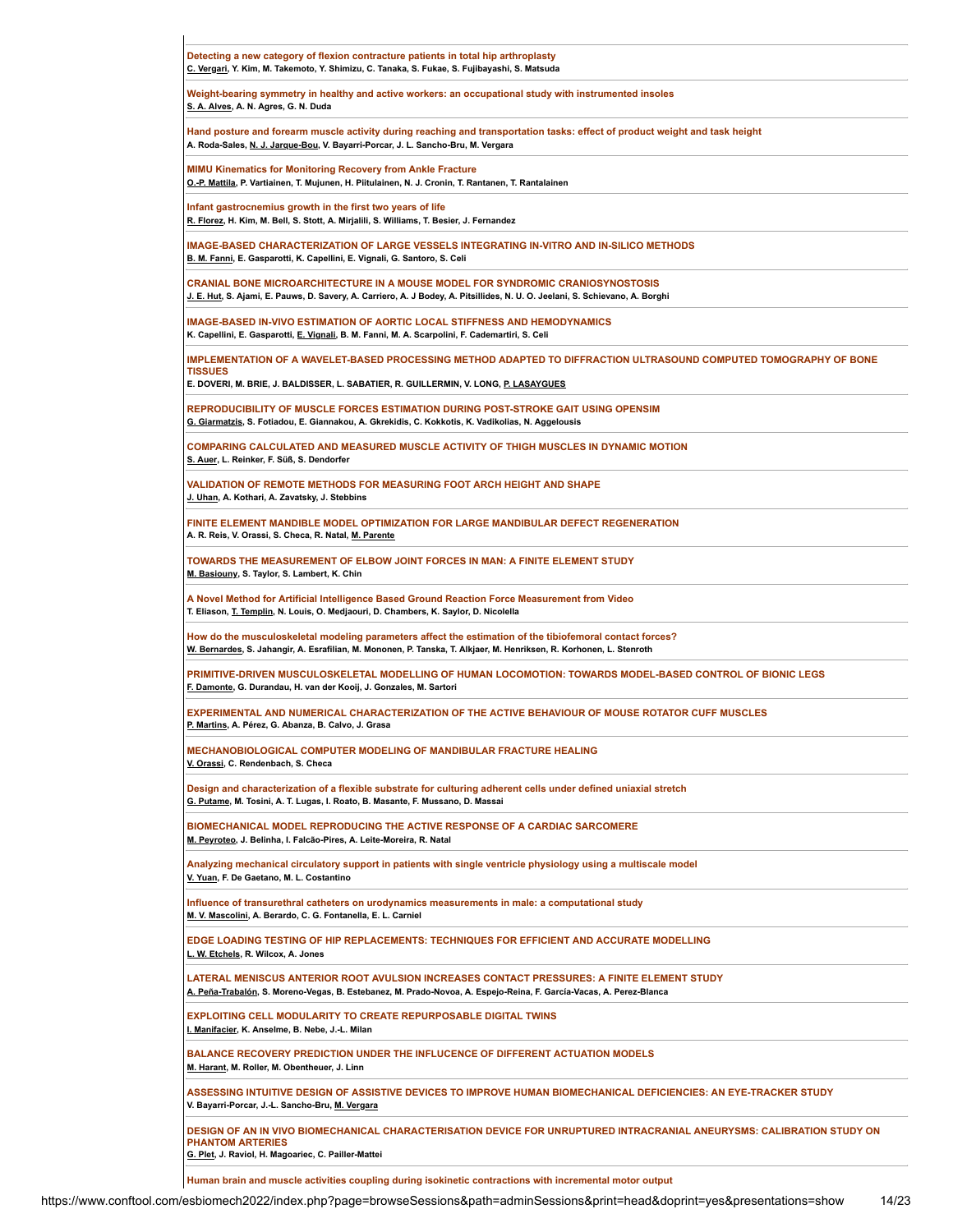|  |  | D. Glories, M. Soulhol, D. Amarantini, J. Duclay |  |
|--|--|--------------------------------------------------|--|
|  |  |                                                  |  |

|                              | DYSREGULATED ENERGY PRODUCTION IMPACT THE OUTCOME OF SCAFFOLD-GUIDED BONE REGENERATION IN TYPE 2 DIABETES<br>D. S. Bastos Dias                                                                                                                                                                                                                           |                                                                                                                                                                                                                                                                                                                                                                                                                        |                                                                                                                                                                                                                                                                                                                                                                                                                                                                                                                   |                                                                                                                                                                                                                                     |  |
|------------------------------|----------------------------------------------------------------------------------------------------------------------------------------------------------------------------------------------------------------------------------------------------------------------------------------------------------------------------------------------------------|------------------------------------------------------------------------------------------------------------------------------------------------------------------------------------------------------------------------------------------------------------------------------------------------------------------------------------------------------------------------------------------------------------------------|-------------------------------------------------------------------------------------------------------------------------------------------------------------------------------------------------------------------------------------------------------------------------------------------------------------------------------------------------------------------------------------------------------------------------------------------------------------------------------------------------------------------|-------------------------------------------------------------------------------------------------------------------------------------------------------------------------------------------------------------------------------------|--|
|                              | PREDICTIVE SIMULATION OF SINGLE-LEG LANDING SCENARIOS FOR ACL INJURY RISK FACTORS EVALUATION<br>E. Moustridi, K. Risvas, K. Moustakas                                                                                                                                                                                                                    |                                                                                                                                                                                                                                                                                                                                                                                                                        |                                                                                                                                                                                                                                                                                                                                                                                                                                                                                                                   |                                                                                                                                                                                                                                     |  |
| 2:00 <sub>pm</sub><br>3:30pm | TR01.7: Biomechanics of movement and<br>posture: Upper limb and trunk function and<br>posture<br>Location: Archive Hall<br>Chair: Lennart Scheys                                                                                                                                                                                                         | TR02.7: Cardiovascular biomechanics VI:<br>Treatment design and clinical outcome<br>Location: Infante Hall<br>Chair: Selda Sherifova<br>Chair: Stéphane Avril                                                                                                                                                                                                                                                          | TR03.7: Hard tissue biomechanics III: Bone<br>organ level<br>Location: D. Maria Hall<br>Chair: Helene Follet<br>Chair: Marta Peña Fernández                                                                                                                                                                                                                                                                                                                                                                       | TR04.7: Biomedical imaging II<br>Location: D. Luis Hall<br>Chair: Dieter Pahr<br>Chair: Inas H Faris                                                                                                                                |  |
|                              | Chair: William R. Taylor<br>2:00pm - 2:25pm<br><b>QUANTITATIVE FUNCTIONAL</b><br><b>ASSESSMENT IN THE SETTING OF</b><br><b>ADULT SPINAL DEFORMITY USING 3D</b><br><b>MOVEMENT ANALYSIS</b><br>A. Assi, V. Lafage, W. Skalli<br>2:25pm - 2:37pm<br>A novel method to quantify pseudo-<br>kinematics of the rib cage over the<br>vital capacity range      | 2:00pm - 2:12pm<br><b>VASCULAR ADAPTATION</b><br><b>FOLLOWING ENDOVASCULAR</b><br><b>AORTIC ANEURYSM REPAIR</b><br>S. Zhang, J. Laubrie, J. Mousavi, S. Avril<br>Pahr<br>2:12pm - 2:24pm<br><b>FINITE ELEMENT STUDY ON THE</b><br><b>PROXIMAL FIXATION OF A STENT-</b><br><b>GRAFT: IMPACT OF THE AORTIC</b><br><b>ARCH ANGULATION</b><br>A. Ramella, L. lannetti, J. F. Rodriguez<br>Mata, F. Migliavacca, G. Luraghi | 2:00pm - 2:12pm<br><b>VALIDATION OF LINEAR AND</b><br><b>MATERIALLY NONLINEAR µFE</b><br>PREDICTED DISPLACEMENT FIELDS<br>OF BONE BIOPSIES USING DVC<br>P. Stefanek, A. Synek, E. Dall'Ara, D. H.<br>2:12pm - 2:24pm<br>Full-field strain evaluation of bone<br>tissue subjected to microindentation<br>using spherical and Berkovich<br>indenters                                                                                                                                                                | 2:00pm - 2:25pm<br><b>VISCOSITY AND NONLINEAR</b><br><b>ELASTOGRAPHY WILL BECOME</b><br>THE NEXT GENERATION<br><b>BIOMARKERS IN CLINICAL</b><br><b>DIAGNOSIS</b><br>G. Rus, I. H. Faris                                             |  |
|                              |                                                                                                                                                                                                                                                                                                                                                          |                                                                                                                                                                                                                                                                                                                                                                                                                        |                                                                                                                                                                                                                                                                                                                                                                                                                                                                                                                   | 2:25pm - 2:37pm<br><b>AUTOMATION OF MRI-BASED</b><br><b>SPINAL MUSCLE SEGMENTATION</b><br>B. Peeters, T. Overbergh, D. Farotto, E.<br>Beaucage-gauvreau, L. Scheys                                                                  |  |
|                              | C. Vergari, W. Skalli, L. Clavel, M.<br>Demuynck, R. Valentin, B. SANDOZ, T.<br>Similowski, V. ATTALI<br>2:37pm - 2:49pm<br>A slouched or erect spinal posture<br>modifies upper limb kinematics                                                                                                                                                         | 2:24pm - 2:36pm<br><b>INTEGRATING IN-SILICO AND EX-</b><br><b>VIVO ANALYSIS FOR</b><br><b>BIOMECHANICAL ASSESSMENT OF</b><br><b>AORTIC ENDOGRAFTING</b>                                                                                                                                                                                                                                                                | M. Peña Fernández, J. Schwiedrzik, A.<br>Bürki, F. Peyrin, J. Michler, P. Zysset, U.<br>Wolfram<br>2:24pm - 2:36pm<br><b>DAMAGE IN SINGLE TRABECULAE</b>                                                                                                                                                                                                                                                                                                                                                          | 2:37pm - 2:49pm<br><b>Automatic muscle segmentation</b><br>with deformable image registration<br>from MR images of human lower<br>limb<br>W. H. Henson, C. Mazzà, E. Dall'Ara                                                       |  |
|                              | A. Tomezzoli, A. Naaïm, B. Fréchède, S.<br><b>Duprey</b><br>2:49pm - 3:01pm                                                                                                                                                                                                                                                                              | M. Conti, D. Bianchi, M. Domanin, D.<br>Bissacco, S. Trimarchi, F. Auricchio<br>2:36pm - 2:48pm                                                                                                                                                                                                                                                                                                                        | <b>UNDER TENSION IDENTIFIED BY</b><br><b>INVERSE RHEOLOGICAL MODELLING</b><br>A. Reisinger, M. Frank, P. Thurner, D. Pahr                                                                                                                                                                                                                                                                                                                                                                                         | 2:49pm - 3:01pm<br>A non rigid registration algorithm<br>to build Statistical shape model of                                                                                                                                        |  |
|                              | Impact of the time scale of muscle<br>activation dynamics on reaching<br>performance<br>T. Murtola, C. Richards<br>$3:01 \text{pm} - 3:13 \text{pm}$<br>Upper limb functional evaluation of a<br>complementary therapy in Parkinson's<br>Disease: a preliminary study<br>E. Pegolo, M. Romanato, C. Riccò, A.<br>Cucca, F. Spolaor, D. Volpe, Z. Sawacha | IN VITRO INVESTIGATION OF THE<br><b>IMPACT OF ANEURYSMAL SAC</b><br><b>ASPECT RATIO AND NECK SIZE ON</b><br><b>HEMODYNAMICS OF CEREBRAL</b><br><b>ANEURYSMS TREATED WITH FLOW</b>                                                                                                                                                                                                                                      | 2:36pm - 2:48pm<br>A MICROMECHANICAL PHASE FIELD<br><b>DAMAGE MODEL TO INVESTIGATE</b><br>THE FRACTURE PROPERTIES OF<br><b>LAMELLAR BONE</b>                                                                                                                                                                                                                                                                                                                                                                      | thoracic Aorta, together with aortic<br>arch and supra aortic vessels<br>M. A. Scarpolini, M. Mazzoli, F. Bardi, K.<br>Capellini, V. Positano, S. Celi                                                                              |  |
|                              |                                                                                                                                                                                                                                                                                                                                                          | <b>DIVERTING STENTS</b><br>F. Chassagne, M. C. Barbour, M. R. Levitt,<br>A. Aliseda<br>2:48pm - 3:00pm<br><b>PREDICTING 1-YEAR IN-STENT</b><br><b>RESTENOSIS IN FEMORAL ARTERIES</b>                                                                                                                                                                                                                                   | H. Alijani, T. Vaughan<br>2:48pm - 3:00pm<br>Measurement uncertainties of a global<br>dvc approach are weakly affected by<br>the vertebral bone microstructure<br>G. Cavazzoni, E. Dall'Ara, L. Cristofolini, M.                                                                                                                                                                                                                                                                                                  | $3:01$ pm - $3:13$ pm<br><b>Generating 3D Personalised</b><br><b>Respiratory Domains For</b><br><b>Deposition Models From CT and</b><br><b>Chest X-rays</b><br>J. Williams, H. Ahlqvist, A.<br>Cunningham, A. Kirby, S. Cunningham, |  |
|                              |                                                                                                                                                                                                                                                                                                                                                          | <b>THROUGH MULTISCALE</b><br><b>COMPUTATIONAL MODELING</b><br>A. Corti, M. Colombo, J. M Rozowsky, S.<br>Casarin, Y. He, F. Migliavacca, J. F<br>Rodriguez Matas, S. A Berceli, C. Chiastra<br>$3:00 \text{pm} - 3:12 \text{pm}$                                                                                                                                                                                       | Palanca<br>$3:00 \text{pm} - 3:12 \text{pm}$<br><b>CRACK PROPAGATION IN CORTICAL</b><br><b>BONE ANALYZED WITH DIGITAL</b><br><b>IMAGE CORRELATION</b><br>G. Galteri, L. Grassi, J. Engqvist, S. A Hall,<br><b>Tensor Imaging</b><br>L. Cristofolini, H. Isaksson, A. Gustafsson<br>3:12pm - 3:24pm<br><b>NOVEL METHOD TO OBTAIN</b><br><b>MECHANICAL PROPERTIES OF</b><br><b>ISOLATED TRABECULAE UNDER</b><br><b>COMPRESSION IN WET CONDITION</b><br><u>K. Haslinger</u> , M. Frank, D. H. Pahr, P. J.<br>Thurner | A. Ozel, U. Wolfram<br>3:13pm - 3:25pm<br>In-vivo 3D Muscle Morphological<br><b>Measurement Based on 3D</b><br><b>Freehand Ultrasound and Diffusion</b>                                                                             |  |
|                              |                                                                                                                                                                                                                                                                                                                                                          | A SMART PARTICLE IMAGE<br><b>VELOCIMETRY SYSTEM FOR THE IN</b><br><b>VITRO ASSESSMENT OF CORONARY</b><br><b>ARTERY HEMODYNAMICS</b><br>E. Torta, G. C. A. Caridi, C. Chiastra, D.<br>Gallo, U. Morbiducci                                                                                                                                                                                                              |                                                                                                                                                                                                                                                                                                                                                                                                                                                                                                                   | Z. Wang, F. Cenni, A. Destro, S.<br>Petersson, R. Wang                                                                                                                                                                              |  |
|                              |                                                                                                                                                                                                                                                                                                                                                          | 3:12pm - 3:24pm<br>A high-power LED illuminated piv<br>setup to characterize the flow<br>behaviour in abdominal aortic<br>aneurysm models<br>F. Bardi, E. Gasparotti, E. Vignali, M.<br>Aguirre, S. Avril, S. Celi                                                                                                                                                                                                     |                                                                                                                                                                                                                                                                                                                                                                                                                                                                                                                   |                                                                                                                                                                                                                                     |  |
|                              | TR05.7: Spine biomechanics III<br>Location: Porto Hall<br>Chair: André P. G. Castro<br>Chair: Marco Palanca                                                                                                                                                                                                                                              | TR06.7: Biomechanics of ageing and<br>neuromuscular control<br>Location: Arrabida Hall<br>Chair: Stephen Ferguson<br>Chair: Annegret Mündermann                                                                                                                                                                                                                                                                        | TR07.7: Virtual and augmented reality in<br>biomechanics<br>Location: Miragaia Hall<br>Chair: Konstantinos Moustakas<br>Chair: Bill Baltzopoulos                                                                                                                                                                                                                                                                                                                                                                  | TR08.7: Advance computing for<br>biomechanics II<br>Location: S. Joao Hall<br>Chair: Paulo Rui Fernandes                                                                                                                            |  |
|                              | 2:00pm - 2:25pm<br><b>INVESTIGATING THE BIOMECHANICS</b><br>OF THE SPINE WITH DIGITAL IMAGE<br><b>CORRELATION (DIC)</b><br>L. Cristofolini                                                                                                                                                                                                               | 2:00pm - 2:12pm<br><b>AGE-RELATED DEGENERATION</b><br><b>AFFECTS THE STRUCTURE-</b><br><b>FUNCTION RELATIONSHIP OF</b><br><b>HUMAN MENISCI</b>                                                                                                                                                                                                                                                                         | 2:00pm - 2:25pm<br>Knee joint forces and cartilage stress<br>in Osteoarthritis<br>V. Baltzopoulos, D. Britzman, D.<br>Tsaopoulos                                                                                                                                                                                                                                                                                                                                                                                  | 2:00pm - 2:12pm<br><b>SPINADOID AND DUAL-LATTICE</b><br><b>BASED ALGORITHMS FOR</b><br><b>GENERATING BIOMIMETIC</b><br><b>TRABECULAR BONE</b><br><b>STRUCTURES</b>                                                                  |  |
|                              | 2:25pm - 2:37pm<br>Vertebra and disc slenderness are not<br>an early sign of adolescent idiopathic                                                                                                                                                                                                                                                       | G. Q. Teixeira, J. Schwer, A. Ignatius, L.<br>Dürselen, A. M. Seitz                                                                                                                                                                                                                                                                                                                                                    | 2:25pm - 2:37pm<br><b>BALANCE REACTION &amp; MOTOR</b><br><b>CONTROL DURING SIMULATED FEAR</b><br>OF HEIGHT IN CHILDREN WITH<br><b>CEREBRAL PALSY - A PILOT STUDY</b><br>R. Winter, R. Lohss, N. B. Singh, W. R.<br>Taylor, R. M. Visscher, E. Viehweger                                                                                                                                                                                                                                                          | M. vafaeefar, K. M. Moerman, T. J.<br>Vaughan                                                                                                                                                                                       |  |
|                              | scoliosis progression<br>C. Vergari, W. Skalli, K. Abelin-Genevois, J.<br>C. Bernard, Z. Hu, J. C. Y. Cheng, W. C. W.<br>Chu, A. Assi, M. Karam, I. Ghanem, T.<br>Bassani, F. Galbusera, L. M. Sconfienza, M.<br>Brayda-Bruno, I. Courtois, E. Ebermeyer, R.                                                                                             | 2:12pm - 2:24pm<br>Influence of Ageing on<br>Micromechanical Properties of the<br><b>Fermoral Neck Using the Inverse</b><br><b>Method</b><br>B. Voumard, P. Stefanek, M. Pretterklieber,                                                                                                                                                                                                                               |                                                                                                                                                                                                                                                                                                                                                                                                                                                                                                                   | 2:12pm - 2:24pm<br>The Influence of Cross-linking on<br>the Mechanical Properties of<br><b>Collagen: A Bottom-up Approach</b><br>J. T. Kamml, C.-Y. Ke, D. Kammer                                                                   |  |
|                              | Vialle, T. Langlais, J. Dubousset<br>2:37pm - 2:49pm<br><b>DETERMINATION OF A LUMPED-</b><br>PARAMETER MODEL OF THE<br><b>INTERVERTEBRAL JOINT FROM AN</b><br><b>EXPERIMENTAL DATASET</b><br>S. L. Gould, G. Davico, M. Palanca, L.                                                                                                                      | D. Pahr, P. Zysset<br>2:24pm - 2:36pm<br><b>In-vivo Determination of Region-</b><br><b>Specific Material Parameters of</b><br><b>Healthy and Osteoarthritic Menisci</b><br>J. Schwer, F. Galbusera, M. Sgroi, M.<br>Faschingbauer, A. Ignatius, L. Dürselen, A.                                                                                                                                                        | 2:37pm - 2:49pm<br><b>OACTIVE: VR-BASED GAIT</b><br><b>RETRAINING TO ADDRESS KNEE</b><br><b>OSTEOARTHRITIS</b><br>G. Giarmatzis, S. Zouras, M. Pavlou, K.<br><b>Moustakas</b><br>2:49pm - 3:01pm                                                                                                                                                                                                                                                                                                                  | 2:24pm - 2:36pm<br><b>BIORESORBABLE LATTICE</b><br><b>STRUCTURES FOR TIME-</b><br><b>DEPENDENT STIFFNESS IN</b><br><b>FRACTURE FIXATION DEVICES</b><br>B. Hawthorn, A. Triantaphyllou, F.<br>Khan, R. Dyson, L. E. J. Thomas-Seale  |  |
|                              | Cristofolini, M. Viceconti<br>2:49pm - 3:01pm<br>The effect of intervertebral disc<br>degeneration on the flexibility of the                                                                                                                                                                                                                             | M. Seitz<br>2:36pm - 2:48pm<br>A NOVEL NEUROMECHANICAL<br><b>MODEL FOR PREDICTING MUSCLE</b>                                                                                                                                                                                                                                                                                                                           | A VIRTUAL REALITY ENVIRONMENT<br>TO STUDY GAIT DERANGEMENTS IN<br><b>PARKINSON'S DISEASE</b><br>C. Palmisano, I. Hanafi, I. U. Isaias                                                                                                                                                                                                                                                                                                                                                                             | 2:36pm - 2:48pm<br>Numerical modelling of a<br>ploymeric aneurysm in support for                                                                                                                                                    |  |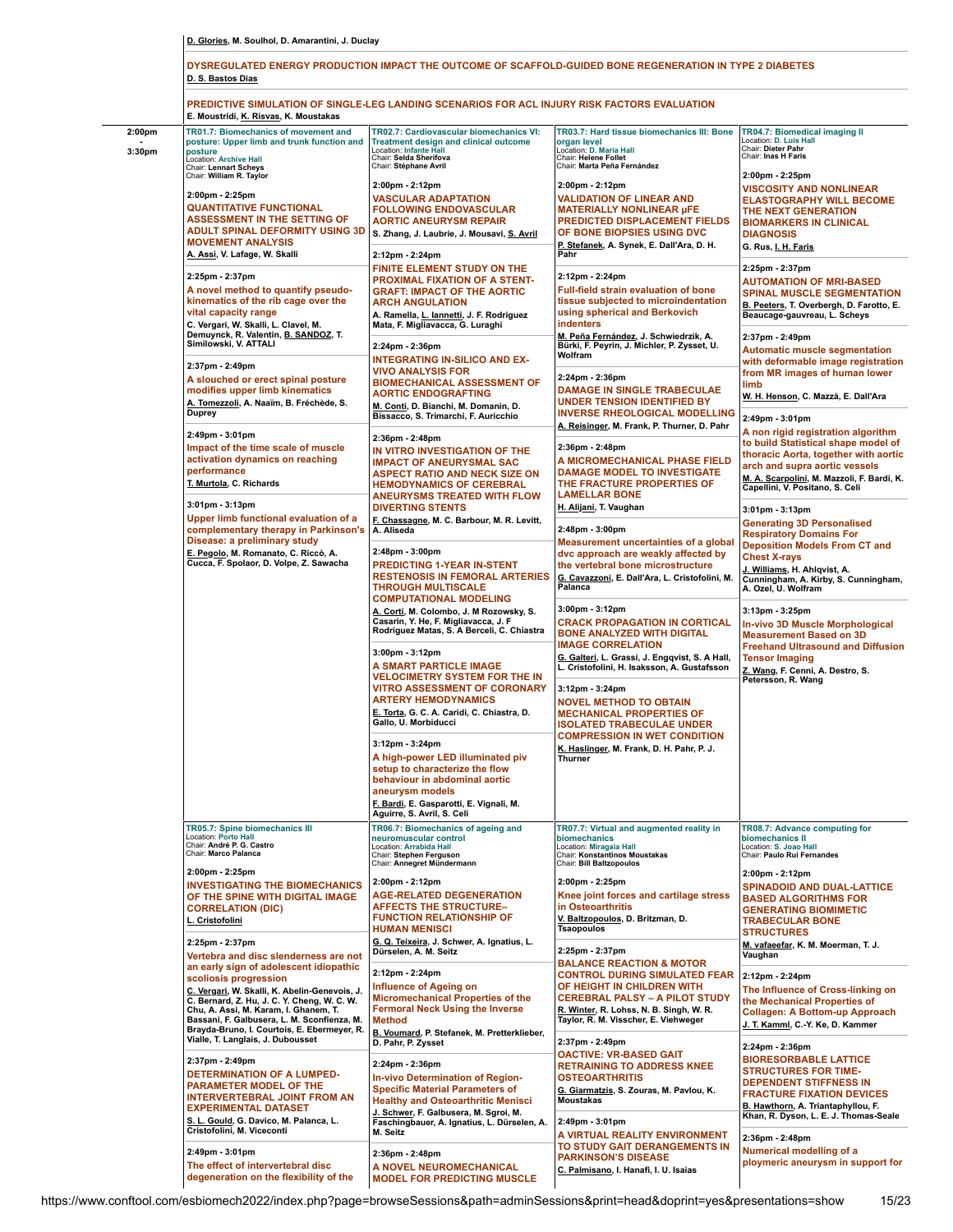|                            | thoracic spine: An in vitro study<br>C. Liebsch, H.-J. Wilke<br>3:01pm - 3:13pm<br><b>Multiscale Mechanics of Collagen-</b><br><b>Hyaluronan Interfaces in Annulus</b><br><b>Fibrosus</b><br>S. Bhattacharya, D. K. Dubey<br>$3:13$ pm - $3:25$ pm<br><b>RECOVERY OF TRUNK MOTION</b><br><b>DURING GAIT AT 1-WEEK AND 3-</b><br><b>MONTHS AFTER SPINAL FUSION</b><br><b>SURGERY IN AIS PATIENTS</b><br>T. Ackermans, S. Schelfaut, P. Severijns, P.<br>Moens, L. Moke, L. Scheys                     | <b>FORCE FROM MOTONEURON SPIKE</b><br><b>TRAINS</b><br>L. Modenese, A. H. Caillet, A. T. Phillips, D.<br>Farina<br>2:48pm - 3:00pm<br><b>ALTERATIONS IN UPPER EXTREMITY</b><br><b>MUSCLE COORDINATION RESULTING</b><br><b>FROM MUSCLE DYSTROPHY AND</b><br><b>GRAVITY COMPENSATION</b><br><u>J. M. N. Essers</u> , K. Meijer, A. Peters, A.<br>Murgia<br>3:00pm - 3:12pm<br><b>Functional simplification of motor</b><br>control of antagonist muscles after<br>stroke.<br>C. Delcamp, C. Cormier, A. Chalard, D.<br>Gasq, D. Amarantini<br>3:12pm - 3:24pm<br><b>SHARED SYNERGIES BETWEEN</b><br><b>COMPLEX MOVEMENTS</b><br>P. Kaufmann, L. Zweier, A. Baca, H. Kainz                                            | $3:01$ pm - $3:13$ pm<br><b>MOTION ANALYSIS FOR VIRTUAL</b><br><b>REALITY AIDED TRAINING AND</b><br><b>REHABILITATION</b><br>M. Żuk, M. Popek, K. Bulińska, M. Wojtków,<br>M. Łopusiewicz                                                                                                                                                                                                                                                                                                                                                                                                                                                                                                                                                                                                                                                                                                                                                                      | dimensionning a mechanical<br>characterisation device<br>J. Raviol, G. Plet, H. Magoariec, C.<br>Pailler-Mattei<br>2:48pm - 3:00pm<br>A TWO-PHASE GENETIC<br><b>ALGORITHM TO MODEL THE</b><br><b>MENISCAL HORN REPAIRED WITH</b><br><b>SUTURE</b><br><u>M. B. ESTEBANEZ CAMPOS,</u> A. PEÑA<br>TRABALON, S. MORENO VEGAS, A.<br>ESPEJO REINA, F. NADAL MARTINEZ,<br>F. M. GARCIA VACAS, A. M. PEREZ DE<br>LA BLANCA COBOS, M. PRADO<br><b>NOVOA</b><br>3:00pm - 3:12pm<br><b>HOW OXYGEN AND GLUCOSE</b><br><b>INFLUENCE CELL GROWTH: A</b><br><b>COMPUTATIONAL SIMULATION</b><br><b>STUDY</b><br>M. I. Araújo Barbosa, J. A. O. Pinto<br>Belinha, R. Natal Jorge, A. Xavier de<br>Carvalho |
|----------------------------|------------------------------------------------------------------------------------------------------------------------------------------------------------------------------------------------------------------------------------------------------------------------------------------------------------------------------------------------------------------------------------------------------------------------------------------------------------------------------------------------------|--------------------------------------------------------------------------------------------------------------------------------------------------------------------------------------------------------------------------------------------------------------------------------------------------------------------------------------------------------------------------------------------------------------------------------------------------------------------------------------------------------------------------------------------------------------------------------------------------------------------------------------------------------------------------------------------------------------------|----------------------------------------------------------------------------------------------------------------------------------------------------------------------------------------------------------------------------------------------------------------------------------------------------------------------------------------------------------------------------------------------------------------------------------------------------------------------------------------------------------------------------------------------------------------------------------------------------------------------------------------------------------------------------------------------------------------------------------------------------------------------------------------------------------------------------------------------------------------------------------------------------------------------------------------------------------------|--------------------------------------------------------------------------------------------------------------------------------------------------------------------------------------------------------------------------------------------------------------------------------------------------------------------------------------------------------------------------------------------------------------------------------------------------------------------------------------------------------------------------------------------------------------------------------------------------------------------------------------------------------------------------------------------|
| 3:30pm                     | <b>Coffee Break</b>                                                                                                                                                                                                                                                                                                                                                                                                                                                                                  |                                                                                                                                                                                                                                                                                                                                                                                                                                                                                                                                                                                                                                                                                                                    |                                                                                                                                                                                                                                                                                                                                                                                                                                                                                                                                                                                                                                                                                                                                                                                                                                                                                                                                                                |                                                                                                                                                                                                                                                                                                                                                                                                                                                                                                                                                                                                                                                                                            |
| 4:00pm                     | <b>Location: West Ground floor</b>                                                                                                                                                                                                                                                                                                                                                                                                                                                                   |                                                                                                                                                                                                                                                                                                                                                                                                                                                                                                                                                                                                                                                                                                                    |                                                                                                                                                                                                                                                                                                                                                                                                                                                                                                                                                                                                                                                                                                                                                                                                                                                                                                                                                                |                                                                                                                                                                                                                                                                                                                                                                                                                                                                                                                                                                                                                                                                                            |
| 4:00pm<br>5:00pm<br>5:00pm | <b>Location: Archive Hall</b><br>Chair: Markus Heller<br>Chair: Harry van Lenthe<br>TR01.8: Biomechanics of movement and<br>posture: Motor control in ageing and                                                                                                                                                                                                                                                                                                                                     | ESB S.M. Perren Research Award: Standardized Tibio-Femoral Implant Loads and Kinematics, Michael J. Dreyer, ETH Zurich<br>TR02.8: Cardiovascular biomechanics VII:<br>Image-based biomechanics<br>Location: Infante Hall                                                                                                                                                                                                                                                                                                                                                                                                                                                                                           | ESB S.M. Perren Research Award The winner of the 2022 ESB S.M. Perren Research Award is Michael Dreyer from the ETH, Zurich (Switzerland) for the manuscript entitled: "Standardized Tibio-Femoral Implant<br>Loads and Kinematic<br>is originally from Munich, Germany. He did his Bachelor's and Master's degree in mechanical engineering at ETH Zurich, Switzerland. There, he focused on robotics and composite materials. Currently, Michael is<br>pursuing a Ph.D. under the supervision of Prof. William R. Taylor at the Laboratory for Movement Biomechanics at ETH Zurich and in close collaboration with Empa, the Swiss Federal Laboratories for Materials<br><br>Science and Technology. In his project, Michael investigates the wear of joint implants. The project aims to develop validated simulation tools for the preclinical prediction<br>TR03.8: Patient-specific modelling III<br>Location: D. Maria Hall<br>Chair: Sebastian Laporte | TR04.8: Tissue engineering II<br>Location: D. Luis Hall<br>Chair: Gwendolen Reilly                                                                                                                                                                                                                                                                                                                                                                                                                                                                                                                                                                                                         |
| 6:00pm                     | pathology<br>Location: Archive Hall<br>Chair: William R. Taylor<br>Chair: Lennart Scheys<br>5:00pm - 5:12pm<br><b>WALKING IN CHILDREN WITH</b><br><b>HEMIPLEGIA USING DIFFERENT</b><br><b>TYPES OF ANKLE FOOT ORTHOSIS</b><br>F. Camuncoli, A. Barbonetti, L. Piccinini, E.<br>Di Stanislao, C. Corbetta, L. Donno, M. Galli                                                                                                                                                                         | Chair: Nele Famaey<br>Chair: Mathias Peirlinck<br>5:00pm - 5:12pm<br><b>Monitoring mechanical and</b><br>geometrical progression of abdominal<br>aortic aneurysms using 3D+t<br>ultrasound<br>E. Maas, A. Nievergeld, J. Fonken, M.<br>Thirugnanasambandam, M. van Sambeek,<br>R. Lopata                                                                                                                                                                                                                                                                                                                                                                                                                           | Chair: Lucia Donno<br>5:00pm - 5:12pm<br>GENERATING PATIENT GAIT<br><b>SPECIFIC FINITE ELEMENT MODELS</b><br>OF THE HAEMOPHILIC ANKLE<br>H. G. Talbott, R. A Wilkins, A. C Redmond,<br>C. L Brockett, M. Mengoni<br>5:12pm - 5:24pm                                                                                                                                                                                                                                                                                                                                                                                                                                                                                                                                                                                                                                                                                                                            | Chair: Alberto Sensini<br>5:00pm - 5:12pm<br><b>TISSUE-ENGINEERED</b><br><b>COLLAGENOUS FIBROUS CAP</b><br><b>MODELS TO EXPLORE</b><br><b>ATHEROSCLEROTIC PLAQUE</b><br><b>RUPTURE</b><br>T. Wissing, K. van der Heiden, S. Serra,<br>A. Smits, C. Bouten, F. Gijsen                                                                                                                                                                                                                                                                                                                                                                                                                       |
|                            | 5:12pm - 5:24pm<br>A VECTOR FIELDS ANALYSIS TO<br><b>INVESTIGATE FOOT-GROUND</b><br><b>INTERACTIONS IN INFANCY DURING</b><br><b>WALKING</b><br>E. Montagnani, S. C Morrison, C. Price<br>5:24pm - 5:36pm<br><b>EXPLORING MINIMUM TOE</b><br><b>CLEARANCE AS A PREDICTOR FOR</b>                                                                                                                                                                                                                      | 5:12pm - 5:24pm<br>AAA mechanics during ultrasound<br>procedures: a patient-specific<br>computational study<br>M. I. Bracco, M. E. Biancolini, L. Rouet, S.<br>Avril<br>5:24pm - 5:36pm<br>USING 4D ULTRASOUND IMAGING TO<br><b>QUANTIFY ARTERIAL WALL</b><br><b>PROPERTIES IN VIVO</b><br>C. Blase, A. Wittek, A. Hegner, W. Derwich,<br>A. Huß<br>5:36pm - 5:48pm<br><b>MECHANICAL CHARACTERIZATION</b><br>OF ABDOMINAL AORTIC<br><b>ANEURYSMS USING 4D</b><br><b>ULTRASOUND AND VIRTUAL FIELDS</b><br><b>METHOD</b><br>M. Thirugnanasambandam, E. J Maas, A. H.<br>Nievergeld, M. van Sambeek, S. Avril, R.<br>Lopata<br>5:48pm - 6:00pm<br><b>US-BASED VOLUME-TIME CURVES</b><br>OF THE AAA FOR ESTIMATING IN- | <b>INVESTIGATION OF THE EFFECT OF</b><br><b>FOOT SOFT TISSUE STIFFENING ON</b><br>THE PLANTAR CONTACT PRESSURE<br>Z. Kamal, E. E. Hekman, G. {. Verkerke<br>5:24pm - 5:36pm<br>VALIDATION OF AN MRI-BASED<br>PERSONALIZED MODEL OF THE<br><b>SUBTALAR JOINT</b><br>M. Conconi, A. Pompili, N. Sancisi, A.<br>Leardini, C. Belvedere<br>5:36pm - 5:48pm<br>A comparison of foot mechanics<br>petween automatically generated<br>personalised and scaled generic<br>skeletal models<br>E. A. Meilak, L. Modenese, C. Stewart<br>5:48pm - 6:00pm<br><b>Using Carbon Fiber Custom Dynamic</b><br><b>Orthoses To Prevent Post-Traumatic</b><br><b>Ankle Osteoarthritis</b><br>K. Anderson, M. Corlett, J. Wilken, D. D.<br><b>Anderson</b>                                                                                                                                                                                                                          | 5:12pm - 5:24pm<br><b>FABRICATION OF MAGNESIUM</b><br><b>AND STRONTIUM SUBSTITUTED</b><br><b>HYDROXYAPATITE-</b><br><b>POLYCAPROLACTONE</b><br><b>COMPOSITES VIA 3D PRINTING</b><br>FOR THE USAGE AS BONE<br><b>FILLER</b><br>D. Syla, L. Grillini, L. Forte, F.<br>Claeyssens, G. Reilley                                                                                                                                                                                                                                                                                                                                                                                                 |
|                            | <b>RISK OF STUMBLES AND FALLS IN</b><br><b>OLDER ADULTS</b><br>M. A Avalos, N. J Rosenblatt<br>5:36pm - 5:48pm<br><b>DEVELOPMENT OF GROSS MOTOR</b><br><b>CONTROL IN SCHOOL-CHILDREN:</b><br><b>INFLUENCE OF AGE, SEX, AND</b><br><b>ANTHROPOMETRY</b><br>R. Stagni, A. Masini, S. Toselli, S. Marini, L.<br>Bragonzoni, A. Ceciliani, M. Lanari, A.<br>Sansavini, A. Tessari, D. Gori, L. Dallolio,<br>M. C. Bisi<br>5:48pm - 6:00pm<br>Long Term effects of an ACL<br>reconstruction on knee joint |                                                                                                                                                                                                                                                                                                                                                                                                                                                                                                                                                                                                                                                                                                                    |                                                                                                                                                                                                                                                                                                                                                                                                                                                                                                                                                                                                                                                                                                                                                                                                                                                                                                                                                                | 5:24pm - 5:36pm<br>In-Vitro/In-Silico Modelling of Core-<br><b>Shell Structures as Advanced</b><br><b>Barrier Models</b><br>N. Guazzelli, L. Cacopardo, A. leva, A.<br>Corti, A. Ahluwalia                                                                                                                                                                                                                                                                                                                                                                                                                                                                                                 |
|                            |                                                                                                                                                                                                                                                                                                                                                                                                                                                                                                      |                                                                                                                                                                                                                                                                                                                                                                                                                                                                                                                                                                                                                                                                                                                    |                                                                                                                                                                                                                                                                                                                                                                                                                                                                                                                                                                                                                                                                                                                                                                                                                                                                                                                                                                | 5:36pm - 5:48pm<br><b>TISSUE REMODELING AT THE</b><br><b>INTERFACE BETWEEN</b><br>PYROCARBON INTERPOSITION<br><b>IMPLANTS AND HUMAN</b><br><b>HUMERAL BONE</b><br>R. Gauthier, G. Ouenzerfi, I. de<br>Gaudemaris, N. Attik, M. Hassler, A.-M.<br>Trunfio-Sfarghiu                                                                                                                                                                                                                                                                                                                                                                                                                          |
|                            | kinematics and loading.<br>J. Eichwalder, W. Koller, A. Baca, P.<br>Weninger, H. Kainz                                                                                                                                                                                                                                                                                                                                                                                                               | <b>VIVO THROMBUS COMPRESSIBILITY</b><br><b>AND WALL STIFFNESS</b><br>A. Nievergeld, E. Maas, J. Fonken, M. van<br>Sambeek, F. van de Vosse, R. Lopata                                                                                                                                                                                                                                                                                                                                                                                                                                                                                                                                                              |                                                                                                                                                                                                                                                                                                                                                                                                                                                                                                                                                                                                                                                                                                                                                                                                                                                                                                                                                                | 5:48pm - 6:00pm<br><b>ELECTROSPUN POLYMER GRAFT</b><br>AS AN OPTION FOR TISSUE<br><b>REPLACEMENT IN SEVERE</b><br><b>SPRING LIGAMENT INJURIES</b><br>S. Nieto, C. J. Cifuentes, J. C. Cruz, J.<br>Hinojosa                                                                                                                                                                                                                                                                                                                                                                                                                                                                                 |
|                            | TR05.8: Corporate Members Session<br>Location: Porto Hall                                                                                                                                                                                                                                                                                                                                                                                                                                            | TR06.8: Clinical and translational<br>biomechanics / in silico trials III<br>Location: Arrabida Hall<br>Chair: Richie Gill<br>Chair: Marco Viceconti<br>5:00pm - 5:25pm<br>IN SILICO TRIALS TO ASSESS THE<br>SAFETY AND EFFICACY OF NEW<br><b>TREATMENTS FOR</b><br><b>MUSCULOSKELETAL DISEASES</b><br>M. Viceconti<br>5:25pm - 5:37pm<br>Markov chains with patient-specific<br>FE models for in silico trials of<br>antiresorptive drugs<br>A. A. La Mattina, M. Viceconti                                                                                                                                                                                                                                       | TR07.8: Biomaterials II<br>Location: Miragaia Hall<br>Chair: Hanna Isaksson<br>5:00pm - 5:25pm<br><b>TAILOR-MADE POLYMERS: AN</b><br><b>ADDITIONAL DEGREE OF FREEDOM</b><br>IN THE TUNING OF MECHANICAL<br>PROPERTIES IN TISSUE MODELING<br>G. Ciardelli<br>5:25pm - 5:37pm<br><b>ALIGNED ELECTROSPUN FIBRES</b><br><b>GUIDE COLLAGEN DEPOSITION TO</b><br><b>SUPPORT A LAMELLA-LIKE TWISTED</b><br><b>ORIENTATION BY MSCS</b><br>A. J Hann, G. C Reilly, N. Green, F.<br>Claeyssens                                                                                                                                                                                                                                                                                                                                                                                                                                                                           | TR08.8: Advance computing for<br>biomechanics III<br>Location: S. Joao Hall<br>Chair: Renato Natal Jorge<br>5:00pm - 5:12pm<br><b>CFD SIMULATION OF THA FOR</b><br><b>DIFFERENT FEMUR POSITIONS</b><br><b>INCLUDING MICROMOTION</b><br><b>BETWEEN BONE AND IMPLANT</b><br>A. Hrouda, M. Vanierschot, L. Capek, M.<br>Mulier, K. Denis<br>5:12pm - 5:24pm<br><b>TESTING SIMULATED CARTILAGE</b><br><b>BIOMECHANICS TO PREDICT</b><br><b>KNEE OSTEOARTHRITIS: DATA</b><br><b>FROM THE OSTEOARTHRITIS</b><br><b>INITIATIVE</b>                                                                                                                                                                |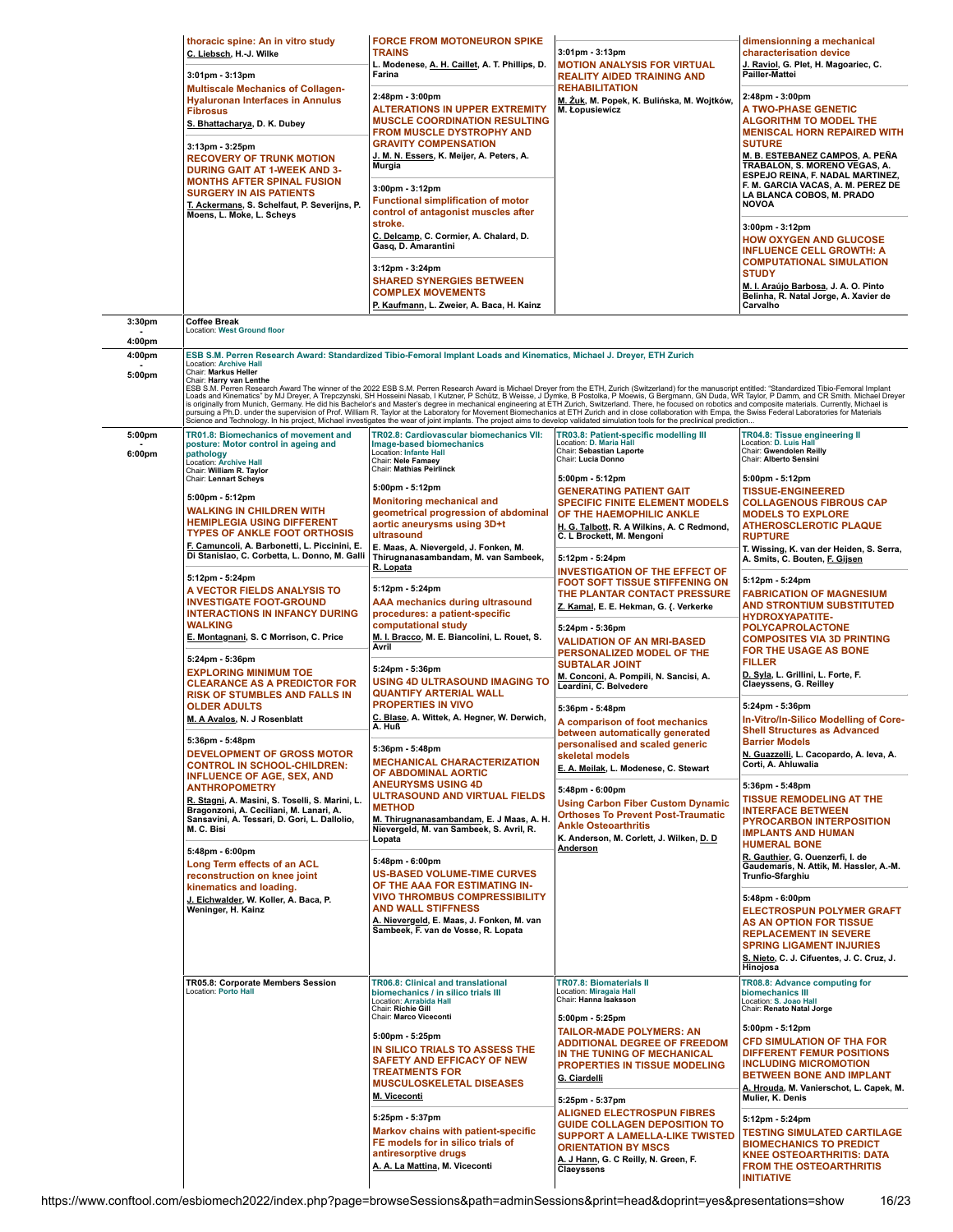|                              |                                                                                  | 5:37pm - 5:49pm<br>Changes in gait patterns after hip<br>arthroplasty - comparing IMU- and<br>marker-based data<br>C. Nüesch, P. Ismailidis, D. Koch, K. Stoffel,<br>A. Mündermann | 5:37pm - 5:49pm<br>Surface modifications to promote the<br>osteoconductivity of UHWMPE fabrics<br>for a novel biomimetic artificial disc<br>prosthesis: an in vitro study<br>C. A. M. Jacobs, E. E. Cramer, A. A. Dias,<br>H. Smelt, S. Hofmann, K. Ito<br>5:49pm - 6:01pm<br>A FRAMEWORK TOWARDS THE<br><b>DESIGN OF TUNABLE AND GRADED</b><br><b>OPEN-CELL BONE SCAFFOLDS WITH</b><br>ANISOTROPIC PROPERTIES<br>K. Cheikho, C. Laurent, J.-F. Ganghoffer | A. Paz, R. K. Korhonen, J. J. García, M.<br>E. Mononen<br>5:24pm - 5:36pm<br><b>Fluid-Structure Interaction</b><br><b>Analysis of Descending Aorta</b><br>After VSRR Surgery: The Effects of<br><b>Graft Stiffness</b><br>G. Nannini, M. C. Palumbo, S. Saitta, A.<br>Caimi, J. D. Humphrey, Y. Wang, L. N.<br>Girardi, M. Gaudino, J. W. Weinsaft, E.<br>Votta, A. Redaelli<br>5:36pm - 5:48pm<br><b>IMPLEMENTATION OF SMOOTHED</b><br><b>SURFACE, SLIDING CONTACT IN</b><br>THE VOXEL BASED FINITE<br><b>ELEMENT SOLVER PAROSOL</b><br>F. M. Trommer, P. Bhattacharya |
|------------------------------|----------------------------------------------------------------------------------|------------------------------------------------------------------------------------------------------------------------------------------------------------------------------------|------------------------------------------------------------------------------------------------------------------------------------------------------------------------------------------------------------------------------------------------------------------------------------------------------------------------------------------------------------------------------------------------------------------------------------------------------------|-------------------------------------------------------------------------------------------------------------------------------------------------------------------------------------------------------------------------------------------------------------------------------------------------------------------------------------------------------------------------------------------------------------------------------------------------------------------------------------------------------------------------------------------------------------------------|
| 6:00 <sub>pm</sub><br>7:00pm | <b>ESB General Assembly</b><br>Location: Archive Hall<br>Chair: Harry van Lenthe |                                                                                                                                                                                    |                                                                                                                                                                                                                                                                                                                                                                                                                                                            |                                                                                                                                                                                                                                                                                                                                                                                                                                                                                                                                                                         |
| 8:00pm                       | <b>ESB 2022 Congress Dinner</b>                                                  | Venue: Real Companhia Velha Cellars - Baron's hall (Azevedo Magalhaes 314, Via Nova de Gaia. Metro: General Torres                                                                 |                                                                                                                                                                                                                                                                                                                                                                                                                                                            |                                                                                                                                                                                                                                                                                                                                                                                                                                                                                                                                                                         |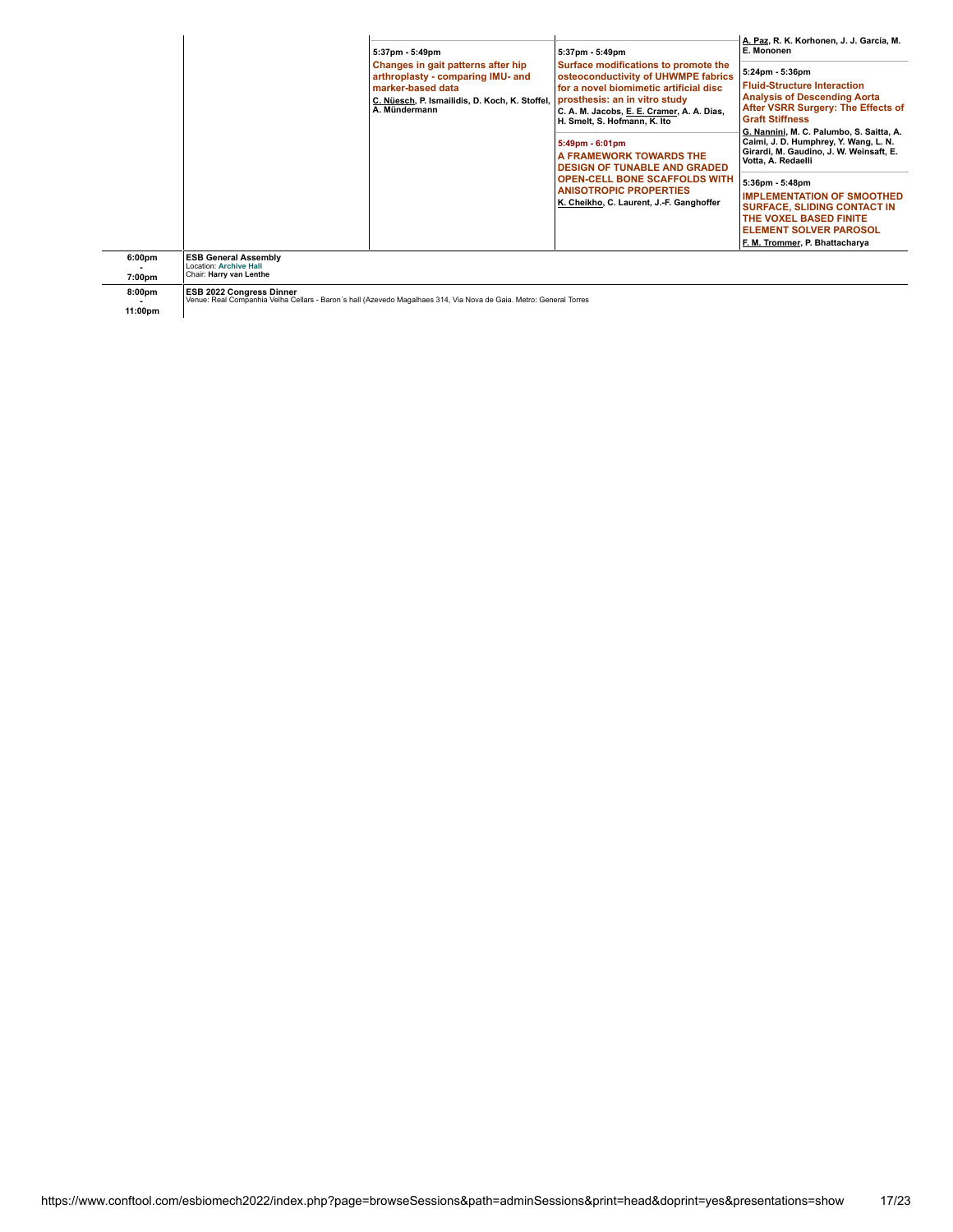### **Date: Wednesday, [29/June/2022](https://www.conftool.com/esbiomech2022/index.php?page=browseSessions&path=adminSessions&print=head&doprint=yes&form_date=2022-06-29&presentations=show)**

| 8:30am<br>9:45am  | TR01.9: Patient-specific modelling IV<br>Location: Archive Hall<br>Chair: Claudio Vergari<br>8:30am - 8:42am<br><b>CT-Based FEA and Computational</b><br><b>Fluid Dynamics Applied to Scaffold-</b><br><b>Based Reconstruction of a Sheep</b>            | TR02.9: Musculoskeletal biomechanics III:<br>Hip, trunk, foot<br>Location: Infante Hall<br>Chair: Ilse Jonkers<br>Chair: Erica Beaucage-Gauvreau<br>8:30am - 8:42am<br>Hip contact forces in patients with                                                                         | TR03.9: Implants / orthotics / prosthetics /<br>devices VII: Bone response<br>Location: D. Maria Hall<br>Chair: PETER ZIOUPOS<br>Chair: Federico Andrea Bologna<br>8:30am - 8:42am<br><b>TRIPLY PERIODIC MINIMAL SURFACE</b> | TR04.9: Mechanobiology III: In silico<br>Location: D. Luis Hall<br>Chair: Hans Van Oosterwyck<br>8:30am - 8:42am<br>A coupled finite element and<br>systems biology model to study<br>the role of mechanics and                                 |
|-------------------|----------------------------------------------------------------------------------------------------------------------------------------------------------------------------------------------------------------------------------------------------------|------------------------------------------------------------------------------------------------------------------------------------------------------------------------------------------------------------------------------------------------------------------------------------|------------------------------------------------------------------------------------------------------------------------------------------------------------------------------------------------------------------------------|-------------------------------------------------------------------------------------------------------------------------------------------------------------------------------------------------------------------------------------------------|
|                   | <b>Mandible</b><br>B. M. Ferguson, W. Lewin, H. Zreiqat, J.<br>Clark, Q. Li<br>8:42am - 8:54am                                                                                                                                                           | increased femoral antetorsion do not<br>differ with different gait patterns<br>N. Alexander, E. Viehweger, J. Cip, R. G.<br>Brunner, E. De Pieri<br>8:42am - 8:54am                                                                                                                | <b>FOR BIOINSPIRED DISSIMILAR</b><br><b>MATERIAL INTERFACING</b><br>M. Cruz Saldivar, E. Tay, E. L. Doubrovski,<br>M. J. Mirzaali, A. A. Zadpoor<br>8:42am - 8:54am                                                          | inflammation in knee OA<br>S. Mukherjee, R. Lesage, L. Geris<br>8:42am - 8:54am<br><b>IDENTIFICATION OF THE MOST</b>                                                                                                                            |
|                   | <b>Ultrasound-based FSI modeling of</b><br>aortic aneurysms: impact of the aortic<br>bifurcation and inlet velocity profile<br>J. Fonken, E. van Engelen, E. Maas, A.<br>Nievergeld, M. van Sambeek, F. van de<br>Vosse, R. Lopata                       | Differences in impingement patterns<br>in cam-type hips with superior and<br>anterior asphericity of the femur<br>A. C. Jones, T. D. Stewart, N. Maher, C.<br>Holton                                                                                                               | THE ROLE OF THE SOCKET IN BMD<br><b>LOSS IN TRANSFEMORAL</b><br><b>AMPUTEES</b><br>J. L. Zavaleta Ruiz, S. Dimartino, L. Hutton,<br>P. Pankaj                                                                                | <b>IMPORTANT CELLULAR</b><br><b>PROCESSES BEHIND IMPAIRED</b><br><b>BONE REGENERATION IN TYPE-2</b><br><b>DIABETES</b><br>M. Jaber, G. Duda, S. Checa                                                                                           |
|                   | 8:54am - 9:06am<br>VALIDATION OF AN IMAGE-BASED<br>APPROACH FOR PATIENT-SPECIFIC<br>ARTERIAL MODELLING IN<br><b>CORONARY STENTING SIMULATIONS</b><br>G. Poletti, L. Antonini, P. Tsompou, G. S.<br>Karanasiou, D. I. Fotiadis, L. Petrini, G.<br>Pennati | 8:54am - 9:06am<br><b>COMPARATIVE EFFECTS OF</b><br><b>SURGICAL AND NON-SURGICAL</b><br>THERAPY ON HIP CONTACT FORCE<br><b>FOR FEMOROACETABULAR</b><br><b>IMPINGEMENT SYNDROME</b><br>A. Nasseri, L. Diamond, T. Savage, T. Grant,<br>M. Hall, K. Bennell, J. Eyles, L. Spiers, D. | 8:54am - 9:06am<br><b>INCIDENCE OF PELVIC BONE OVER</b><br>THE STRESS STATE AT THE<br><b>RESIDUAL LIMB/SOCKET INTERFACE</b><br>OF TRANSFEMORAL AMPUTEES<br>J. Atehortua C., V. Mejía Gallón, J. Ramírez<br>9:06am - 9:18am   | 8:54am - 9:06am<br><b>EMERGENCE OF BONE</b><br><b>REMODELLING BEHAVIOUR</b><br><b>FROM A MICRO-MULTIPHYSICS</b><br><b>AGENT-BASED MODEL</b><br>J. J. Kendall, D. Boaretti, C. Ledoux, F.<br>C. Marques, E. Wehrle, R. Müller<br>9:06am - 9:18am |
|                   | 9:06am - 9:18am<br><b>EVALUATING THE EFFECT OF</b><br><b>COMPUTATIONAL DOMAIN</b><br><b>REDUCTION IN ASCENDING AORTA</b><br><b>SIMULATIONS</b>                                                                                                           | Hunter, D. Lloyd, D. Saxby<br>9:06am - 9:18am<br><b>SINERGY-BASED MULTIBODY</b><br><b>KINEMATICS OPTIMIZATION TO</b><br>TRACK ALL THE FOOT BONES WITH<br>A STANDARD GAIT PROTOCOL                                                                                                  | <b>Validated Finite Element simulation of</b><br>porous titanium samples under<br>fatigue loading for design<br>optimization<br>A. Vautrin, J. Aw, E. Attenborough, P. Varga                                                 | <b>BIOMECHANICAL MODEL OF</b><br><b>BONE REMODELING COUPLED</b><br><b>WITH ADVANCED</b><br><b>DISCRETIZATION METHODS</b><br>M. Peyroteo, J. Belinha, R. Natal                                                                                   |
|                   | A. Martinez, L. Geronzi, M. Daniel, P. Escrig,<br>J. Tomasi, M. Rochette, M. E. Biancolini<br>9:18am - 9:30am<br>PATIENT-SPECIFIC PRE- AND POST-                                                                                                         | A. Pompili, M. Conconi, N. Sancisi, A.<br>Leardini, S. Durante, C. Belvedere<br>9:18am - 9:30am                                                                                                                                                                                    | 9:18am - 9:30am<br><b>LONGITUDINAL FUNCTIONAL</b><br><b>ASSESSMENT OF A</b><br><b>TRANSFERMORAL AMPUTEE</b><br>PATIENT TREATED WITH                                                                                          | 9:18am - 9:30am<br>The influence of Wnt pathway in<br>bone remodelling and calcium<br>concentration in microgravity                                                                                                                             |
|                   | <b>SURGICAL STOMACH MODELS</b><br>I. Toniolo, A. Berardo, S. Perretta, G. Quero,<br>C. Fiorillo, E. L. Carniel                                                                                                                                           | <b>REFINING THE OXFORD FOOT</b><br><b>MODEL TO DESCRIBE THE</b><br><b>KINEMATICS OF THE MEDIAL</b><br><b>LONGITUDINAL ARCH</b><br>J. Uhan, A. Kothari, A. Zavatsky, J.                                                                                                             | <b>OSSEOINTEGRATION SURGERY</b><br>S. Di Paolo, D. Alesi, A. I. Mirulla, E.<br>Gruppioni, S. Zaffagnini, L. Bragonzoni                                                                                                       | conditions<br>A. Pica, A. Marinozzi, F. Marinozzi, F.<br><b>Bini</b><br>9:30am - 9:42am                                                                                                                                                         |
|                   | 9:30am - 9:42am<br>ON THE USE OF DIGITAL TWIN<br><b>TECHNOLOGY ARIELLE FOR THE</b><br>DEVELOPMENT OF PERINATAL LIFE<br><b>SUPPORT SYSTEMS</b><br>B. G. van Willigen, M. B. van der Hout-van<br>der Jagt, W. Huberts, F. N. van de Vosse                  | <b>Stebbins</b><br>9:30am - 9:42am<br>Validation of an electromyography-<br>driven musculoskeletal model for<br>trunk mechanical analysis<br>A. Moya-Esteban, H. van der Kooij, M.<br>Sartori                                                                                      | 9:30am - 9:42am<br>THE INFLUENCE OF SCREW<br><b>CONFIGURATIONS ON LCP UNDER</b><br>THE TIME-DEPENDENT CALLUS<br><b>HEALING PROCESS</b><br>Z. Li, Z. Ding, S. Zhu, Z. Wu                                                      | <b>DISRUPTED OSTEOCYTE</b><br><b>CONNECTIVITY AND</b><br><b>MECHANOSENSATION IN BONE</b><br><b>WITH AGING AND DEFECTIVE</b><br><b>TGF-B SIGNALLING</b><br>S. Verbruggen, C. Schurman, T. Alliston                                               |
|                   | TR05.9: Sport biomechanics I<br><b>Location: Porto Hall</b><br>Chair: Hans Kainz<br>Chair: António Prieto Veloso                                                                                                                                         | TR06.9: Impact / injury biomechanics I<br>Location: Arrabida Hall<br>Chair: David Mitton<br>Chair: Ciaran Simms                                                                                                                                                                    | TR07.9: Skin biomechanics<br>Location: Miragaia Hall<br>Chair: Jérôme Molimard<br>Chair: Michael Crichton                                                                                                                    | TR08.9: Inspirational key note lecture -<br>"How to Communicate Science"<br>Location: S. Joao Hall<br>Chair: Marta Campos Ferreira<br>Lecturer: prof. Joana Lobo Antunes                                                                        |
|                   | 8:30am - 8:42am<br><b>HIP CONTACT FORCES DURING</b><br><b>SPRINTING IN FEMOROACETABULAR</b><br><b>IMPINGEMENT SYNDROME</b><br>B. Goncalves, E. Meinders, D. Saxby, R.<br>Barrett, L. Diamond                                                             | 8:30am - 8:55am<br><b>DIGITAL TWINS AND COUPLED</b><br><b>APPROACHES FOR MANAGEMENT</b><br>OF TIBIAL PLATEAU FRACTURE<br>A. Germaneau                                                                                                                                              | 8:30am - 8:55am<br><b>SKIN - AN ACCESSIBLE WINDOW TO</b><br><b>HEALTH</b><br>M. Crichton<br>8:55am - 9:07am                                                                                                                  |                                                                                                                                                                                                                                                 |
|                   | 8:42am - 8:54am<br><b>Muscle Contributions To Knee Bone-</b><br>on-Bone Forces during an Horizontal<br><b>Deceleration Task in Elite Athletes</b>                                                                                                        | 8:55am - 9:07am<br>A multimodal framework for<br>evaluating the efficacy of orthopaedic<br>implants in a sideways fall impact<br>E. Bliven, A. Fung, I. Fleps, A. Baker, B.                                                                                                        | <b>Characterising the mechanical</b><br>properties of skin wounds<br>S. Medina-Lombardero, J. Cash, B.<br>Reuben, M. Crichton                                                                                                |                                                                                                                                                                                                                                                 |
|                   | R. B. Mateus, V. Ferrer-Roca, F. João, A. P.<br>Veloso<br>8:54am - 9:06am<br><b>V-SPINE ANGLE AND GROUND</b><br><b>REACTION FORCES IN FAST</b><br><b>BOWLING IN CRICKET</b>                                                                              | Helgason, P. Guy, P. Cripton<br>9:07am - 9:19am<br><b>MECHANICAL CARACTERIZATION OF</b><br>A KNEE COMPRESSION FRACTURE<br>BY H-DVC ON A CLINICAL CT-SCAN                                                                                                                           | 9:07am - 9:19am<br>combined measurement of friction<br>and through-thickness deformation on<br>ex vivo skin samples<br>B. Eydan, B. Pierrat, N. Curt, H. Zahouani,<br>J. Molimard                                            |                                                                                                                                                                                                                                                 |
|                   | R. E. Ferdinands, U. Singh<br>9:06am - 9:18am                                                                                                                                                                                                            | M. Severyns, T. Vendeuvre, K. Aubert, V.<br>Valle, A. Germaneau<br>9:19am - 9:31am                                                                                                                                                                                                 | 9:19am - 9:31am<br>TENSILE TESTING OF CELL SHEETS:<br><b>AN EXPERIMENTAL APPROACH</b>                                                                                                                                        |                                                                                                                                                                                                                                                 |
|                   | <b>HIGHER JOINT LOADING DUE TO</b><br><b>INCREASED JOINT ANGLES IN</b><br><b>PROFESSIONAL COMPARED TO</b><br><b>NOVICE LATIN DANCERS</b><br>C. Egner, H.-B. Schmiedmayer, H. Kainz                                                                       | <b>EXPERIMENTAL STUDY OF</b><br><b>CERVICAL SPINE INJURY AND</b><br><b>KINEMATICS IN LATERAL HEAD</b><br><b>IMPACT</b><br>M.-H. Beausejour, N. Bailly, W. Wei, L.<br>Troude, P. Panichelli, P.-J. Arnoux                                                                           | M. G. Fernandes, M. D. Malta, A. André, P.<br>Martins, A. P. Marques                                                                                                                                                         |                                                                                                                                                                                                                                                 |
|                   | 9:18am - 9:30am<br>A postural strategy at string release in<br>elite archers<br><u>A. KUCH,</u> R. TISSERAND, F. DURAND, T.<br><b>MONNET</b>                                                                                                             | 9:31am - 9:43am<br><b>CHANGE OF DIRECTION</b><br><b>BIOMECHANICS AND COORDINATION</b><br>IN ANTERIOR CRUCIATE LIGAMENT-<br><b>INJURED FEMALE FOOTBALLERS</b>                                                                                                                       |                                                                                                                                                                                                                              |                                                                                                                                                                                                                                                 |
|                   | 9:30am - 9:42am<br>The reliability of a novel 3D motion<br>capture protocol for the analysis of<br>instep soccer kick kinematics<br>D. Al Otti, L. Scheys                                                                                                | S. Di Paolo, L. Bragonzoni, A. Grassi, S.<br>Zaffagnini                                                                                                                                                                                                                            |                                                                                                                                                                                                                              |                                                                                                                                                                                                                                                 |
| 9:45am<br>10:15am | <b>Coffee Break</b><br>Location: West Ground floor                                                                                                                                                                                                       |                                                                                                                                                                                                                                                                                    |                                                                                                                                                                                                                              |                                                                                                                                                                                                                                                 |
|                   |                                                                                                                                                                                                                                                          |                                                                                                                                                                                                                                                                                    |                                                                                                                                                                                                                              |                                                                                                                                                                                                                                                 |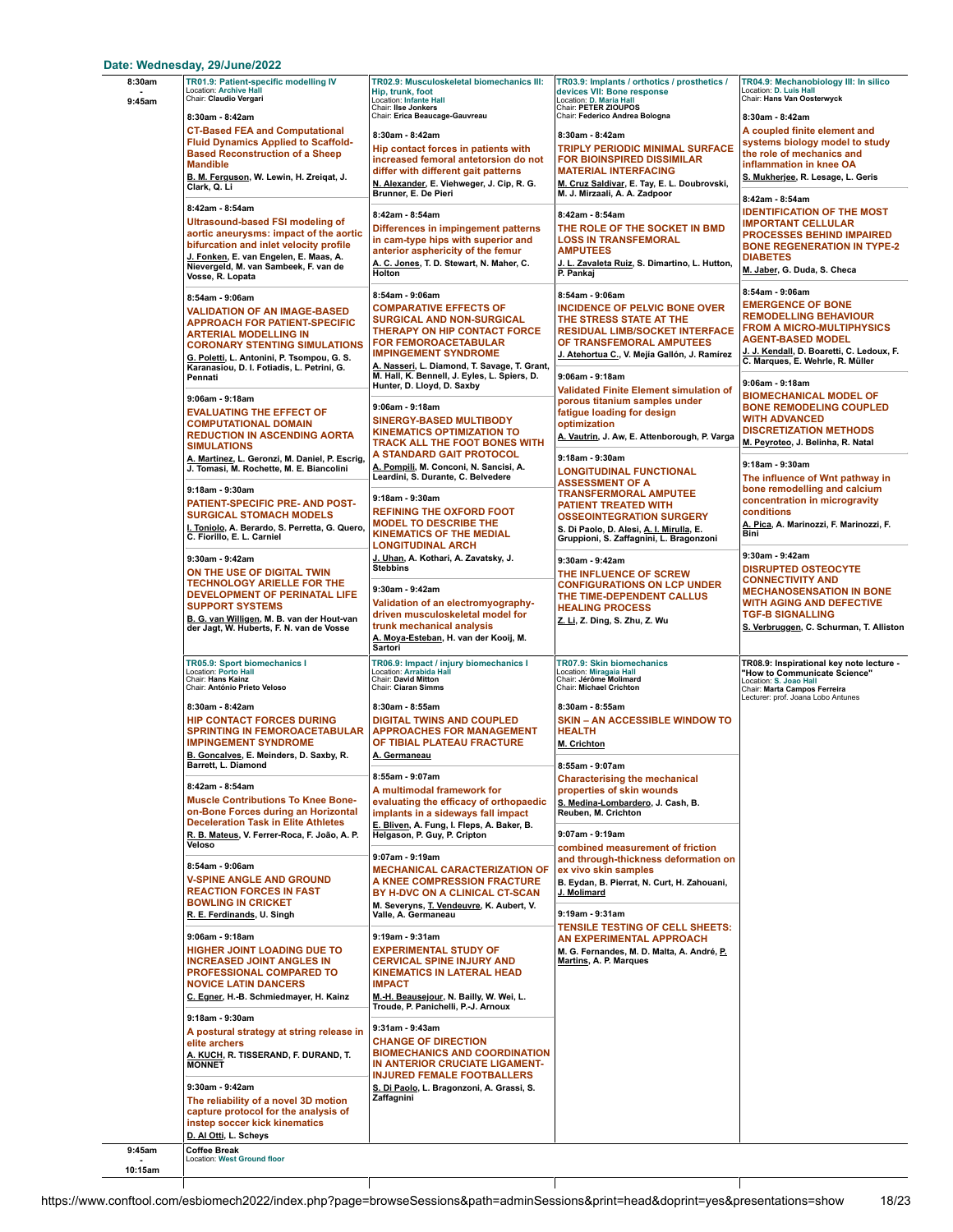| 10:15am<br>11:40am | <b>Multiscale computational modeling</b><br>Location: Archive Hall<br>Chair: Fanette Chassagne<br>Chair: Diego Gallo                                                                                   | TR01.10: Cardiovascular biomechanics VIII: TR02.10: Musculoskeletal biomechanics IV: TR03.10: Hard tissue biomechanics IV:<br><b>Methods</b><br>Location: Infante Hall<br>Chair: Claudia Mazzà<br>Chair: Simon Herger                                                                                                                                                                    | Bone remodelling, and diseases<br>Location: D. Maria Hall<br>Chair: Enrico Dall'Ara<br>Chair: Alexandra Tits                                                                                                                      | TR04.10: Mechanobiology IV: In silico<br>Location: D. Luis Hall<br>Chair: Hans Van Oosterwyck<br>Chair: Daphne Weihs                                                                    |
|--------------------|--------------------------------------------------------------------------------------------------------------------------------------------------------------------------------------------------------|------------------------------------------------------------------------------------------------------------------------------------------------------------------------------------------------------------------------------------------------------------------------------------------------------------------------------------------------------------------------------------------|-----------------------------------------------------------------------------------------------------------------------------------------------------------------------------------------------------------------------------------|-----------------------------------------------------------------------------------------------------------------------------------------------------------------------------------------|
|                    | 10:15am - 10:40am<br>Opportunities in multiscale and<br>multiphysics human heart modeling<br>M. Peirlinck<br>10:40am - 10:52am                                                                         | 10:15am - 10:40am<br><b>Biomechanics of craniofacial growth</b><br>M. Moazen<br>10:40am - 10:52am                                                                                                                                                                                                                                                                                        | 10:15am - 10:27am<br><b>Effectiveness of Alternating PTH and</b><br><b>Mechanical Loading Treatment in an</b><br><b>Ovariectomised Mouse Model</b><br>V. S. Cheong, B. Roberts, V.<br>Kadirkamanathan, E. Dall'Ara                | 10:15am - 10:27am<br>A 3D COMPUTATIONAL MODEL OF<br><b>AORTIC VALVE INTERSTITIAL</b><br><b>CELL CONTRACTILE BEHAVIOR</b><br><b>WITHIN A PEG HYDOGEL MEDIUM</b><br>A. Khang, M. S. Sacks |
|                    | THE INFLUENCE OF THE<br><b>ORTHOTROPIC TISSUE IN A</b><br><b>ELECTROMECHANICAL HEART</b><br><b>MODEL</b>                                                                                               | Tendon compliance affects time-<br>series energy expenditure<br>A. I. Luis Pena, M. Afschrift, F. De Groote,<br>E. M. Gutierrez-Farewik                                                                                                                                                                                                                                                  | 10:27am - 10:39am<br>Homogenized-FE-based inverse bone<br>remodeling: Modified optimization                                                                                                                                       | 10:27am - 10:39am<br><b>AGENT – BASED MODEL OF</b><br><b>VASCULOGENESIS INCLUDING</b><br><b>CELL – ECM INTERACTIONS</b>                                                                 |
|                    | D. Holz, D. Martonova, E. Schaller, M. T.<br>Duong, M. Alkassar, S. Leyendecker                                                                                                                        | 10:52am - 11:04am<br><b>CALIBRATION OF A</b><br>NEUROMUSCULOSKELETAL MODEL<br>AT THE JOINT TORQUE AND JOINT<br><b>STIFFNESS LEVELS</b><br><b>SIMULTANEOUSLY</b><br>C. P. Cop., A. C. Schouten, B. Koopman, M.<br>Sartori<br>11:04am - 11:16am<br>Estimating a single maximum muscle-<br>tendon length from discretised<br>muscles<br>C. F. Hayford, E. Montefiori, E. Pratt, C.<br>Mazzà | criterion and evaluation on the distal<br>radius<br>S. Bachmann, D. H. Pahr, A. Synek                                                                                                                                             | A. Carrasco-Mantis, T. Alarcón, J. A.<br>Sanz-Herrera                                                                                                                                   |
|                    | 10:52am - 11:04am<br>USING THE DIGITAL TWIN OF HUMAN<br>FETAL HEART TO PREDICT<br><b>OUTCOMES OF A FETAL HEART</b><br><b>INTERVENTION</b><br>. E. Green, W. X. Chan, A. Tulzer, G. Tulzer,<br>C.H. Yap |                                                                                                                                                                                                                                                                                                                                                                                          | 10:39am - 10:51am<br><b>MICRO-FE DERIVED MECHANICAL</b><br><b>PROPERTIES FOR TRABECULAR</b><br><b>BONE REMODELING AND</b><br><b>ADAPTATION UNDER LOADING</b>                                                                      | 10:39am - 10:51am<br>THE ROLE OF OUTER-VASCULAR<br><b>MECHANICS ON SPROUTING</b><br><b>ANGIOGENESIS: AN IN SILICO</b><br><b>STUDY</b><br>C. Dazzi, J. Mehl, G. N. Duda, S. Checa        |
|                    | 11:04am - 11:16am<br><b>COMPUTATIONAL STUDY ON TWO</b><br><b>IDEALIZED MODELS OF THE LEFT</b><br><b>VENTRICLE WITH DIFFERENT</b><br><b>MYOFIBER ARCHITECTURES</b>                                      |                                                                                                                                                                                                                                                                                                                                                                                          | D. BOARETTI, F. C. MARQUES, J. J.<br>KENDALL, G. A. KUHN, E. WEHRLE, Y. D.<br><b>BANSOD, R. MÜLLER</b><br>10:51am - 11:03am<br><b>DAMAGE MECHANICS OF TYPE-2</b><br><b>DIABETIC TRABECULAR BONE</b>                               | 10:51am - 11:03am<br><b>NUMERICAL AND EXPERIMENTAL</b><br><b>APPROACH TO STUDY THE</b><br><b>RESPONSE OF YAP AND NPC TO</b><br><b>DIFFERENT MECHANICAL</b><br><b>SIGNALS</b>            |
|                    | K. Osouli, F. De Gaetano, P. Zunino, M. L.<br>Costantino<br>11:16am - 11:28am                                                                                                                          | 11:16am - 11:28am<br><b>QUANTITATIVE VALIDATION OF A</b><br><b>DEEP LEARNING BASED</b>                                                                                                                                                                                                                                                                                                   | <b>SUBJECT TO MONOTONIC AND</b><br><b>CYCLIC LOADING</b><br>M. Britton, J. Schiavi, T. J Vaughan                                                                                                                                  | S. Saporito, C. F. Natale, C. Menna, P. A.<br>Netti, M. Ventre                                                                                                                          |
|                    | <b>IMPACT OF HYPERTENSION AND</b><br><b>ARCH MORPHOLOGY ON AORTIC</b><br><b>HEMODYNAMICS: A PRELIMINARY</b><br><b>NUMERICAL ANALYSIS</b><br>M. A. D'Attimo, A. Caimi, M. Marrocco-                     | <b>MARKERLESS MOTION CAPTURE</b><br><b>SYSTEM</b><br>T. Templin, T. Eliason, D. Chambers, N.<br>Louis, O. Medjaouri, K. Saylor, D. Nicolella<br>11:28am - 11:40am<br><b>SMART FLEXIBLE GARMENT AND</b><br><b>RAPID NEUROMUSCULOSKELETAL</b><br><b>MODELLING FOR FAST AND</b><br><b>ACCURATE CLINICAL DECISION-</b><br><b>MAKING</b><br>D. Simonetti, B. Koopman, S. Massimo              | 11:03am - 11:15am<br>In end-stage knee osteoarthritis the<br>subchondral bone microarchitecture<br>of the tibial plateau is correlated to<br>that of the distal femur                                                             | 11:03am - 11:15am<br><b>MAGNETO-ACOUSTIC</b><br><b>INTERACTION IN MAGNETIC</b><br><b>NANOSYSTEMS</b><br>R. Marqués, A. Ashofteh Yazdi, J.<br>Melchor, R. Ibarra, G. Rus                 |
|                    | Trischitta, F. Sturla, A. Redaelli                                                                                                                                                                     |                                                                                                                                                                                                                                                                                                                                                                                          | F. Azari, W. Colyn, J. Bellemans, L. Scheys,<br>G. H. van Lenthe<br>11:15am - 11:27am<br><b>NEW INSIGHTS INTO HIGH-</b><br><b>RESOLUTION STRAIN FIELDS OF</b><br><b>TRABECULAR BONE USING DIGITAL</b><br><b>IMAGE CORRELATION</b> | 11:15am - 11:27am<br><b>Agent-Based Model of Long-term</b><br><b>Disease Progression in Duchenne</b>                                                                                    |
|                    |                                                                                                                                                                                                        |                                                                                                                                                                                                                                                                                                                                                                                          |                                                                                                                                                                                                                                   | <b>Muscular Dystrophy</b><br>K. Crump, S. Peirce-Cottler, S. Blemker<br>11:27am - 11:39am                                                                                               |
|                    |                                                                                                                                                                                                        |                                                                                                                                                                                                                                                                                                                                                                                          | N. Amraish, D. Pahr<br>11:27am - 11:39am<br><b>SITE-MATCHED MICROPILLAR</b><br><b>COMPRESSION AND RAMAN</b><br><b>SPECTROSCOPY TO ASSESS JAW</b><br><b>BONE QUALITY</b><br>T. Kochetkova, A. Groetsch, C. Peruzzi, M.             | In silico avatars of cells to predict<br>and drive cell migration on<br>travelling waves<br>J.-L. Milan, M. Vassaux, L. Pieuchot, K.<br>Anselme, I. Manifacier                          |
|                    | TR05.10: Sport biomechanics II                                                                                                                                                                         | TR06.10: Impact / injury biomechanics II                                                                                                                                                                                                                                                                                                                                                 | Indermaur, S. Remund, B.<br>Neuenschwander, J. Hofstetter, B. Bellon,<br>J. Michler, P. Zysset, J. Schwiedrzik<br>TR07.10: Ergonomics / occupational                                                                              | TR08.10: Biofluid and transport I                                                                                                                                                       |
|                    | Location: Porto Hall<br>hair: António Prieto Veloso<br>Chair: Joao Paulo Vilas-Boas                                                                                                                    | Location: Arrabida Hall<br>hair: David Mitton<br>Chair: Ciaran Simms                                                                                                                                                                                                                                                                                                                     | biomechanics / rehabilitation I<br>Location: Miragaia Hall<br>Chair: Margit Gföhler<br>Chair: Xuguang Wang                                                                                                                        | Location: S. Joao Hall<br><b>Chair: Frans van de Voss</b><br>Chair: Junfeng Zhang                                                                                                       |
|                    | 10:15am - 10:27am<br><b>CONTRIBUTIONS TO THE SHAPE OF</b><br>THE FORCE-VELOCITY<br><b>RELATIONSHIP IN SIMULATIONS OF</b><br><b>LOADED SQUAT JUMPS</b><br>S. J. Allen                                   | 10:15am - 10:40am<br>Modelling blast injury; from clinical<br>data to pathophysiology and<br>protection<br>S. Masouros<br>10:40am - 10:52am                                                                                                                                                                                                                                              | 10:15am - 10:40am<br><b>EXPERIMENTAL AND</b><br><b>BIOMECHANICAL MODELING</b><br><b>INVESTIGATIONS FOR</b><br><b>UNDERSTANDING SEATING</b><br><b>DISCOMFORT</b>                                                                   | 10:15am - 10:40am<br><b>Computer Modelling and</b><br><b>Investigations of Capsule</b><br><b>Dynamics in Flows: Membrane</b><br><b>Viscosity Effect</b><br>J. Zhang                     |
|                    | 10:27am - 10:39am<br>A KINEMATIC ANALYSIS OF THE 10-<br><b>BALL BREAK IN PROFESSIONAL</b><br><b>POOL BILLARDS</b><br>P. Kornfeind, T. Boindl, A. Baca                                                  | <b>TOWARDS COMPUTATIONAL</b><br><b>MODELLING OF ACTIVE RESPONSE</b><br>IN CYCLIST FALLS FROM IN-THE-<br><b>WILD FOOTAGE</b><br>K. Gildea, C. Simms                                                                                                                                                                                                                                       | X. Wang<br>10:40am - 11:05am<br><b>Emma4Drive - Digital Human Twins for</b><br><b>Evaluating Ergonomics and Safety in</b><br><b>New Mobility Solutions</b>                                                                        | 10:40am - 10:52am<br><b>UMBILICAL CORDS</b><br><b>ABNORMALITIES</b><br><b>CLASSIFICATION BASED ON</b><br><b>FLOW SIGNALS FROM DOPPLER</b><br><b>ULTRASOUND SIMULATOR</b>                |
|                    | 10:39am - 10:51am<br>DO FATIGUE-INDUCED CHANGES IN<br><b>COGNITIVE PERFORMANCE RELATE</b>                                                                                                              | 10:52am - 11:04am<br><b>SIMULATION OF BICYCLE</b><br><b>ACCIDENTS USING HUMAN BODY</b>                                                                                                                                                                                                                                                                                                   | J. Linn, J. Fehr<br>11:05am - 11:17am                                                                                                                                                                                             | S. Naftali, Y. Nareznoy Ashkenazi, A.<br>Ratnovsky<br>10:52am - 11:04am                                                                                                                 |
|                    | TO CHANGES IN KNEE MECHANICS?<br>F. Bertozzi, P. D. Fischer, F. Aflatounian, K.<br>A. Hutchison, M. Galli, M. Tarabini, C.<br>Sforza, S. M. Monfort                                                    | <b>MODELS</b><br>K. Brolin, V. Alvarez, A.-K. Säther, D.<br>Olsson, H. Wendelrup<br>11:04am - 11:16am                                                                                                                                                                                                                                                                                    | <b>Motion Analysis of Therapeutic</b><br><b>Climbing: a Rehabilitation Tool for</b><br><b>Children with Cerebral Palsy</b><br>C. Monoli, G. Simoni, J. A Tuhtan, E.<br>Palermo, M. Galli, A. Colombo                              | Near wall dynamics of a tilted<br>lighthouse return cannula<br>F. Fiusco, L. M. Broman, L. Prahl<br>Wittberg                                                                            |
|                    | 10:51am - 11:03am<br><b>FINGERBOARD HANGING LOCK-</b><br><b>OFFS: REFINING PRACTICE</b><br><b>GUIDELINES FOR CLIMBERS</b><br>J. Exel, O. Froschauer, D. Deimel, A. Baca,<br>H. Kainz                   | PERIPROSTHETIC FRACTURE<br><b>MODELLING USING A COMBINED</b><br><b>FINITE ELEMENT - SMOOTH</b><br>PARTICLE HYDRODYNAMIC METHOD<br>Ö. Cebeci, S. Checa                                                                                                                                                                                                                                    | 11:17am - 11:29am<br><b>MUSCLE ACTIVITY ASSOCIATED</b><br><b>WITH PERFORMING ROBOT-</b><br><b>ASSISTED AND CONVENTIONAL</b><br><b>LAPAROSCOPY</b>                                                                                 | 11:04am - 11:16am<br>An In-Silico Pipeline for Patient-<br><b>Specific Haemodynamic Analysis</b><br>of the Aorta<br>S. Black, C. Maclean, P. Hall Barrientos,                           |
|                    | 11:03am - 11:15am<br><b>FINITE ELEMENT MODELLING OF</b><br><b>SPORTS FOOTWEAR GRIP</b><br>PERFORMANCE ON WET HARD<br><b>SURFACES</b><br>L. Sissler, J. Gringet-Charre, K.                              | 11:16am - 11:28am<br>Simulating head-first impact in sport:<br>a hybrid multibody and finite element<br>head and neck model<br>T. Holzinger, J. Martinek, D. Cazzola, B.<br>Sagl                                                                                                                                                                                                         | A. Shugaba, J. Lambert, H. Nuttall, D.<br>Subar, C. Gaffney, T. Bampouras                                                                                                                                                         | K. Ritos, A. Kazakidi                                                                                                                                                                   |
|                    | Beschorner, T. Tarrade<br>11:15am - 11:27am                                                                                                                                                            | 11:28am - 11:40am<br><b>BIOMECHANICAL BEHAVIOUR OF</b><br>THE TRANSVERSE LIGAMENT OF                                                                                                                                                                                                                                                                                                     |                                                                                                                                                                                                                                   |                                                                                                                                                                                         |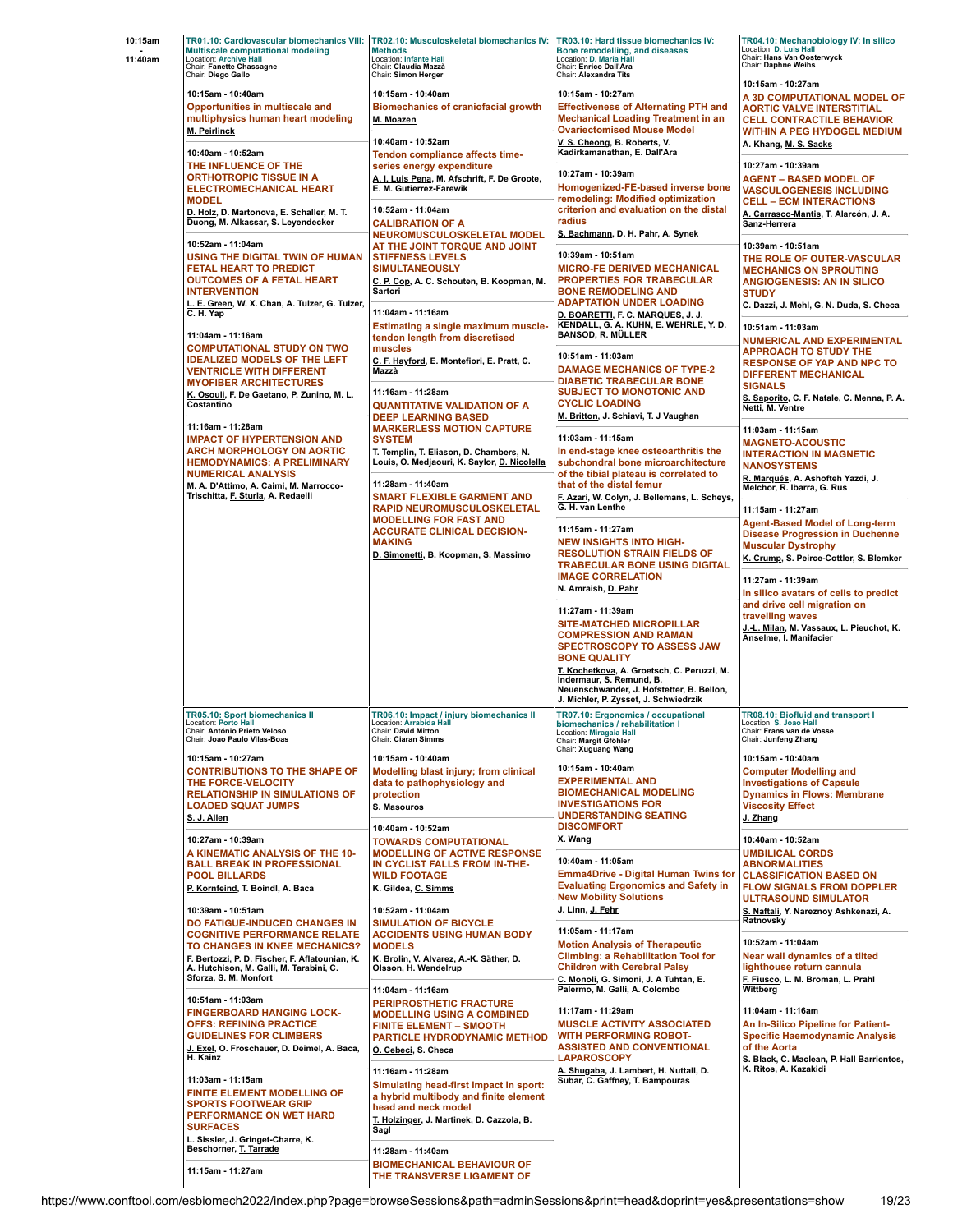|                    | Accuracy of a new local positioning<br>THE ATLAS: AN IN VITRO<br>system in obtaining speed and<br><b>EXPERIMENTAL ANALYSIS</b><br>acceleration during game sports<br>S. Laporte, S. Persohn, B. Sandoz<br>movements<br>P. X. Fuchs, Y.-C. Chou, W.-H. Chen, N. J. |  |  |  |  |  |
|--------------------|-------------------------------------------------------------------------------------------------------------------------------------------------------------------------------------------------------------------------------------------------------------------|--|--|--|--|--|
| 11:45am            | Fiolo, T.-Y. Shiang<br>Keynote lecture 3: Meta-biomaterials, Amir Zadpoor                                                                                                                                                                                         |  |  |  |  |  |
| 12:30pm            | <b>Location: Archive Hall</b><br>Chair: David Mitton                                                                                                                                                                                                              |  |  |  |  |  |
| 12:30pm            | Chair: Renato Natal Jorge<br>Lunch Break                                                                                                                                                                                                                          |  |  |  |  |  |
| 1:15 <sub>pm</sub> | Location: West Ground floor                                                                                                                                                                                                                                       |  |  |  |  |  |
| 1:15pm<br>2:00pm   | Poster sessions: PS13 - PS18<br>Location: West Ground floor                                                                                                                                                                                                       |  |  |  |  |  |
|                    | 3D-printer enabling customized anatomic models<br>L. Jaksa, A. Lorenz                                                                                                                                                                                             |  |  |  |  |  |
|                    | <b>Calibration wand design for motion analysis</b><br>K. Rácz, R. M. Kiss                                                                                                                                                                                         |  |  |  |  |  |
|                    | <b>PARROTS ACHIEVE GREATER MECHANICAL EFFICIENCY ON ARBOREAL SUBSTRATES</b><br>M. W. Young, E. Dickinson, N. D. Flaim, A. C. Bastian, M. C. Granatosky                                                                                                            |  |  |  |  |  |
|                    | MUSCULOSKELETAL SOFTWARE FOR TEACHING BIOMECHANICS AT UNDERGRADUATE AND MASTERS LEVEL<br>B. May, J. Shippen                                                                                                                                                       |  |  |  |  |  |
|                    | <b>Color-Doppler based hemodynamics of aortic phantoms</b><br>M. N. Antonuccio, F. Bardi, E. Vignali, E. Gasparotti, A. This, L. Rouet, S. Avril, S. Celi                                                                                                         |  |  |  |  |  |
|                    | RELIABILITY ANALYSIS OF MAGNETIC RESONANCE MEASUREMENTS OF FATTY INFILTRATION IN ADULTS WITH SPINAL DEFORMITIES<br>E. Beaucage-Gauvreau, P. Severijns, T. Overbergh, A. Meynen, T. Ackermans, N. Schepens, L. Moke, L. Scheys                                     |  |  |  |  |  |
|                    | A VIRTUAL LABORATORY FOR THE DETERMINATION OF MINIMAL FUSION AREAS IN TIBIA PSEUDARTHROSIS<br>M. Roland, S. Diebels, K. Wickert, A. Andres, B. Bouillon, T. Tjardes                                                                                               |  |  |  |  |  |
|                    | Development of Sol-Gel TiO2/Hydroxyapatite Composite Osteoinductive Coatings<br>J. Rodrigues, L. Grillini, R. Bendoni, L. Forte, G. Reilly, F. Claeyssens                                                                                                         |  |  |  |  |  |
|                    | LOW-COST METHODOLOGY FOR PVA PHANTOM MANUFACTURING AS SOFT TISSUE SIMULANT<br>B. Miguélez Garrido, L. Elvira, J. Pascau, M. Marco                                                                                                                                 |  |  |  |  |  |
|                    | <b>CORROSION RESISTANCE OF THE GRADE 2 TITANIUM AFTER THERMOPLASTIC DEFORMATION</b><br>J. Bańczerowski, M. Pawlikowski, T. Płociński, M. Grobelny                                                                                                                 |  |  |  |  |  |
|                    | DEVELOPMENT AND MODELLING OF FUNCTIONALLY GRADED BIOINSPIRED HIP IMPLANT IN REDUCING STRESS SHIELDING<br>S. A. Naghavi, J. Hua, M. Moazen, S. Taylor, C. Liu                                                                                                      |  |  |  |  |  |
|                    | DESIGN, DEVELOPMENT, AND TESTING OF A NOVEL WEARABLE DEVICE FOR REHABILITATION AFTER ANKLE SPRAIN<br>N. Breitman, A. Fischer                                                                                                                                      |  |  |  |  |  |
|                    | <b>EFFECTS OF BREATHING ON SPINE POSTURE AND STABILITY</b><br>P. Chaves, J. Ramirez, J Noailly, S. Tassani                                                                                                                                                        |  |  |  |  |  |
|                    | <b>MECHANICAL BEHAVIORS OF THE SACROILIAC JOINT</b><br>A. Jeon, E. Hong, T. S. Bae, D.-S. Kwak                                                                                                                                                                    |  |  |  |  |  |
|                    | <b>FLUID-STRUCTURE INTERACTION ANALYSES OF BLOOD FLOWS IN LARGE ARTERIES</b><br>D. Jodko                                                                                                                                                                          |  |  |  |  |  |
|                    | ACOUSTIC LENS DESIGN FOR IN-VITRO CELL STIMULATION: A NUMERICAL STUDY<br>E. Doveri, M. Majnooni, C. Guivier-Curien, P. Lasaygues, C. Baron                                                                                                                        |  |  |  |  |  |
|                    | Computational modelling of cell response to various mechanical stimuli<br>V. V. S. V. Jakka, L. Orlova, J. Bursa                                                                                                                                                  |  |  |  |  |  |
|                    | CLOSED-LOOP BIAXIAL CELL STRETCHING SYSTEM FOR CONTROLLING CELL MECHANO-TRANSDUCTION PROCESSES<br>L. Crimaldi, V. Panzetta, C. Natale, P. A. Netti                                                                                                                |  |  |  |  |  |
|                    | Comparison of different tensegrity models of the living cell undergoing compression<br>A. Arduino, S. Pettenuzzo, A. Berardo, V. Salomoni, E. L. Carniel, C. Majorana                                                                                             |  |  |  |  |  |
|                    | TRILEAFLET VS BILEAFLET MECHANICAL AORTIC VALVE - ASSESSMENT OF THEIR BLOOD ANTICOAGULATION PERFORMANCE<br>A. Nieroda, M. Pawlikowski                                                                                                                             |  |  |  |  |  |
|                    | ADHESION PROPERTIES OF A MONOLAYER OF ENDOTHELIAL CELLS ON MICROFLUIDICS DEVICES<br>I. Ríos, M. A. Martínez, E. Peña                                                                                                                                              |  |  |  |  |  |
|                    | A NOVEL FSI FRAMEWORK FOR HIGH-FIDELITY SIMULATION OF HEMODYNAMICS IN INTRACRANIAL ANEURYSMS<br>A. Goetz, P. Jeken-Rico, R. Nemer, P. Meliga, A. Larcher, A. Sanches, Y. Özpeynirci, T. Liebig, E. Hachem                                                         |  |  |  |  |  |
|                    | Analysis of the influence of the arterial wall mechanics in a mechanobiological model of atherosclerosis<br>P. Hernández-López, N. Laita, M. Cilla, M. Á. Martínez, E. Peña                                                                                       |  |  |  |  |  |
|                    | A NEW TECHNIQUE OF RECONSTRUCTING 3D GEOMETRIES FROM CT IMAGES - A CFD STUDY<br>M. Meskin, R. Hvid, M. Sand Traberg                                                                                                                                               |  |  |  |  |  |
|                    | A Fluid-Structure Interaction approach for patient-specific thoracic aortic wall stress analysis using SimVascular<br>R. B. Valente, A. F. G. Mourato, M. G. Brito, J. M. C. Xavier, S. Avril, J. M. d. A. Cesar de Sá, A. C. Tomás, J. Fragata                   |  |  |  |  |  |
|                    | In silico Ultrasound stimulation Of osteocyte in Bone lacuno-canalicular network<br>M. Majnooni, E. Doveri, P. Lasaygues, C. Guivier-Curien, C. Baron                                                                                                             |  |  |  |  |  |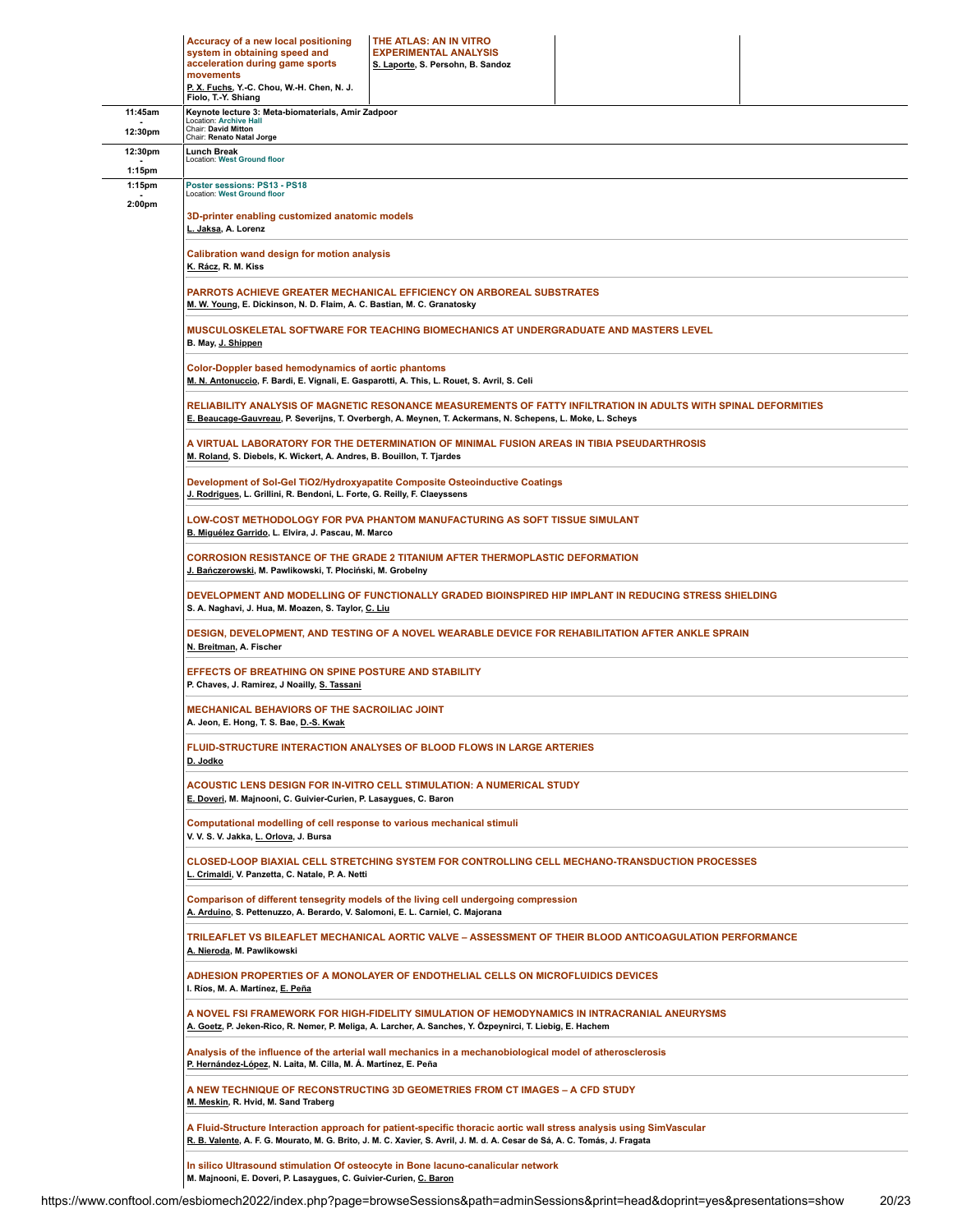| SILICO AND IN VITRO TESTS TO ASSESS MECHANICAL HEMOLYSIS IN HEMODIALYSIS CATHETERS<br>I. Guidetti, F. De Gaetano, D. Gallo, U. Morbiducci, M. L. Costantino                                                                                                                                                                                                                                            |
|--------------------------------------------------------------------------------------------------------------------------------------------------------------------------------------------------------------------------------------------------------------------------------------------------------------------------------------------------------------------------------------------------------|
| WHICH POSTERIOR SLOPE SHOULD BE USED WITHIN A MEDIAL STABILISED TKA DESIGNS: AN IN VITRO WEIGHT-BEARING KNEE RIG STUDY<br>L. Bauer, C. Thorwächter, A. Steinbrück, V. Jansson, H. Traxler, B. Holzapfel, M. Woiczinski                                                                                                                                                                                 |
| APPROACH TO HUMAN JOINT ANALYSIS IMPLEMENTING ACCELEROMETERS FOR OUTDOOR MOTION STUDIES<br>J. A. Hinojosa Virviescas, D. S. Pulgarín Castañeda, C. Cifuentes-De la Portilla                                                                                                                                                                                                                            |
| A VISCOELASTOPLASTIC MODEL TO INTERPRET DENTAL CEMENTS RESPONSE TO A NANOINDENTATION TEST<br>G. Serino, A. Audenino                                                                                                                                                                                                                                                                                    |
| Finite Element Analysis of Mechanical Behavior of a Jaw Plate during the Implant Biodegradation Process<br>P. Ansoms, M. Barzegari, L. Geris                                                                                                                                                                                                                                                           |
| <b>VENTRICULAR SEPTAL DEFECT FROM IN SILICO STUDY TO CLINICAL PRACTICE</b><br>M. BELGHITI ALAOUI, F. EL-LOUALI, M. EVIN                                                                                                                                                                                                                                                                                |
| FRACTURE RESISTANCE OF ZIRCONIA REINFORCED LITHIUM SILICATE DENTAL RESTORATIONS AFTER THERMOCYCLING<br>R. D. Vasiliu, L. Rusu, A. Boloș, S. D. Porojan, L. Porojan                                                                                                                                                                                                                                     |
| <b>STRESS RELAXATION PHENOMENA IN POLYMERIC ORTHODONTIC LIGATURES</b><br>G. Milewski                                                                                                                                                                                                                                                                                                                   |
| Diabetic shoe upper pressures: Results of a proof concept<br>S. Lopes, P. Martins, C. Silva, A. Marques, L. Figueiredo                                                                                                                                                                                                                                                                                 |
| A THUMS BASED MULTIBODY MODEL FOR DRIVING SIMULATIONS WITH SEAT INTERACTION<br>M. Roller, D. N. Fahse, M. Harant, M. Obentheuer, J. Fehr, J. Linn                                                                                                                                                                                                                                                      |
| Evaluation of Optimal Procedures for Medical Staff Handling with Patients in Nursing Care<br>Z. Horak, M. Docekalova, P. Vrsecka, M. Hanacek                                                                                                                                                                                                                                                           |
| ON THE PERFORMANCE OF CABLE-DRIVEN MOBILE LOWER LIMB REHABILITATION EXOSKELETON: THREE VERSUS FOUR CABLES<br>R. Prasad, K. Khalaf, M. I. Awad, I. Hussain, H. F. Jelinek, U. Huzaifa, M. E. Rich                                                                                                                                                                                                       |
| SOFT DESIGN FOR AN REHABILITATION EXOSUIT: A PRELIMINARY APPROACH<br>A. D. André, A. M. Teixeira, P. Martins                                                                                                                                                                                                                                                                                           |
| PREDICTING FRACTURE LOCALIZATION IN TRABECULAR BONE<br>M. Pani, C. Ruiz Wills, M. Ballart, S. Tassani                                                                                                                                                                                                                                                                                                  |
| NUMERICAL APPROACH TO IMPROVE SOCKET-LINER SYSTEM USING TAILORABLE 3D PRINTED METAMATERIALS<br>V. Plesec, G. Harih                                                                                                                                                                                                                                                                                     |
| ANALYSIS OF THE EFFECT OF SKINFOLD THICKNESS ON MYOTONOMETRIC SIGNAL CHARACTERISTICS<br>S. S. Banerjee, A. Arunachalakasi, R. Swaminathan                                                                                                                                                                                                                                                              |
| Study of Torsional wave behavior due to Depth change in Hydrogel Phantoms<br>H. Shamimi Noori, J. Torres, G. Rus Carlborg                                                                                                                                                                                                                                                                              |
| DETERMINING TIP RADIUS IN AFM NANOINDENTATION<br>A. Stylianou, S.-V. Kontomaris, A. Malamou                                                                                                                                                                                                                                                                                                            |
| AGE AT DEATH ESTIMATION BASED ON BONE TISSUE PROPERTIES BEFORE AND AFTER SKELETAL MATURITY<br>A. Bonicelli, E. F Kranioti, B. Xhemali, P. Zioupos                                                                                                                                                                                                                                                      |
| Analysis of eye load during ball impact<br>T. Bacova, Z. Horak, V. Baca                                                                                                                                                                                                                                                                                                                                |
| Measuring spinal rod forces for Scoliosis and/ or fracture fixation in vivo<br>M. Mangaleshwaran, J. Leong, S. Taylor                                                                                                                                                                                                                                                                                  |
| Design and translation of a modular hip implant device for soft tissue tension and motion tracking evaluated in a sheep model during hip arthroplasty<br>J. C. Wei, N. A White, J. Pérez de Frutos, E. M Pérez Merino, N. Pastor Sirvent, M. Santella, B. J Blaauw, F. M Sánchez-Margallo, D. Durán-Rey, I. López-Agudelo, M. R González-<br>Portillo, J. A Sánchez Margallo, J. Dankelman, T. Horeman |
| <b>MECHANICAL PROPERTIES OF GYROID UNIT CELLS FOR BIOMEDICAL APPLICATIONS</b><br>A. Pais, J. Lino Alves, J. Belinha                                                                                                                                                                                                                                                                                    |
| A PROTOCOL FOR EVALUATING HAND PROSTHESIS CONTROL<br>J. V. García-Ortiz, M. C. Mora, J. J. Arroyave-Salazar, A. Pérez-González, I. Llop Harillo                                                                                                                                                                                                                                                        |
| Numerical study for primary stability assessment in osseointegrated transfemoral prostheses<br>A. I. Mirulla, A. Valenti, L. Bragonzoni, T. Ingrassia                                                                                                                                                                                                                                                  |
| THE RELATIVE BITE FORCE AND GAPE POTENTIAL OF PSITTACIFORMES<br>E. Dickinson, M. W Young, M. C Granatosky                                                                                                                                                                                                                                                                                              |
| MONITORING LOWER LIMB ASYMMETRY DURING REHABILITATION OF ACL RECONSTRUCTED PATIENTS USING DINABANG DEVICE<br>D. Santos, B. Articardi, J. Garcia, M. Bonilla, J. Comesaña, M. Arriola, F. Motta, F. Simini                                                                                                                                                                                              |
| A PROCEDURE TO PERSONALIZE A MUSCLE FATIGUE MODEL FOR SOLVING THE MUSCLE RECRUITMENT PROBLEM<br>F. Michaud, F. Romero-Sanchez, U. Lúgris, J. Cuadrado                                                                                                                                                                                                                                                  |
| COMPARING THE EFFICIENCY AND ACCURACY OF SEVERAL CONTACT METHODS FOR HUMAN-ENVIRONMENT INTERACTION<br>F. Mouzo, F. Michaud, U. Lugris, J. Cuadrado                                                                                                                                                                                                                                                     |
| AN INNOVATIVE APPROACH TO INVESTIGATE THE TIBIOFEMORAL ELASTICITY DURING GAIT WITH IN-VIVO 3D COMPLIANCE MATRIXES<br>F. Bucci, M. Taylor, R. Al-Dirini, S. Martelli                                                                                                                                                                                                                                    |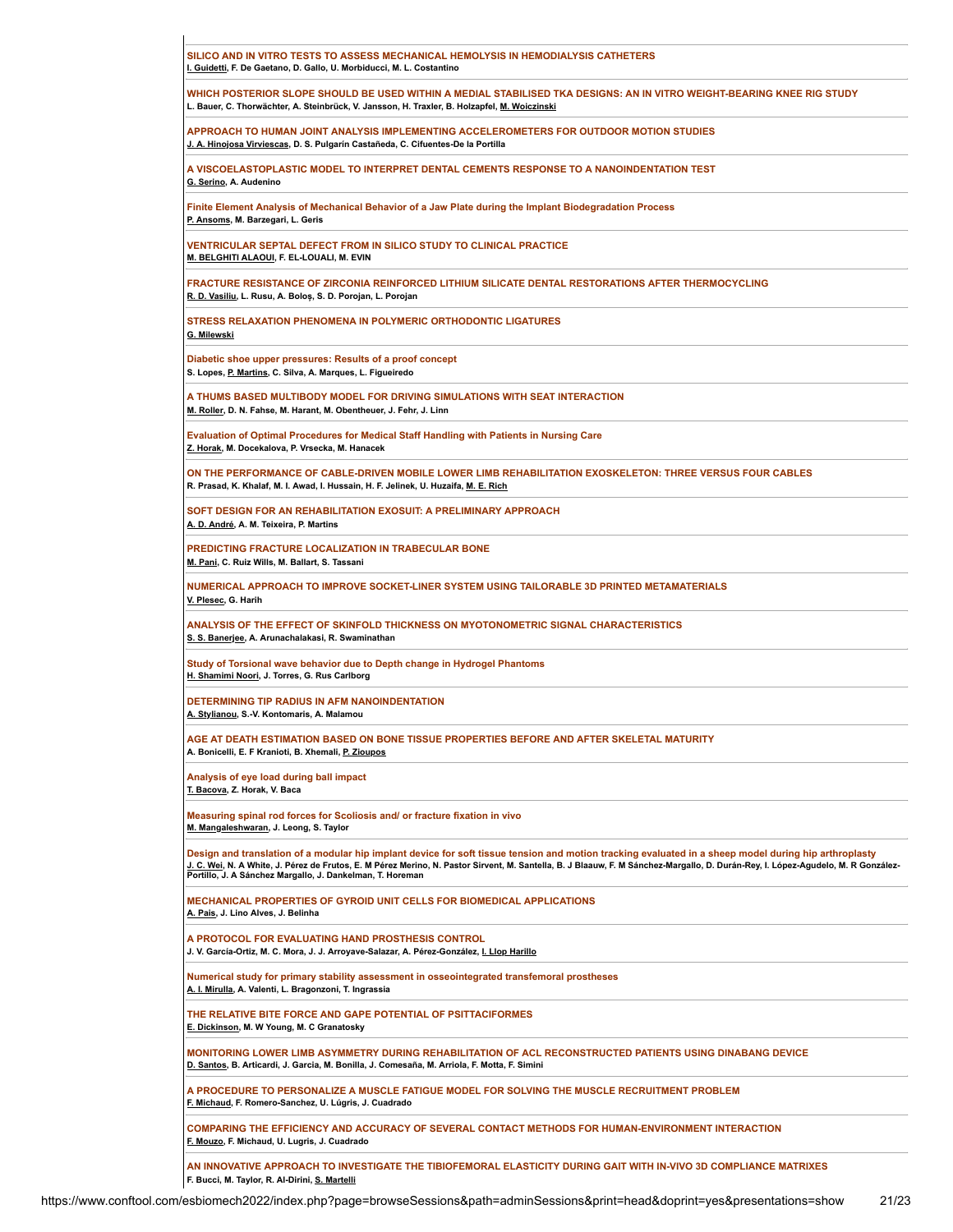|                                          | DIFFERENT MUSCLE EXCITATION PATTERNS AND MODEL-BASED MUSCLE FORCES IN PARKINSON'S DISEASE<br>M. Romanato, D. Volpe, Z. Sawacha                                                                             |                                                                                                                                                                         |                                                                                                                                                                                                        |                                                                                                                                                                         |  |  |  |
|------------------------------------------|------------------------------------------------------------------------------------------------------------------------------------------------------------------------------------------------------------|-------------------------------------------------------------------------------------------------------------------------------------------------------------------------|--------------------------------------------------------------------------------------------------------------------------------------------------------------------------------------------------------|-------------------------------------------------------------------------------------------------------------------------------------------------------------------------|--|--|--|
|                                          | BIOMECHANICAL ANALYSIS OF STRESS CHANGES IN MEDIAL ANKLE LIGAMENTS CAUSED BY ADULT ACQUIRED FLAFOOT DEFORMITY<br>N. Yanguma Muñoz, B. D. Solorzano, C. Cifuentes-De la Portilla, J. A. Hinojosa Virviescas |                                                                                                                                                                         |                                                                                                                                                                                                        |                                                                                                                                                                         |  |  |  |
|                                          | Development of a musculoskeletal model for the determination of muscle activity in the healthy shoulder<br>L. Bauer, E. Raicholt, M. Woiczinski, P. Müller, I. Santos                                      |                                                                                                                                                                         |                                                                                                                                                                                                        |                                                                                                                                                                         |  |  |  |
|                                          | E. Dickinson, M. W Young, C. J Kim, M. Hadjiargyrou, M. C Granatosky                                                                                                                                       | THE EFFECT OF SUBSTRATE SIZE ON GRIP AND PULL FORCES IN PARROTS                                                                                                         |                                                                                                                                                                                                        |                                                                                                                                                                         |  |  |  |
|                                          | MUSCLE TORQUE GENERATORS FOR DIGITAL HUMAN MODEL CONTROL - MEASUREMENT PROTOCOL FOR DATA AQUSITION<br>M. Obentheuer, M. Harant, E. Bartaguiz, C. Dindorf, J. Linn, M. Fröhlich                             |                                                                                                                                                                         |                                                                                                                                                                                                        |                                                                                                                                                                         |  |  |  |
|                                          | NORMATIVE DATA SET OF THE KNEE EXTENSORS' RATE OF FORCE DEVELOPMENT USING A FIXED HAND-HELD DYNAMOMETER<br>T. Yona, A. Fischer                                                                             |                                                                                                                                                                         |                                                                                                                                                                                                        |                                                                                                                                                                         |  |  |  |
|                                          | I. Wechsler, A. Wolf, S. Wartzack, J. Miehling                                                                                                                                                             | Enhancing Dynamic Consistency of Multimodal Motion Data in Musculoskeletal Simulation                                                                                   |                                                                                                                                                                                                        |                                                                                                                                                                         |  |  |  |
|                                          | R. Manevy, M. Caruel, F. Detrez, I. Navizet                                                                                                                                                                | Estimation of the free energy barrier of the step of pi release in myosin VI cycle                                                                                      |                                                                                                                                                                                                        |                                                                                                                                                                         |  |  |  |
|                                          | T. Yona, A. Fischer                                                                                                                                                                                        |                                                                                                                                                                         | KNEE EXTENSORS' RATE OF FORCE DEVELOPMENT MEASUREMENT USING A HAND-HELD DYNAMOMETER AND A 3D PRINTED ADAPTER                                                                                           |                                                                                                                                                                         |  |  |  |
| <b>B. Hučko</b>                          |                                                                                                                                                                                                            | <b>CORNEAL STIFFNESS – IMPORTANT PARAMETER IN INTRAOCULAR PRESSURE MEASUREMENT</b>                                                                                      |                                                                                                                                                                                                        |                                                                                                                                                                         |  |  |  |
|                                          |                                                                                                                                                                                                            | <u>F. Zot</u> , A. Germaneau, M. A. Laribi, J. Sandoval, L. Caillé, Y. Ledoux, M. Mesnard, E. Ben Brahim, M. Severyns, V. Valle, T. Vendeuvre                           | IN VITRO STUDY OF THE INFLUENCE OF VERTEBRAE GEOMETRY ON THE BEHAVIOUR OF LUMBAR ARTHROPLASTY PROSTHESES                                                                                               |                                                                                                                                                                         |  |  |  |
|                                          | <b>SCOLIOSIS</b><br>F. Erb, N. Gerig, D. Studer, P. Büchler, C. Hasler, G. Rauter                                                                                                                          |                                                                                                                                                                         | INTRA-OPERATIVE MEASUREMENT OF THE SPINE: TOWARDS IN VIVO BIOMECHANICAL DATA OF PATIENTS WITH IDIOPATHIC ADOLESCENT                                                                                    |                                                                                                                                                                         |  |  |  |
|                                          | N. Tuttle, M. A Avalos, M. Meek, Y.-H. Kwon                                                                                                                                                                |                                                                                                                                                                         | A METHODOLOGY TO DETERMINE THE EFFECTS OF THE PITCHER-GROUND INTERACTION ON FASTBALL PITCH VELOCITY                                                                                                    |                                                                                                                                                                         |  |  |  |
|                                          | Y. He, Z. Gao, G. Fekete, D. Mitic, Y. Gu                                                                                                                                                                  | The effect of cryotherapy on balance recovery at different moments after lower extremity muscle fatigue                                                                 |                                                                                                                                                                                                        |                                                                                                                                                                         |  |  |  |
|                                          | A. A. V. Hulleck, M. El Rich, T. Liu, K. Khalaf                                                                                                                                                            | Effect of subject-specific mass distribution on joint biomechanics during gait                                                                                          |                                                                                                                                                                                                        |                                                                                                                                                                         |  |  |  |
|                                          | Influence of modified musculoskeletal model on the hip loading in cerebral palsy patient<br>J. Skubich, S. Piszczatowski                                                                                   |                                                                                                                                                                         |                                                                                                                                                                                                        |                                                                                                                                                                         |  |  |  |
|                                          | S. Chowdhury, S. Kanagalingam, L. Grassi, T. Boutefnouchet, L. Thomas-Seale                                                                                                                                | Patient-Specific Design of High Tibial Osteotomy Plates using Densitometric Calibration                                                                                 |                                                                                                                                                                                                        |                                                                                                                                                                         |  |  |  |
|                                          | A. Goyal, Z. Haider, A. Chawla, K. Mukherjee                                                                                                                                                               | IN SILICO STUDY ON ALLOGRAFT-BASED ACETABULAR RECONSTRUCTION                                                                                                            |                                                                                                                                                                                                        |                                                                                                                                                                         |  |  |  |
|                                          | MECHANICAL FRACTURE ENVIRONMENT IN LOWER EXTREMITY NON-UNIONS – AN INDIVIDUALIZED SIMULATION-BASED STUDY<br>A. Andres, M. Roland, K. Wickert, S. Diebels, T. Histing, B. Braun                             |                                                                                                                                                                         |                                                                                                                                                                                                        |                                                                                                                                                                         |  |  |  |
|                                          | L. Johnston, R. Allen, A. Mason, P. Hall-Barrientos, A. Kazakidi                                                                                                                                           | MORPHOLOGICAL AND HAEMODYNAMIC CHARACTERISATON OF TURNER SYNDROME AORTAE                                                                                                |                                                                                                                                                                                                        |                                                                                                                                                                         |  |  |  |
|                                          | L. Li, Q. Fu, S. Tyson, A. Weightman                                                                                                                                                                       | The feasibility of bespoke rehabilitation robot handgrips to meet the specific needs of stroke patients                                                                 |                                                                                                                                                                                                        |                                                                                                                                                                         |  |  |  |
|                                          | Generative design of orthosis for patients with degenerative scoliosis<br>D. F. Landinez Leon, L. D. Parra Gomez                                                                                           |                                                                                                                                                                         |                                                                                                                                                                                                        |                                                                                                                                                                         |  |  |  |
|                                          | Z. Li. S. Zhu. Z. Wu                                                                                                                                                                                       | A voronoi-based homogenization method for trabecular microachitecture based on patient-specific micro-CT                                                                |                                                                                                                                                                                                        |                                                                                                                                                                         |  |  |  |
| 2:00pm<br>3:00 <sub>pm</sub>             | <b>Best Doctoral Thesis Award</b><br><b>Location: Archive Hall</b><br>Chair: Markus Heller<br>Chair: Ilse Jonkers                                                                                          |                                                                                                                                                                         |                                                                                                                                                                                                        |                                                                                                                                                                         |  |  |  |
| 3:00 <sub>pm</sub><br>3:30 <sub>pm</sub> | <b>Coffee Break</b><br>Location: West Ground floor                                                                                                                                                         |                                                                                                                                                                         |                                                                                                                                                                                                        |                                                                                                                                                                         |  |  |  |
| 3:30 <sub>pm</sub><br>4:45pm             | TR01.12: Cardiovascular IX: Image-based<br>biomechanics<br><b>Location: Archive Hall</b><br>Chair: Fanette Chassagne<br>Chair: Diego Gallo                                                                 | TR02.12: Musculoskeletal biomechanics V:<br><b>Knee and others</b><br>Location: Infante Hall<br>Chair: Annegret Mündermann<br>Chair: Claude Fiifi Hayford               | TR03.12: Implants / orthotics / prosthetics<br>devices VIII: Multiple topics<br>Location: D. Maria Hall<br>Chair: Peter Varga<br>Chair: Mauricio Cruz Saldivar                                         | TR04.12: Animal and plant<br>biomechanics<br>Location: D. Luis Hall<br>Chair: Christian Peham<br>Chair: Balázs Gerics                                                   |  |  |  |
|                                          | 3:30pm - 3:42pm<br><b>DECIPHERING VORTICITY IN THE</b><br><b>ABDOMINAL AORTIC ANEURYSM</b><br>V. Mazzi, K. Calò, D. Gallo, A. Iollo, U.<br>Morbiducci                                                      | 3:30pm - 3:42pm<br>A NEW GENERALIZED CONTINUUM<br><b>APPROACH TO MODEL SPINAL</b><br><b>GROWTH</b><br>N. M. Castoldi, M. Antico, M. Martin, P.<br>Pivonka, V. Sansalone | 3:30pm - 3:42pm<br>A LUBRICIN-BINDING COATING FOR<br><b>CARTILAGE RESURFACING</b><br><b>IMPLANTS TO REDUCE FRICTION</b><br>A. H. A. Damen, C. C. van Donkelaar, P. K.<br>Sharma, T. A. Schmidt, K. Ito | 3:30pm - 3:42pm<br>A COMPUTATIONAL MODEL OF<br>THE ZEBRAFISH HEART<br><b>ELECTROPHYSIOLOGY</b><br>L. Cestariolo, G. Luraghi, P.<br>L'Eplattenier, J. F. Rodriguez Matas |  |  |  |
|                                          | 3:42pm - 3:54pm<br><b>PREDICTION OF ANALOG THROMBI</b><br><b>MECHANICAL PROPERTIES,</b><br><b>COMPOSITION, AND CONTRACTION</b><br><b>USING CT IMAGING</b>                                                  | 3:42pm - 3:54pm<br><b>EXPERIMENTAL INVESTIGATION OF</b><br>THE FRACTURE MECHANICS OF                                                                                    | 3:42pm - 3:54pm<br>LOAD TRANSFER IN CUSTOM MADE<br><b>IMPLANT FOR OSTEOCHONDRAL</b><br><b>LESION, A FINITE ELEMENT STUDY</b>                                                                           | 3:42pm - 3:54pm<br><b>LAMENESS INFLUENCES</b><br><b>BREAKOVER DURATION IN</b><br><b>HORSES</b>                                                                          |  |  |  |